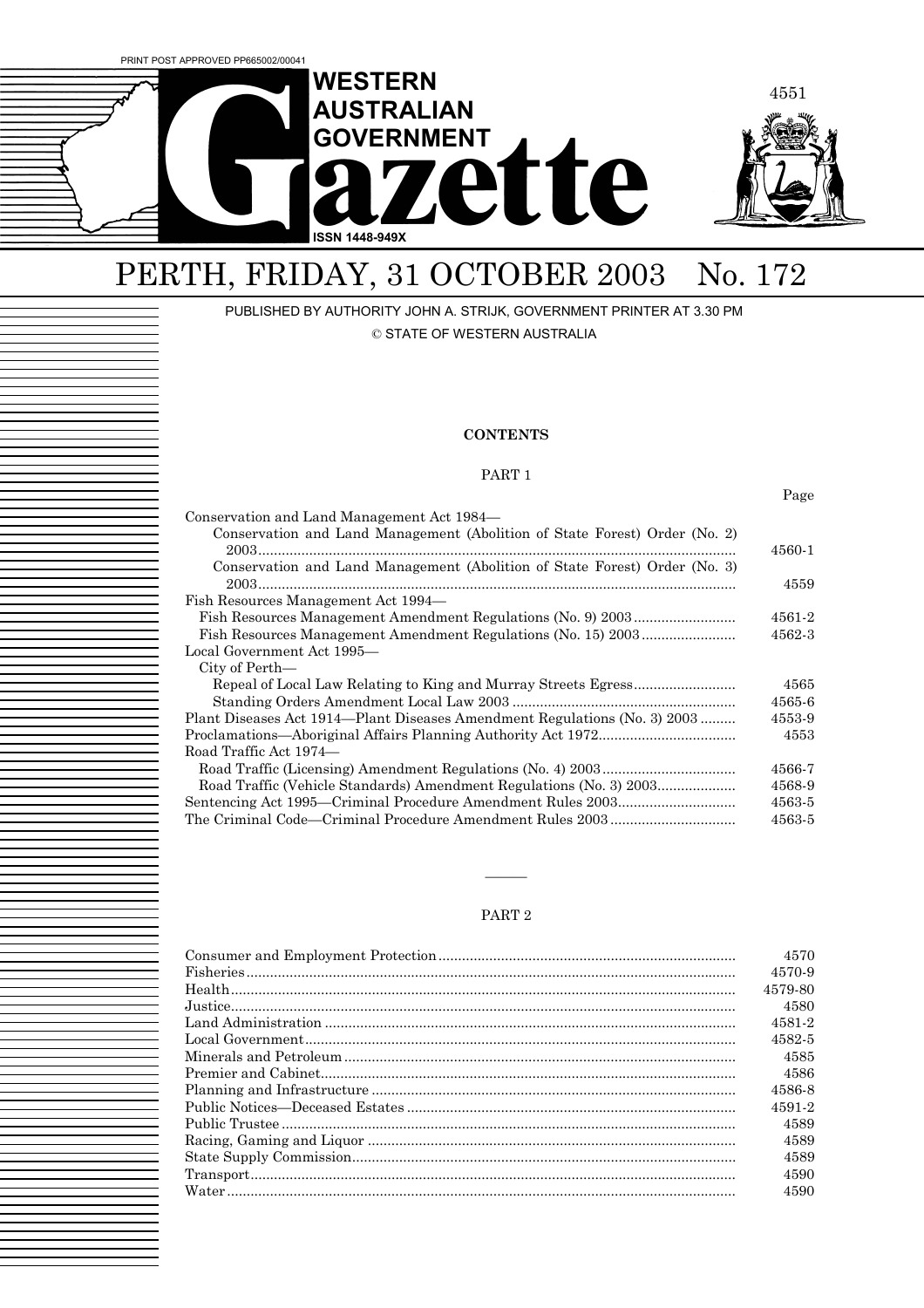### **IMPORTANT COPYRIGHT NOTICE**

© State of Western Australia

This work is copyright. Apart from any use as permitted under the *Copyright Act 1968*, no part may be reproduced by any process without written permission from the Attorney General for Western Australia. Inquiries in the first instance should be directed to the Government Printer, State Law Publisher, 10 William St, Perth 6000.

### **PUBLISHING DETAILS**

The Western Australian *Government Gazette* is published by State Law Publisher for the State of Western Australia on Tuesday and Friday of each week unless disrupted by Public Holidays or unforeseen circumstances.

Special *Government Gazettes* containing notices of an urgent or particular nature are published periodically. The following guidelines should be followed to ensure publication in the *Government Gazette*.

- ï Material submitted to the Executive Council prior to gazettal will require a copy of the signed Executive Council Minute Paper and in some cases the Parliamentary Counselís Certificate.
- ï Copy must be lodged with the Sales and Editorial Section, State Law Publisher no later than 12 noon on Wednesday (Friday edition) or 12 noon on Friday (Tuesday edition).

Postal address: Delivery address: State Law Publisher State Law Publisher P.O. Box 8448, Ground Floor,

 Perth Business Centre 6849 10 William St. Perth, 6000 Telephone: 9321 7688 Fax: 9321 7536

- ï Inquiries regarding publication of notices can be directed to the Editor on (08) 9426 0010.
- ï Lengthy or complicated notices should be forwarded early to allow for preparation. Failure to observe this request could result in the notice being held over.

If it is necessary through isolation or urgency to fax copy, confirmation is not required by post. *If original copy is forwarded later and published, the cost will be borne by the advertiser.*

### **ADVERTISING RATES AND PAYMENTS**

EFFECTIVE FROM 1 JULY 2003 (Prices include GST).

Deceased Estate notices, (per estate)-\$21.80

Real Estate and Business Agents and Finance Brokers Licences, (per notice)–\$50.85

Other articles in Public Notices Section—\$50.85 (except items of an exceptionally large nature. In these instances arrangements will be made for pricing the notice at time of lodging).

All other Notices

Per Column Centimetre-\$10.15

Bulk Notices-\$189.20 per page

Clients who have an account will be invoiced for advertising charges.

Clients without an account will need to pay at time of lodging the notice.

## **PUBLISHING ALTERATIONS**

Periodically the normal *Gazette* publishing times need to be altered to cater for disruption caused by public holidays.

- ï Easter and Christmas holidays cause disruption each year.
- ï Australia Day and Anzac Day cause disruption when they fall on a Tuesday or Friday.

In these instances, notices warning of the change are generally published on page 2 for approximately 4 weeks prior to the date.

Readers are urged to check *Gazettes* accordingly, prior to contacting State Law Publisher.

JOHN A. STRIJK, Government Printer.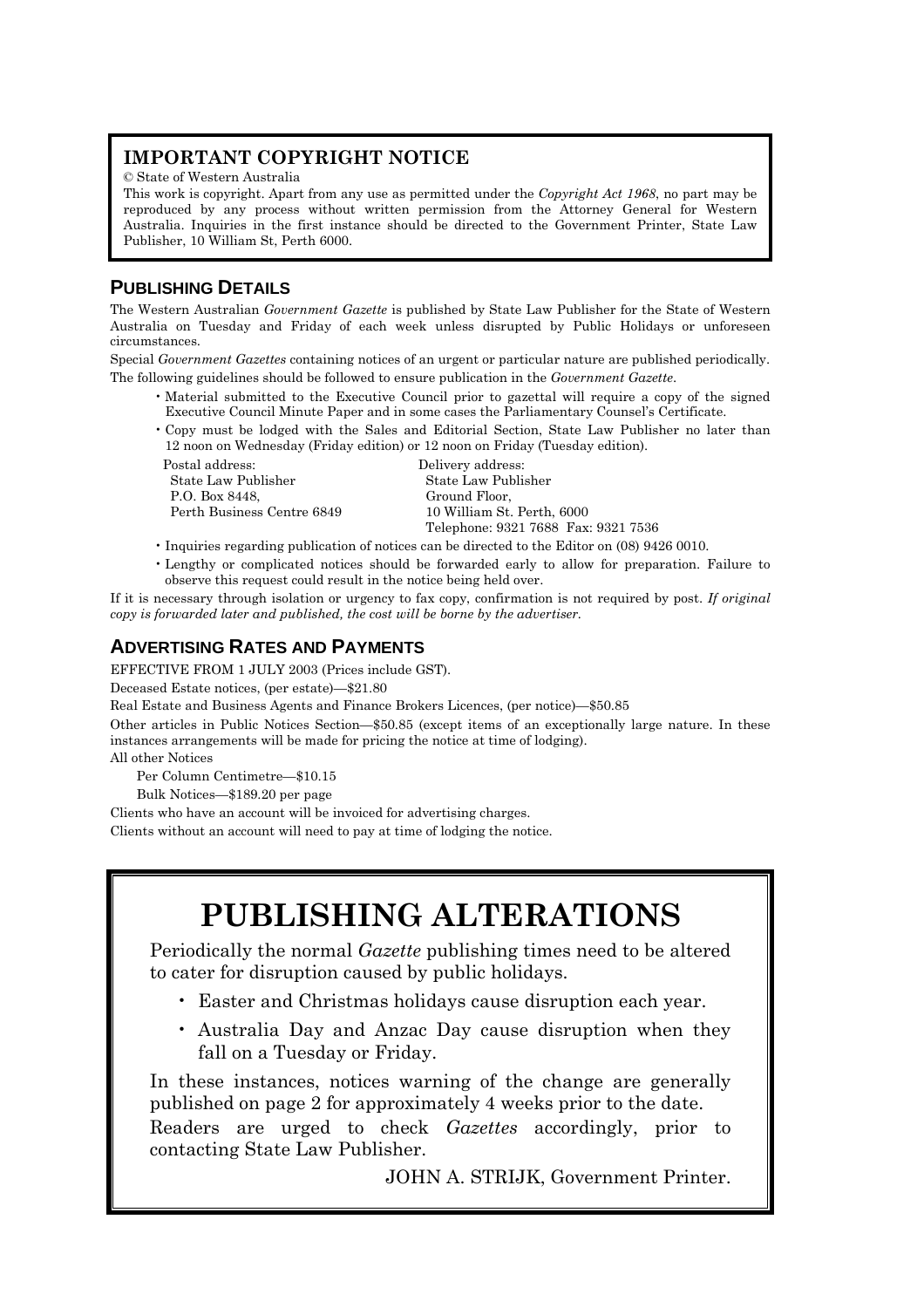## *<u>d</u>* **PART 1**

### **PROCLAMATIONS**

**IX101\***

### **ABORIGINAL AFFAIRS PLANNING AUTHORITY ACT 1972**

PROCLAMATION

WESTERN AUSTRALIA John Sanderson, Governor. [L.S.] } By His Excellency Lieutenant General John Murray Sanderson, Companion of the Order of Australia, Sanderson, Companion of the Order of Australia,<br>Governor of the State of Western Australia.

I, the Governor, acting under section 25 of the *Aboriginal Affairs Planning Authority Act 1972*, on the recommendation of the Minister for Indigenous Affairs and with the advice and consent of the Executive Council, declare that the boundaries of Reserve 23079 are altered as follows-

(a) by excising from the reserve the part of Easton Location 14 on Deposited Plan 241697 shown as the shaded portion of the attached diagram; and

(b) by including in the reserve Easton Location 12 on deposited Plan 167852.

Given under my hand and the Public Seal of the State on 28 October 2003.

By Command of the Governor,

J. KOBELKE, Minister for Indigenous Affairs.

GOD SAVE THE QUEEN !

### **AGRICULTURE**

**AG301\***

Plant Diseases Act 1914

### **Plant Diseases Amendment Regulations (No. 3) 2003**

Made by the Governor in Executive Council.

#### **1. Citation**

These regulations may be cited as the *Plant Diseases Amendment Regulations (No. 3) 2003*.

### **2. The regulations amended**

The amendments in these regulations are to the *Plant Diseases Regulations 1989*\*.

[\* *Reprinted as at 20 September 2002. For amendments to 30 September 2003 see Western Australian Legislation Information Tables for 2002, Table 4, p. 282, and Gazette 17 June and 29 July 2003*.]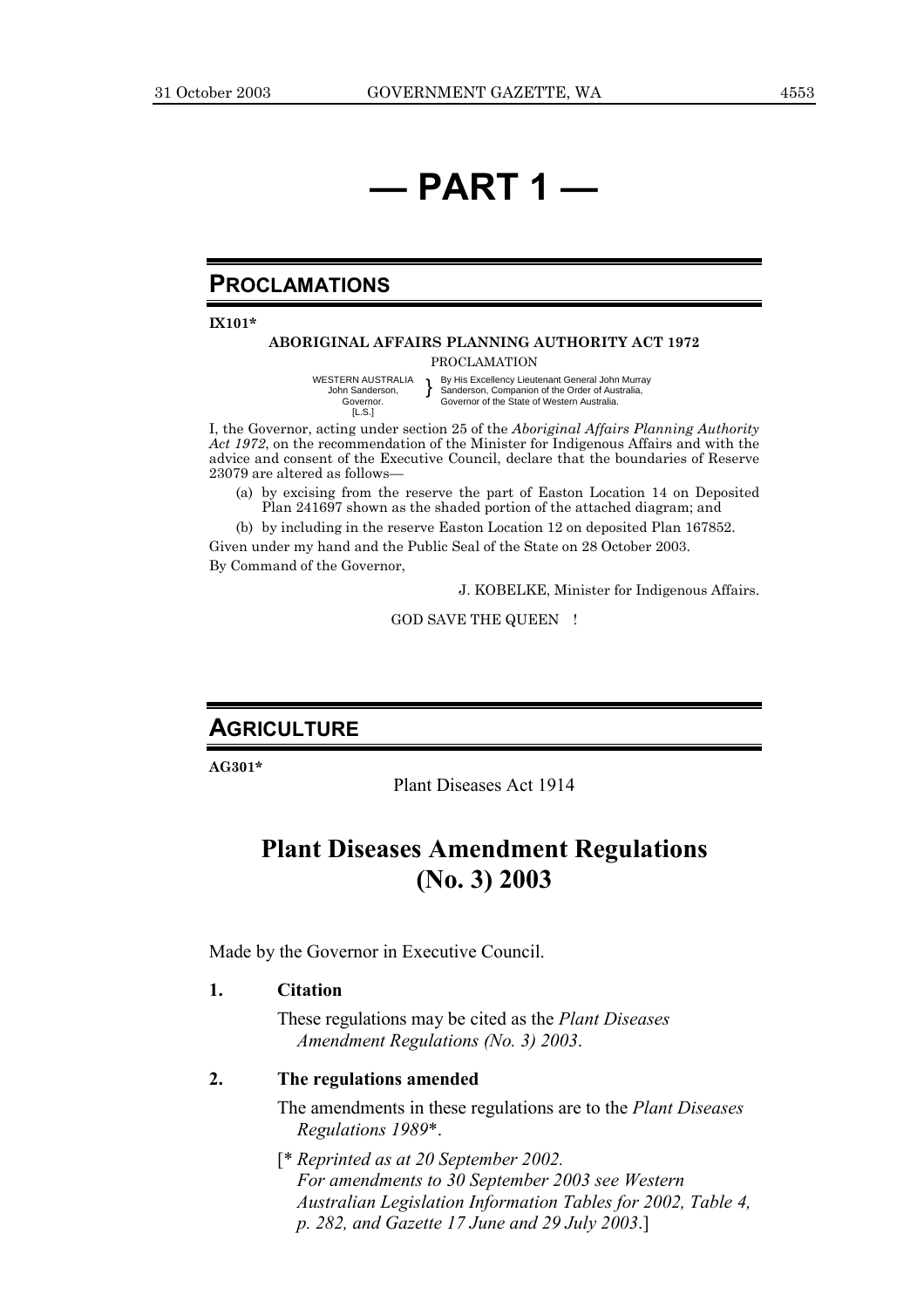### **3. Schedule 1 amended**

- (1) Schedule 1 Part A is amended as follows:
	- (a) in column 2 of the item relating to "Hay" by deleting the dash and inserting instead  $-$

 $\frac{1}{27}$ , 33  $\frac{1}{27}$ 

(b) in column 5 of the item relating to "Hay" by deleting  $"33"$  and inserting instead  $-$ 

 $\frac{1}{2}$   $\frac{1}{2}$   $\frac{1}{2}$ 

 $(c)$  in column 2 of the item relating to "Plants (not specified elsewhere)" by inserting after "17,"  $-$ 

 $\frac{1}{27}$  .

(2) Schedule 1 Part A column 2 is amended in each item listed in the first column of the Table to this subregulation in the manner set out opposite that item in the second column of that Table.

| Item in column 1 of                     | <b>Amendment to column 2</b> |
|-----------------------------------------|------------------------------|
| <b>Schedule 1 Part A</b>                | of Schedule 1 Part A         |
| Abiu, Acerola, Annona spp. and          |                              |
| Annona sp. hybrids, Artichoke,          |                              |
| Asparagus, Avocado, Babaco, Babiana     |                              |
| (baboon flower, baboon root), Beans,    |                              |
| Beetroot, Berries, Black sapote, Brazil |                              |
| cherry, Breadfruit, Broccoli, Brussel   |                              |
| sprouts, Bulbs, Cabbage, Caimito (Star  |                              |
| apple), Capsicum, Capulin,              |                              |
| Carambola, Carrots, Cashew apple,       |                              |
| Casimiroa (White sapote),               |                              |
| Cauliflower, Cherimoya, Chilli,         |                              |
| Chinese cabbage, Chives, Choko,         |                              |
| Chrysanthemums (for planting), Citrus   |                              |
| (other than Mandarin), Coconut,         |                              |
| Coffee berry, Corms, Cotoneaster spp.,  |                              |
| Cotton, Cowpea, Crataegus spp.          |                              |
| (Hawthorn), Crocos, Crocosmia aurea     |                              |
| (Planchon), Cucumber, Date, Douglas     |                              |
| fir, Durian, Egg fruit, Elms,           |                              |
| Eribobotrya spp. (Loquat), Eugena,      |                              |
| European larch, Feijoa, Fig, Fruit (not |                              |
| specified elsewhere), Garlic, Ginger,   |                              |
| Gladiolus, Granadilla, Grumichama,      |                              |
| Guava, Heliconia, Hibiscus,             |                              |
| Honeydew, Jaboticaba, Jackfruit,        |                              |
| Kiwifruit, Leek, Lettuce, Longan,       |                              |
| Lychee, Malay apple, Mandarin,          |                              |
| Mango, Mangostein, Melons (other        |                              |
| than Honeydew and Rockmelon),           |                              |
| Mespilus spp. (Medlar), Miracle fruit,  |                              |
| Monstera, Mungbean, Nuts (not           |                              |
| specified elsewhere), Okra, Olive,      |                              |

### **Table**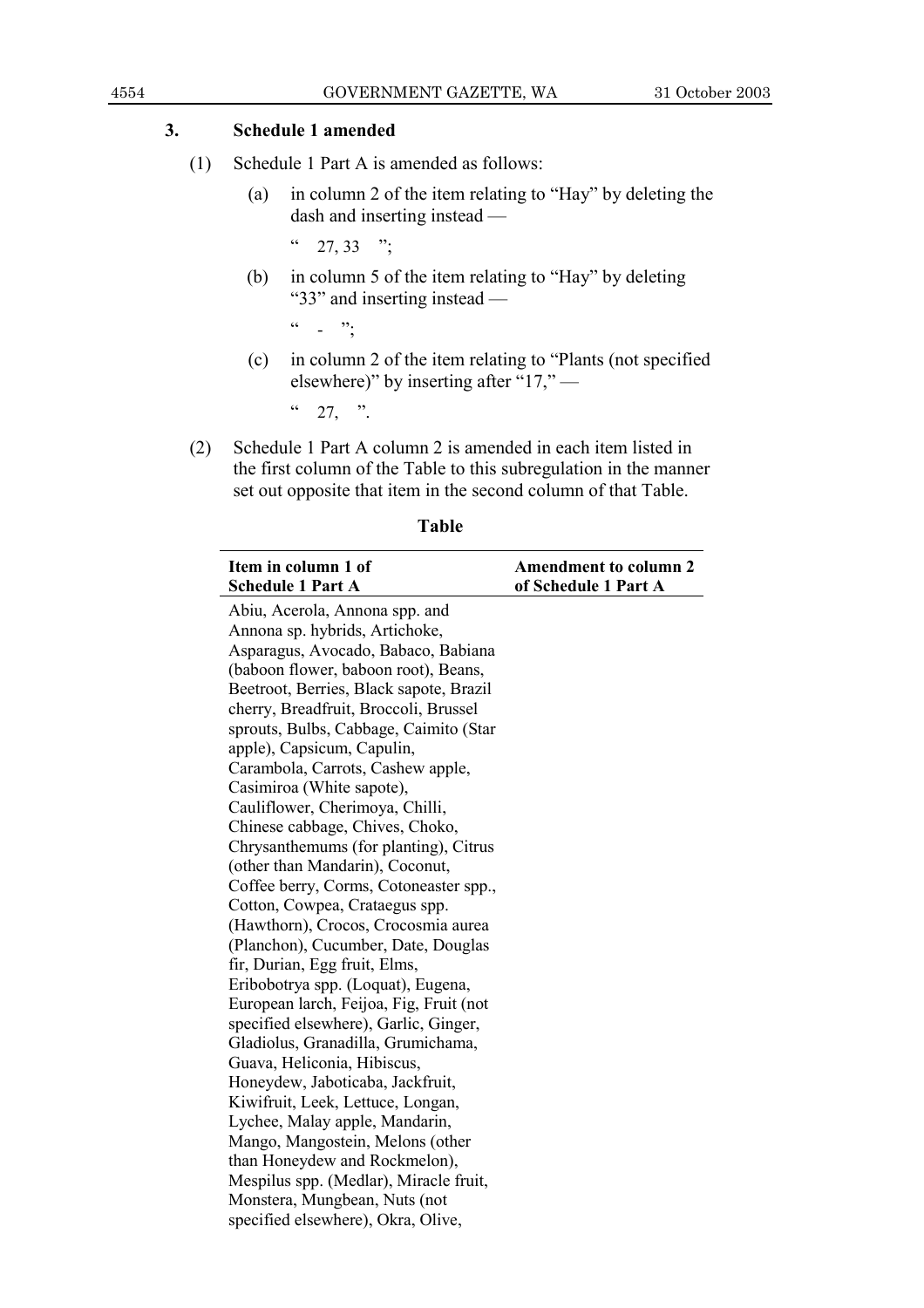|     | Item in column 1 of                                                                                                                                                                                                                                                                                                                                                                                                                                                                                    | <b>Amendment to column 2</b> |
|-----|--------------------------------------------------------------------------------------------------------------------------------------------------------------------------------------------------------------------------------------------------------------------------------------------------------------------------------------------------------------------------------------------------------------------------------------------------------------------------------------------------------|------------------------------|
|     | <b>Schedule 1 Part A</b><br>Onions (also see spring onion), Palms,<br>Parsnips, Passionfruit, Pawpaw, Pea,<br>Peanut, Pepino, Persimmon, Pineapple,<br>Pinus, Pomegranate, Poplar, Potato<br>(seed), Prickly Pear, Pumpkin,<br>Pyracantha spp. (Firethorn), Pyrus spp.<br>(Pear), Radish, Rambutan, Rhubarb,<br>Rice, Rockmelon, Rollinia, Santol,<br>Sapodilla, Shallots, Sorbus spp.<br>(Mountain ash), Soursop, Spring<br>onion, Squash, Stransvaesia spp.,<br>Strawberry, Sugar cane, Super sweet, | of Schedule 1 Part A         |
|     | Swedes, Sweet potatoes, Sweetsop<br>(Sugar apple), Tahiti lime, Tamarillo,<br>Tamaruis, Taros, Tomato, Tritonia,<br>Turnips, Vegetables (not specified<br>elsewhere), Walnut, Watercress,<br>Watsonia, Wax jambu (Rose apple),                                                                                                                                                                                                                                                                         |                              |
|     | Yams, Zucchini                                                                                                                                                                                                                                                                                                                                                                                                                                                                                         | After "17," insert "27,".    |
|     | Almond, Cydonia spp. (Quince),<br>Prunus salicina, Stonefruit                                                                                                                                                                                                                                                                                                                                                                                                                                          | After "18," insert "27,".    |
|     | Schedule 1 Part AA is amended as follows:                                                                                                                                                                                                                                                                                                                                                                                                                                                              |                              |
| (a) | by inserting the following items in the appropriate<br>alphabetical positions —                                                                                                                                                                                                                                                                                                                                                                                                                        |                              |
| cc  |                                                                                                                                                                                                                                                                                                                                                                                                                                                                                                        |                              |
|     |                                                                                                                                                                                                                                                                                                                                                                                                                                                                                                        |                              |
|     |                                                                                                                                                                                                                                                                                                                                                                                                                                                                                                        | 27<br>27                     |
|     |                                                                                                                                                                                                                                                                                                                                                                                                                                                                                                        | 27<br>".                     |
| (b) | in column 2 of the item relating to "Agricultural"<br>machinery" by inserting before "42" —<br>$\epsilon$<br>$27,$ "                                                                                                                                                                                                                                                                                                                                                                                   |                              |
| (c) | in column 2 of the item relating to "Cargo containers."<br>delete the dash and insert instead —                                                                                                                                                                                                                                                                                                                                                                                                        |                              |
| (d) | $\frac{1}{27}$<br>in column 2 of the item relating to "Potato containers"<br>(used)" by inserting after " $6A"$ —                                                                                                                                                                                                                                                                                                                                                                                      |                              |
| (e) | $\frac{1}{27}$ . 27<br>in column 2 of the item relating to "Potato machinery or<br>equipment (used)" by inserting after "6" —<br>$\epsilon$<br>$, 27$ "                                                                                                                                                                                                                                                                                                                                                |                              |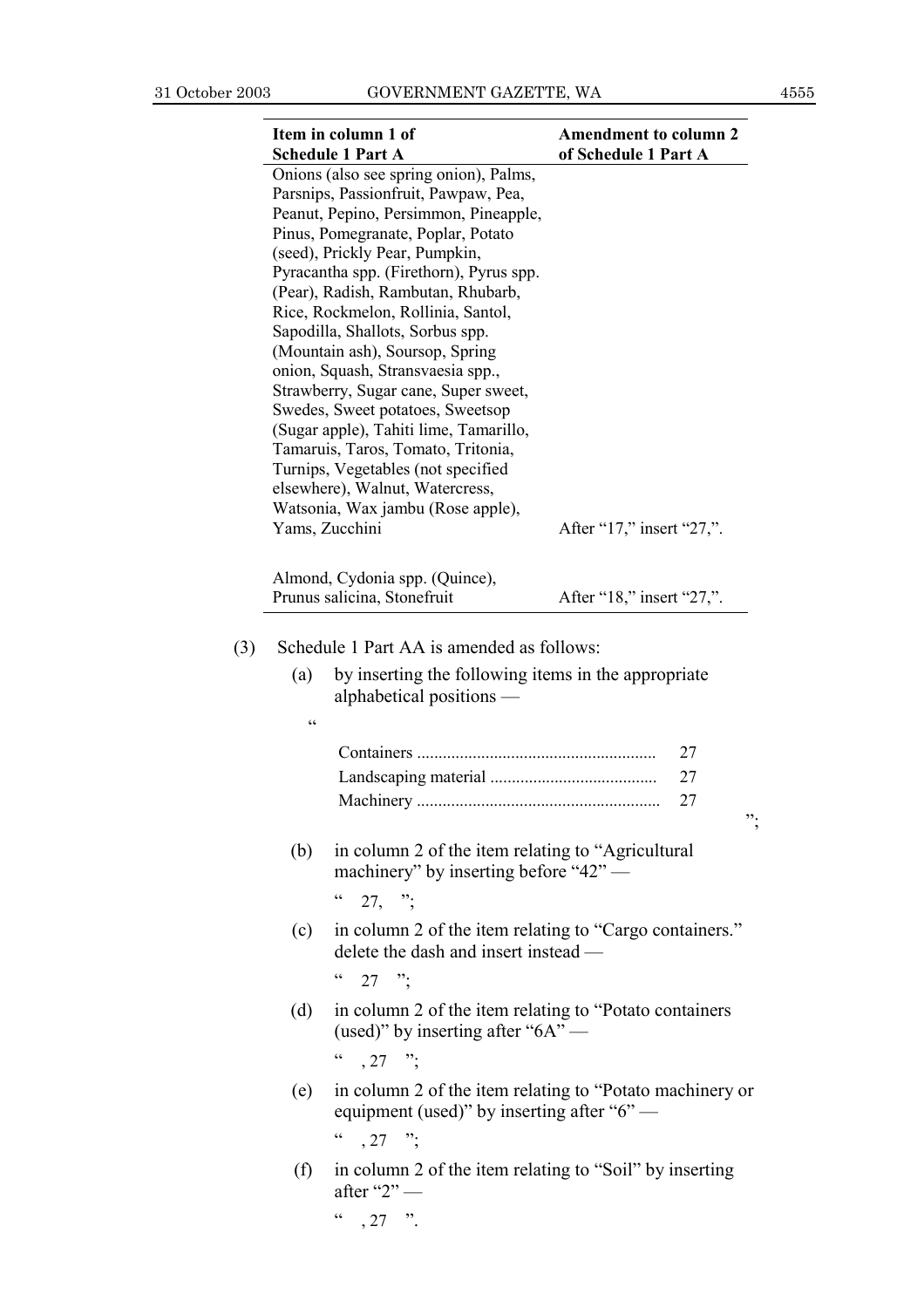### (4) After Schedule 1 Part B item 26 the following item is  $inserted$  —

ì

- 27. Red Imported Fire Ant (*Solenopsis invicta*)
	- $(1)$  In this item  $-$ 
		- **"landscaping materials"** includes a non-liquid mixture of organic or inorganic material in which plants may grow, soils, potting mixtures and mulches;

**ìRIFAî** means Red Imported Fire Ant (*Solenopsis invicta*).

- (2) For plants with soil or planting medium attached originating from a property that has never been infested with Red Imported Fire Ant but that is less than 5 km from a property infested with RIFA to be certified that the originating property has been inspected in the preceding 3 months and found to be free from RIFA.
- (3) For plants with soil or planting medium attached originating from a property that has been infested with RIFA to be  $c$ ertified that  $-$ 
	- (a) the infestation was destroyed by injecting or drenching all nests with a solution of 0.2 g/L chlorpyrifos;
	- (b) the property has been treated at least 4 times with baits registered under the Agvet Code of the jurisdiction in which the property is situated for the treatment of RIFA according to the recommendations of the bait's manufacturer with the period between each application of the bait being not less than 1 month and not more than 2 months; and
	- (c) the property has been inspected at least monthly for the preceding 3 months and found to be free from RIFA.
- (4) For a plant with soil or planting medium attached originating from a property that has been infested or is less than 5 km from a property that has been infested with RIFA to be certified that  $-$ 
	- (a) if the plant with soil or planting medium attached is in a container with a capacity of 5 L or less, they have been -
		- (i) treated by immersing all of the container and root ball in a solution containing at least 40 ml of a 500 g/L chlorpyrfos concentrate per 100 L of water and a commercial wetting agent used at the manufacturer's recommended rate or drenched by saturating the medium to at least 20% of the volume in that solution;
		- (ii) isolated in a secure area, kept not less than 5 m from plants not treated in accordance with this item and marked as treated against RIFA for export to Western Australia; and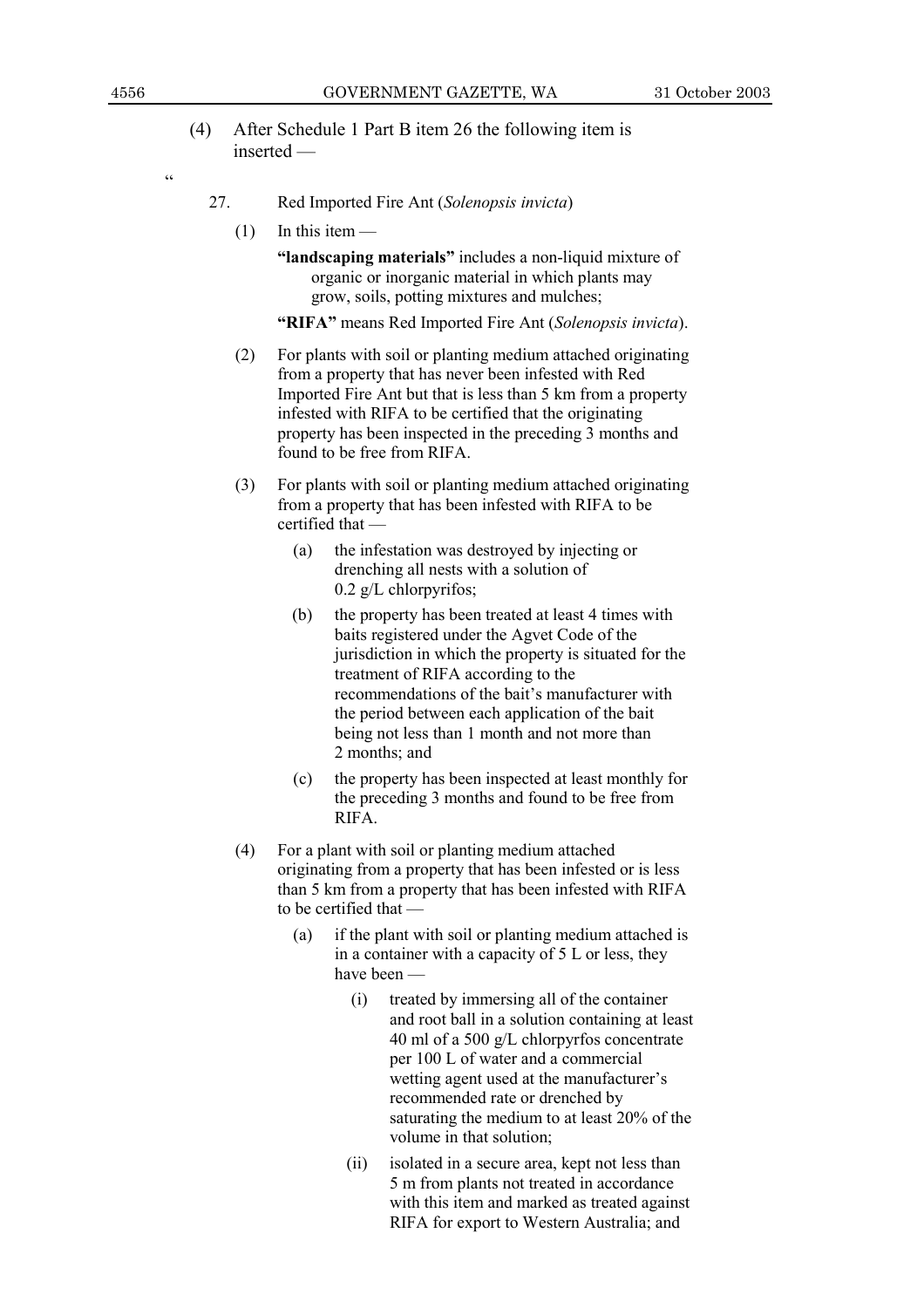(iii) consigned to Western Australia within 48 hours of the treatment;

or

- (b) the soil or planting medium  $\frac{1}{x}$ 
	- (i) has been mixed with a registered granular insecticide before planting at a rate of 8.4 kg of granules per cubic metre of soil or planting medium;
	- (ii) the granules contain 2  $g/kg$  of bifenthrin; and
	- (iii) the mixture of soil or planting medium and granules was made not more than 3 months before the plants were consigned to Western Australia.
- (5) For landscaping material originating from a property that has been infested or is less than 5 km from a property infested with RIFA to be certified  $-$ 
	- (a) that the originating property has been inspected in the preceding 3 months and found to be free from RIFA; and
	- (b) either  $-$

 $(i)$  that —

- (I) the material was fumigated with methyl bromide at the rate of 48  $g/m^3$  at 21 $\degree$ C for 24 hours;
- (II) the material was not more than 300 mm deep during the fumigation;
- (III) the fumigation was monitored and gas concentration at the end of the fumigation was not less than  $15 \text{ g/m}^3$ ;
- (IV) the material was stored, handled and consigned after treatment in a manner so as to prevent infestation with RIFA; and
- (V) the material was consigned to Western Australia within 48 hours of fumigation;
- $(ii)$  that
	- (I) the material was heat treated to a core temperature of at least 70°C for at least 5 minutes;
	- (II) the material was stored, handled and consigned after treatment in a manner so as to prevent infestation with RIFA; and
	- (III) the material was consigned to Western Australia within 48 hours of treatment;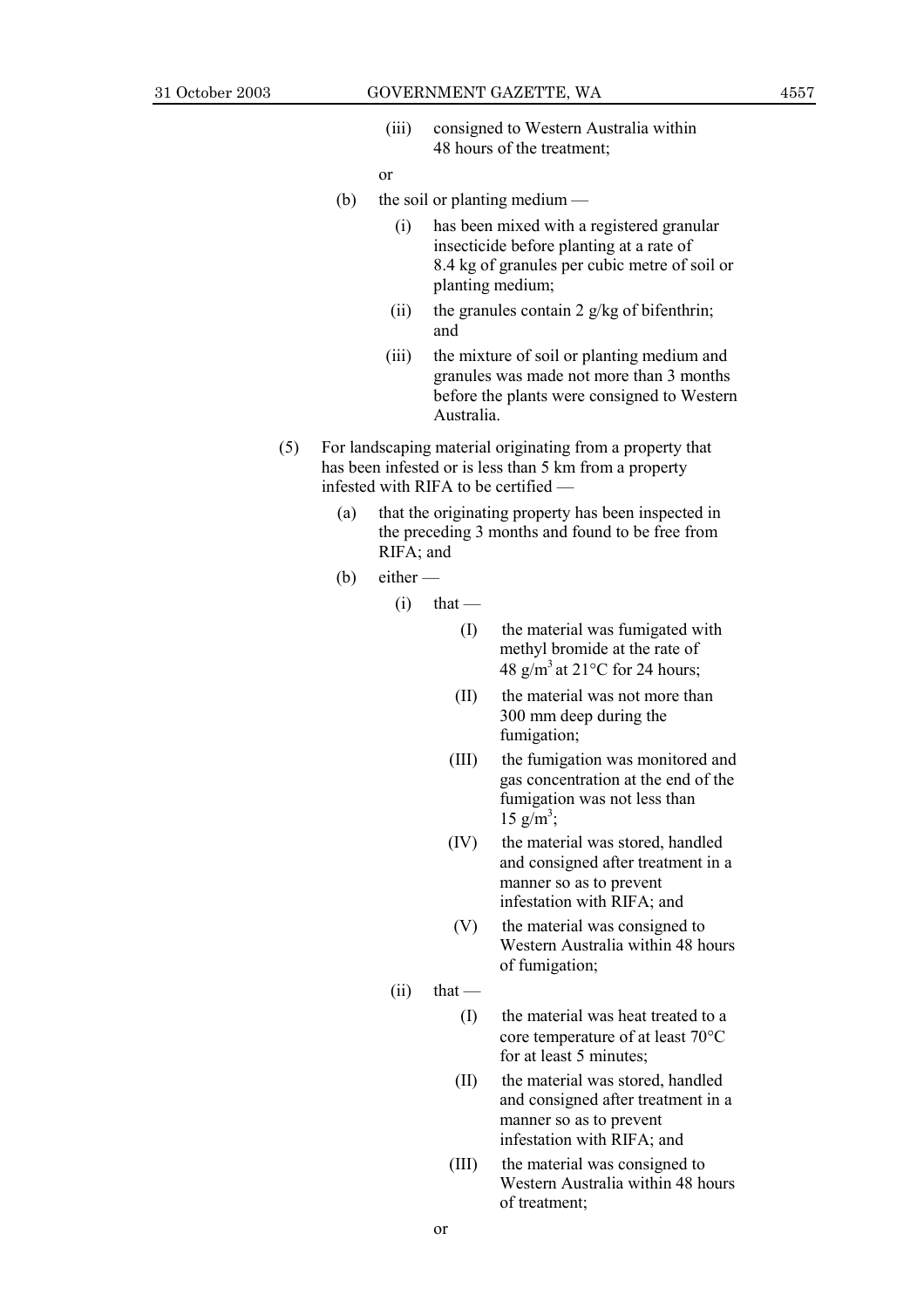$(iii)$  that  $-$ 

- (I) the material has been mixed with a registered granular insecticide at a rate of 8.4 kg of granules per cubic metre of landscaping material;
- (II) the granules contain 2  $g/kg$  of bifenthrin; and
- (III) the mixture of landscaping material and granules was made not more than 3 months before the landscaping material was consigned to Western Australia.
- (6) For hay or straw originating from a property that has been infested or is less than 5 km from a property infested with  $R$  IFA to be certified that  $\equiv$ 
	- (a) the originating property has been inspected in the preceding 3 months and found to be free from RIFA;
	- (b) the hay or straw was fumigated with methyl bromide at the rate of 48 g/m<sup>3</sup> at 21<sup>o</sup>C for 24 hours;
	- (c) the fumigation was monitored and gas concentration at the end of the fumigation was not less than  $15 \text{ g/m}^3$ ;
	- (d) the hay or straw was stored, handled and consigned after treatment in a manner so as to prevent infestation with RIFA; and
	- (e) the hay or straw was consigned within 48 hours of fumigation.
- (7) For machinery or containers from a place less than 5 km from a property infested with RIFA to be certified by the Department of Agriculture in the State or Territory in which the machinery or containers originated as having been inspected and found to be free from RIFA.
- (8) For plants with soil or planting medium attached, landscaping material or hay or straw originating from a property 5 km or more from a property infested with  $R$ IFA  $-$ 
	- (a) to be certified by the Department of Agriculture in the State or Territory in which the plants, landscaping material or hay or straw originated as originating from a property that is more than 5 km from any known infestation of RIFA; or
	- (b) to be accompanied by a declaration by the person exporting the plants, landscaping material or hay or straw to Western Australia that it originates from a property that has been accredited by an authorised officer of the Department of Agriculture of the State or Territory in which it originates as being more than 5 km from any known infestation of RIFA.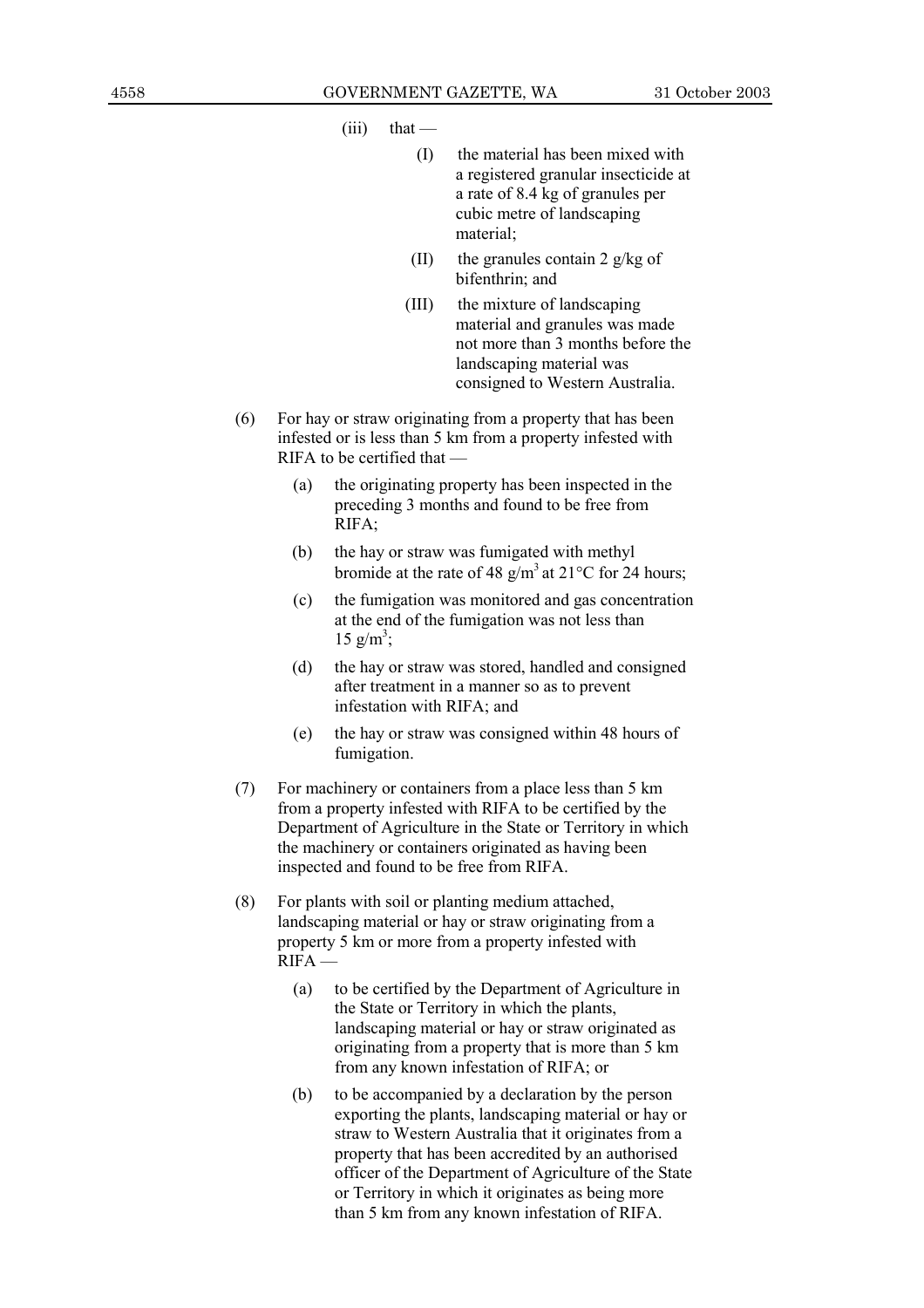- (9) For plants, landscaping material or hay or straw, machinery or containers to be certified or verified in writing as having been produced, treated, stored, handled, consigned or inspected and found to be free from RIFA in accordance with a protocol approved by the Director General.
- $(10)$  Subitems  $(3)$ ,  $(4)$ ,  $(5)$  and  $(6)$  do not apply if subitem  $(9)$ applies.
- (11) On arrival in Western Australia plants with soil or planting medium attached originating from a property less than 5 km from a property infested with RIFA to be inspected by an inspector for RIFA and found to be free from RIFA after each container is tapped sharply at least 3 times.

#### **4. Schedule 7 amended**

Schedule 7 is amended by inserting the following in the appropriate alphabetical position  $-\frac{1}{2}$ 

Red imported fire ant *(Solenopsis invicta)* 

By Command of the Governor,

M. C. WAUCHOPE, Clerk of the Executive Council.

### **CONSERVATION**

#### **CO302\***

#### **CONSERVATION AND LAND MANAGEMENT ACT 1984** CONSERVATION AND LAND MANAGEMENT (ABOLITION OF STATE FOREST) ORDER (NO. 3) 2003

Made by the Governor in Executive Council under section 9(2) of the *Conservation and Land Management Act 1984*.

#### **1. Citation**

This order may be cited as the *Conservation and Land Management (Abolition of State Forest) Order (No. 3) 2003*.

#### **2. Background to this order**

(1) In accordance with section 9(2) of the Act, a proposal dated 14 November 2000 that, among other things, an area of about 12.3286 hectares be revoked from State forest No. 16 was laid before both Houses of Parliament.

(2) Resolutions that the proposal referred to in subclause (1) be carried out were passed by the Legislative Assembly on 22 November 2000 and by the Legislative Council on 23 November 2000.

(3) The land referred to in subclause (1) has been surveyed and is now described in Schedule 1. This land is situated about 21 kilometres south west of Waroona and is required to widen a section of the Perth-Bunbury Highway.

#### **3. Portion of State forest No. 16 abolished**

The land described in Schedule 1 is declared to be no longer State forest.

#### **Schedule 1 - Land no longer part of State forest No. 16**

Wellington Location 6046 (road and road widening) as shown on Deposited Plan 221174

Area: 12.3275 hectares

On Department of Land Information Map: Lake Clifton SE (2032-III SE) By Command of the Governor,

M. C. WAUCHOPE, Clerk of the Executive Council.

î.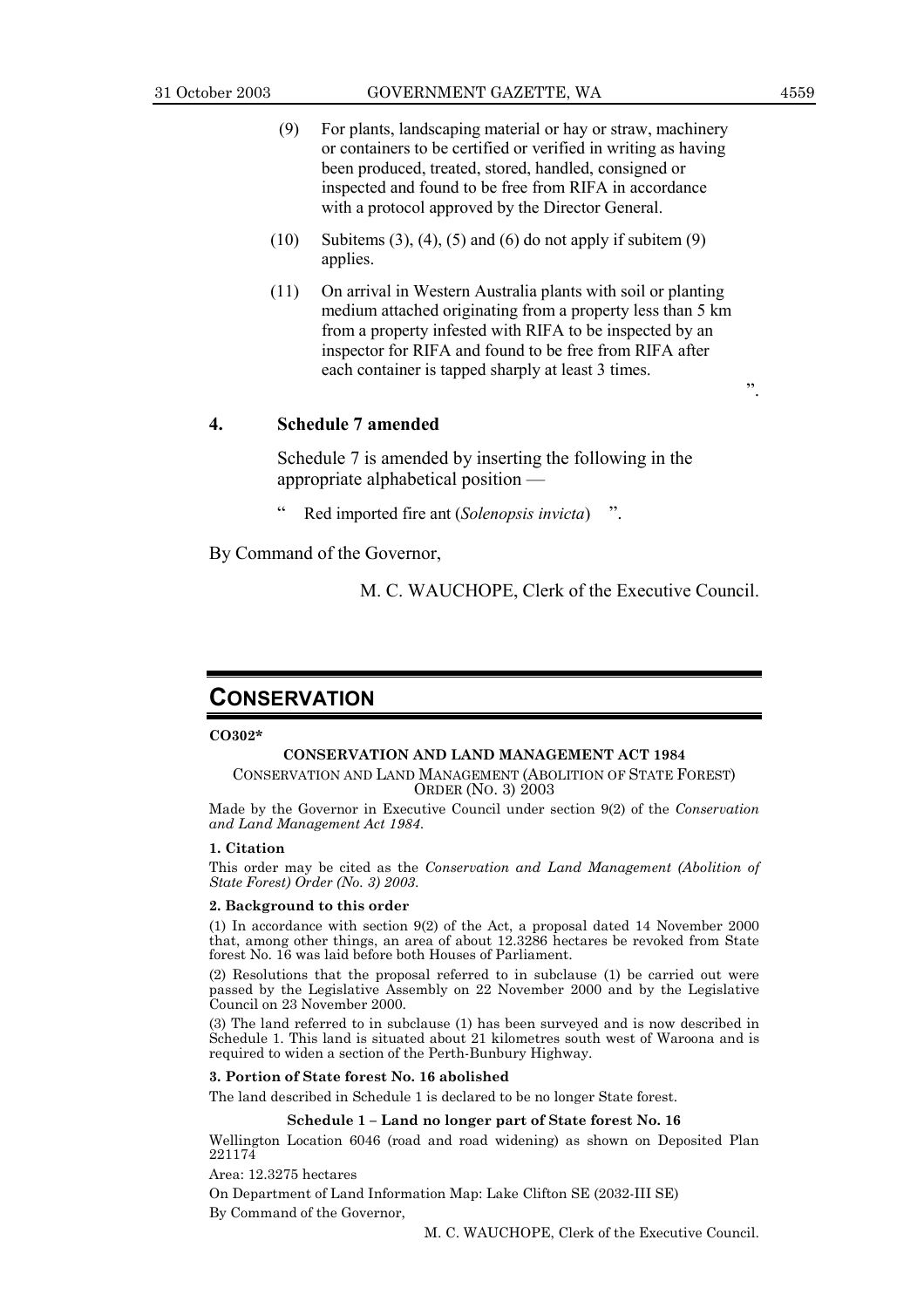#### **CO301\***

#### **CONSERVATION AND LAND MANAGEMENT ACT 1984**

CONSERVATION AND LAND MANAGEMENT (ABOLITION OF STATE FOREST) ORDER (NO. 2) 2003

Made by the Governor in Executive Council under section 9(2) of the *Conservation and Land Management Act 1984*.

#### **1. Citation**

This order may be cited as the *Conservation and Land Management (Abolition of State Forest) Order (No. 2) 2003.*

#### **2. Background to this order**

(1) In accordance with section 9(2) of the Act, a proposal dated 14 November 2000 that, among other things, a total area of 266.7740 hectares be revoked from State forest Nos. 32,33,35,58 and 63 was laid before both Houses of Parliament.

(2) Resolutions that the proposal referred to in subclause (1) be carried out were passed by the Legislative Assembly on 22 November 2000 and by the Legislative Council on 23 November 2000.

(3) The lands referred to in subclause (1) have been surveyed and are now described in Schedules 1 - 5. These lands fall within the Shires of Augusta-Margaret River, Busselton and Nannup and are required to formally realign and dedicate portions of Brockman Highway, Stewart Road, Sues Road and Jalbarragup Roads.

#### **3. Portions of State forest Nos. 32,33,35,58 and 63 abolished**

The lands described in Schedules  $1 - 5$  are declared to be no longer State forest.

#### Schedule 1 - Land no longer part of State forest No. 32

SUES ROAD

| Sussex Location 5291 as shown on Deposited Plan 220566<br>Sussex Location 5292 as shown on Deposited Plan 220567<br>Sussex Location 5293 as shown on Deposited Plan 220568<br>Sussex Location 5294 as shown on Deposited Plan 220569<br>Sussex Location 5295 as shown on Deposited Plan 220570<br>Sussex Location 5296 as shown on Deposited Plan 220571 |                                       | 13.6203 hectares<br>$13.5165$ hectares<br>17.7477 hectares<br>$20.2213$ hectares<br>$20.8506$ hectares<br>7.5107 hectares |
|----------------------------------------------------------------------------------------------------------------------------------------------------------------------------------------------------------------------------------------------------------------------------------------------------------------------------------------------------------|---------------------------------------|---------------------------------------------------------------------------------------------------------------------------|
| <b>JALBARRAGUP ROAD</b>                                                                                                                                                                                                                                                                                                                                  |                                       |                                                                                                                           |
| Sussex Location 5299 as shown on Deposited Plan 220573                                                                                                                                                                                                                                                                                                   |                                       | 1.3419 hectares                                                                                                           |
|                                                                                                                                                                                                                                                                                                                                                          | <b>TOTAL</b>                          | 94.8090 hectares                                                                                                          |
| On Department of Land Information Maps:                                                                                                                                                                                                                                                                                                                  | Rosa NE (1929-I NE) and               |                                                                                                                           |
|                                                                                                                                                                                                                                                                                                                                                          | Whicher NE and SE (1930-II NE and SE) |                                                                                                                           |
| Schedule 2 – land no longer part of State forest No. 33                                                                                                                                                                                                                                                                                                  |                                       |                                                                                                                           |
| <b>SUES ROAD</b>                                                                                                                                                                                                                                                                                                                                         |                                       |                                                                                                                           |
| Sussex Location 5297 as shown on Deposited Plan 220571<br>Sussex Location 5298 as shown on Deposited Plan 220572                                                                                                                                                                                                                                         |                                       | 6.3211 hectares<br>$21.5854$ hectares                                                                                     |
| <b>JALBARRAGUP ROAD</b>                                                                                                                                                                                                                                                                                                                                  |                                       |                                                                                                                           |
| Sussex Location 5300 as shown on Deposited Plan 220573                                                                                                                                                                                                                                                                                                   |                                       | $0.4490$ hectares                                                                                                         |
|                                                                                                                                                                                                                                                                                                                                                          | <b>TOTAL</b>                          | 28.3555 hectares                                                                                                          |
| On Department of Land Information Map: Whicher NE (1930-II NE)                                                                                                                                                                                                                                                                                           |                                       |                                                                                                                           |
| Schedule 3 - Land no longer part of State forest No. 35                                                                                                                                                                                                                                                                                                  |                                       |                                                                                                                           |
| <b>STEWART ROAD</b>                                                                                                                                                                                                                                                                                                                                      |                                       |                                                                                                                           |
| Nelson Location 13576 as shown on Deposited Plan 220533                                                                                                                                                                                                                                                                                                  |                                       | $19.0177$ hectares                                                                                                        |
|                                                                                                                                                                                                                                                                                                                                                          | <b>TOTAL</b>                          | $19.0177$ hectares                                                                                                        |
| On Department of Land Information Maps: Charnwood NW (2029-II NW) and                                                                                                                                                                                                                                                                                    |                                       |                                                                                                                           |
|                                                                                                                                                                                                                                                                                                                                                          | Lake Jasper NE (2029-III NE)          |                                                                                                                           |
| Schedule 4 - Land no longer part of State forest No. 58                                                                                                                                                                                                                                                                                                  |                                       |                                                                                                                           |
| <b>BROCKMAN HIGHWAY</b>                                                                                                                                                                                                                                                                                                                                  |                                       |                                                                                                                           |
| Sussex Location 5278 on Deposited Plan 220526                                                                                                                                                                                                                                                                                                            |                                       | 5.5705 hectares                                                                                                           |
| Sussex Location 5280 on Deposited Plan 220527                                                                                                                                                                                                                                                                                                            |                                       | 2.9736 hectares                                                                                                           |
| <b>STEWART ROAD</b><br>Sussex Location 5282 on Deposited Plan 220528<br>Nelson Location 13571 on Deposited Plan 220528<br>Nelson Location 13572 on Deposited Plan 220529<br>Nelson Location 13573 on Deposited Plan 220530                                                                                                                               |                                       | 2.0966 hectares<br>11.7222 hectares<br>15.8514 hectares<br>18.4131 hectares                                               |

Nelson Location 13574 on Deposited Plan 220531 19.5494 hectares<br>Nelson Location 13575 on Deposited Plan 220532 19.6097 hectares

TOTAL 95.7865 hectares

Nelson Location 13575 on Deposited Plan 220532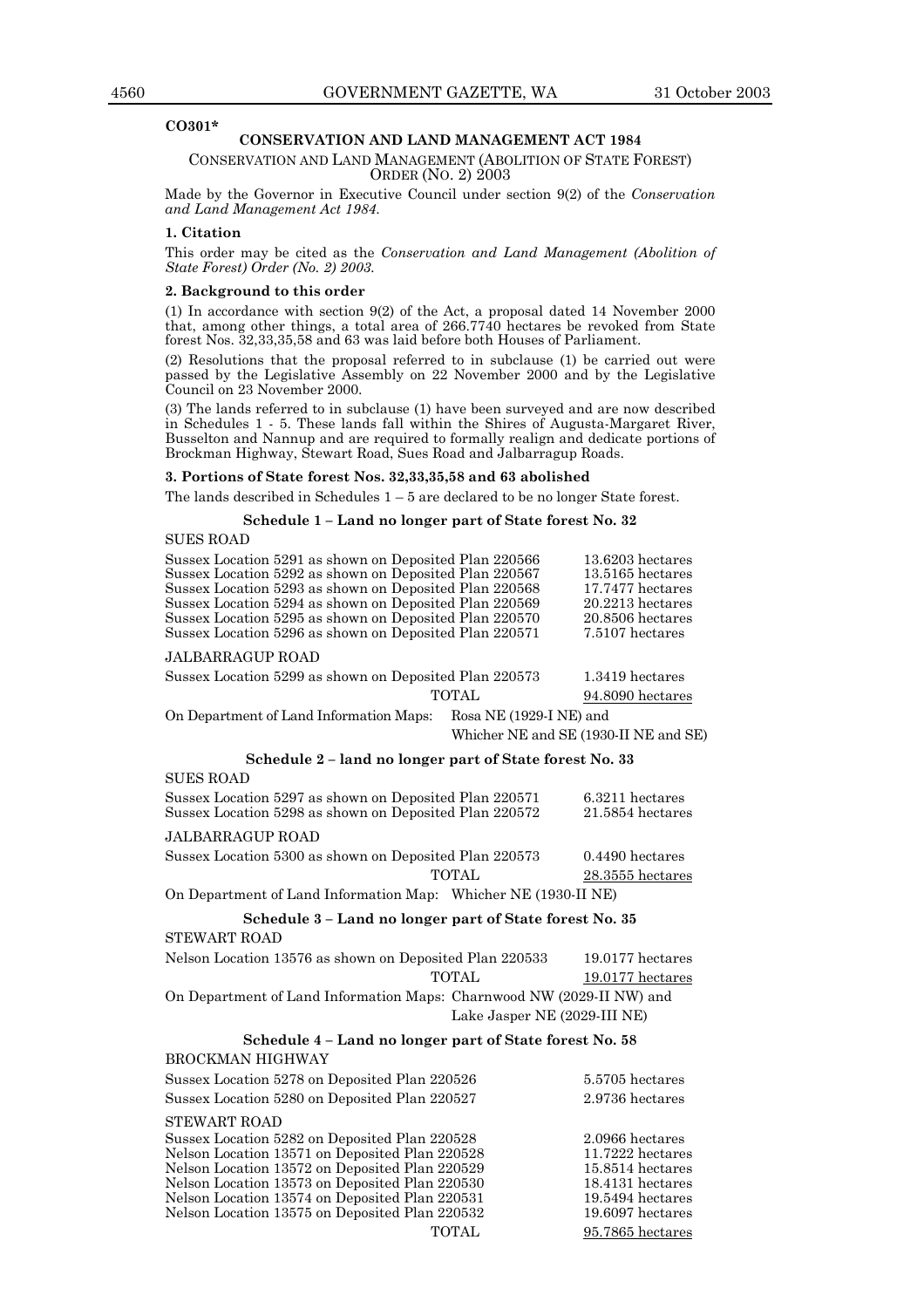$\sigma$ 

On Department of Land Information Maps: Rosa SE (1929-I SE), Jalbarragup SW and SE (2029-IV

> SW and SE) and Lake Jasper NE (2029- III NE)

#### Schedule 5 - Land no longer part of State forest No. 63

| SUES ROAD                                                                 |                    |
|---------------------------------------------------------------------------|--------------------|
| Sussex Location 5283 on Deposited Plan 220562                             | 5.2446 hectares    |
| Sussex Location 5286 on Deposited Plan 220565                             | $0.7503$ hectares  |
| Sussex Location 5290 on Deposited Plan 220563                             | $10.9175$ hectares |
| BROCKMAN HIGHWAY                                                          |                    |
| Sussex Location 5272 on Deposited Plan 220523                             | 5.4173 hectares    |
| Sussex Location 5274 on Deposited Plan 220524                             | 2.8566 hectares    |
| Sussex Location 5276 on Deposited Plan 220525                             | 3.6190 hectares    |
| <b>TOTAL</b>                                                              | 28.8053 hectares   |
| On Department of Land Information Maps: Rosa NE, SW and SE (1929-I NE, SW |                    |
| and SE)                                                                   |                    |
| By Command of the Governor,                                               |                    |

M. C. WAUCHOPE, Clerk of the Executive Council.

### **FISHERIES**

#### **FI301\***

Fish Resources Management Act 1994

### **Fish Resources Management Amendment Regulations (No. 9) 2003**

Made by the Governor in Executive Council.

### **1. Citation**

These regulations may be cited as the *Fish Resources Management Amendment Regulations (No. 9) 2003*.

### **2. Commencement**

These regulations come into operation on 8 November 2003.

### **3. The regulations amended**

The amendments in these regulations are to the *Fish Resources Management Regulations 1995*\*.

[\* *Reprinted as at 17 May 2002. For amendments to 3 October 2003 see Western Australian Legislation Information Tables for 2002, Table 4, p. 122-3, and Gazette 3 June, 27 June, 30 June, 19 September and 1 October 2003*.]

### **4. Regulation 64R repealed**

Regulation 64R is repealed.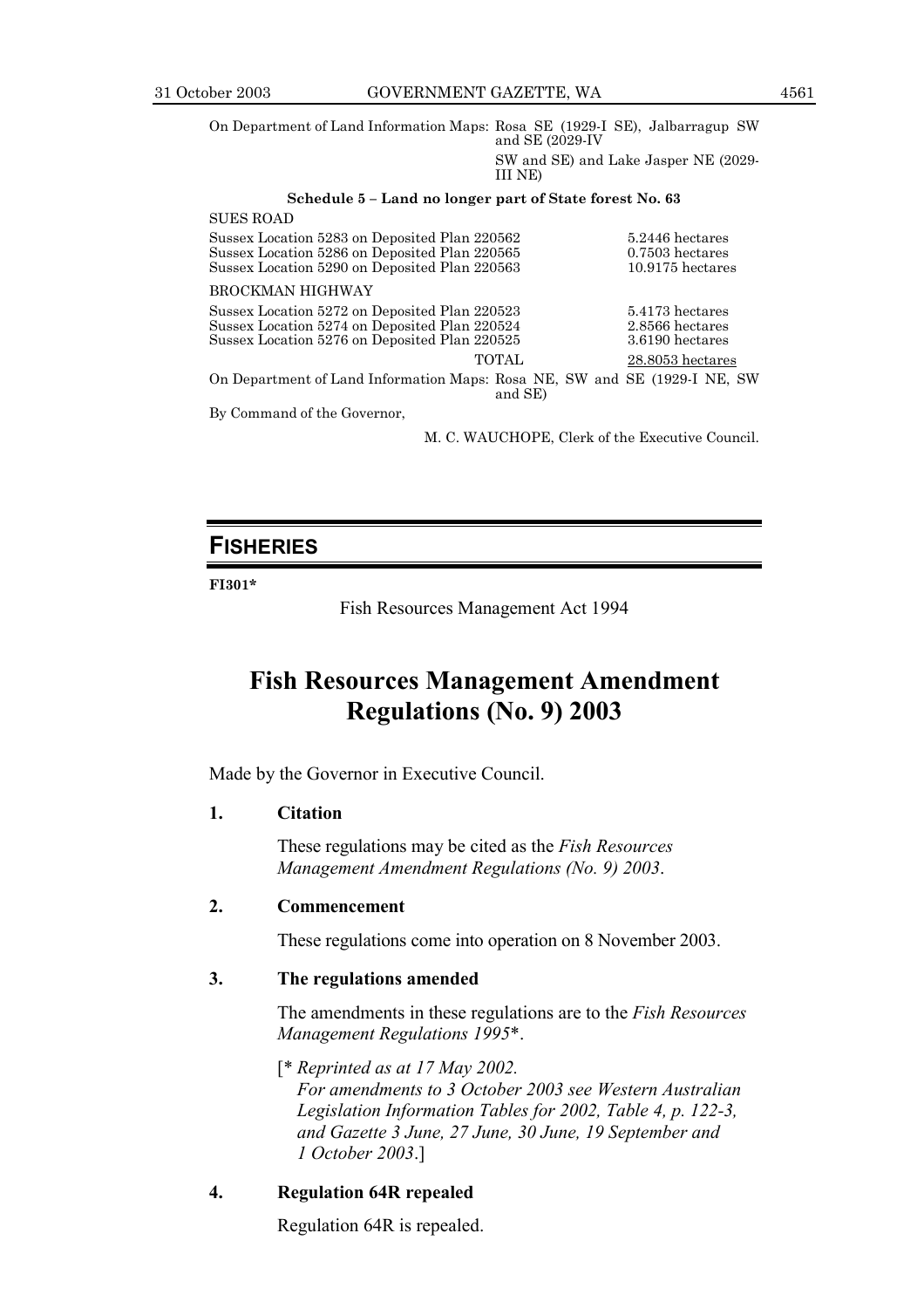### **5. Regulation 158 amended**

Regulation 158 is amended in the Table under the heading "Provisions of these regulations" by deleting " $64R$ ,".

By Command of the Governor,

M. C. WAUCHOPE, Clerk of the Executive Council.

**FI302\***

Fish Resources Management Act 1994

### **Fish Resources Management Amendment Regulations (No. 15) 2003**

Made by the Governor in Executive Council.

### **1. Citation**

These regulations may be cited as the *Fish Resources Management Amendment Regulations (No. 15) 2003*.

### **2. Commencement**

These regulations come into operation on 8 November 2003.

### **3. The regulations amended**

The amendments in these regulations are to the *Fish Resources Management Regulations 1995*\*.

[\* *Reprinted as at 17 May 2002. For amendments to 15 October 2003 see Western Australian Legislation Information Tables for 2002, Table 4, p. 122-3, and Gazette 3, 27 and 30 June, 19 September and 1 October 2003*.]

### **4. Regulation 38 amended**

Regulation 38(b) is amended by deleting " $115°08'$ " and inserting instead  $-$ 

 $\degree$  115° 08.091′ "

### **5. Regulation 64ZJ amended**

Regulation 64ZJ is amended in the definition of "Broome area" by deleting "123 8.033′ " and inserting instead  $\sim$ 

 $123^\circ 08.23'$  ".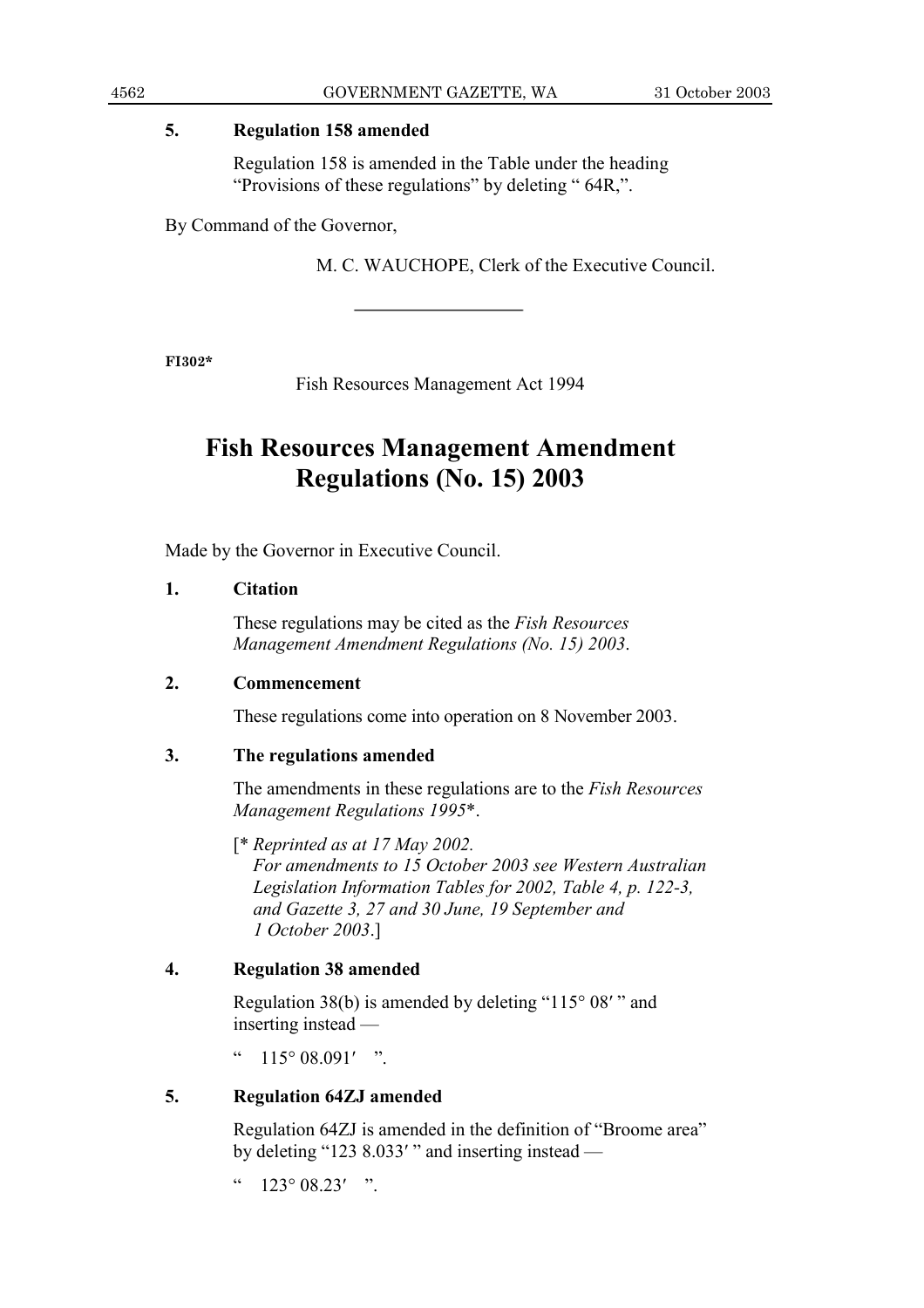### **6. Schedule 2 amended**

Schedule 2 Part 2 Division 5 is amended as follows:

- (a) in paragraph (a) of the item relating to "Crab, Blue"  $Manna''$  —
	- (i) by deleting "33° 31.9′ " and inserting instead  $\rightarrow$  $\frac{1}{2}$  33° 31.8′ <sup>?</sup>;
	- (ii) by deleting "115° 0.2′ " and inserting instead  $\degree$  115° 0.26′ ";
	- (iii) by deleting "33° 18.15' " and inserting instead  $\sim$ 33 $\degree$  18.074′ "; and
	- (iv) by deleting " $115^{\circ}$  38.65' " and inserting  $instead -$ 
		- $\frac{115^{\circ}38.765'}{$  ":
- $(b)$  in the first item relating to "Rock Lobster, Western, female" by deleting "115° 08′ " and inserting instead  $\degree$  115° 08.091′ ".

By Command of the Governor,

M. C. WAUCHOPE, Clerk of the Executive Council.

### **JUSTICE**

**JU301\***

The Criminal Code Sentencing Act 1995

### **Criminal Procedure Amendment Rules 2003**

Made by the Judges of the Supreme Court.

### **1. Citation**

These rules may be cited as the *Criminal Procedure Amendment Rules 2003*.

### **2. The rules amended**

The amendments in these rules are to the *Criminal Procedure Rules 2000*\*.

[\* *Published in Gazette 2 January 2001, p. 1-75. For amendments to 12 June 2003 see Western Australian Legislation Information Tables for 2002, Table 4, p. 72*.]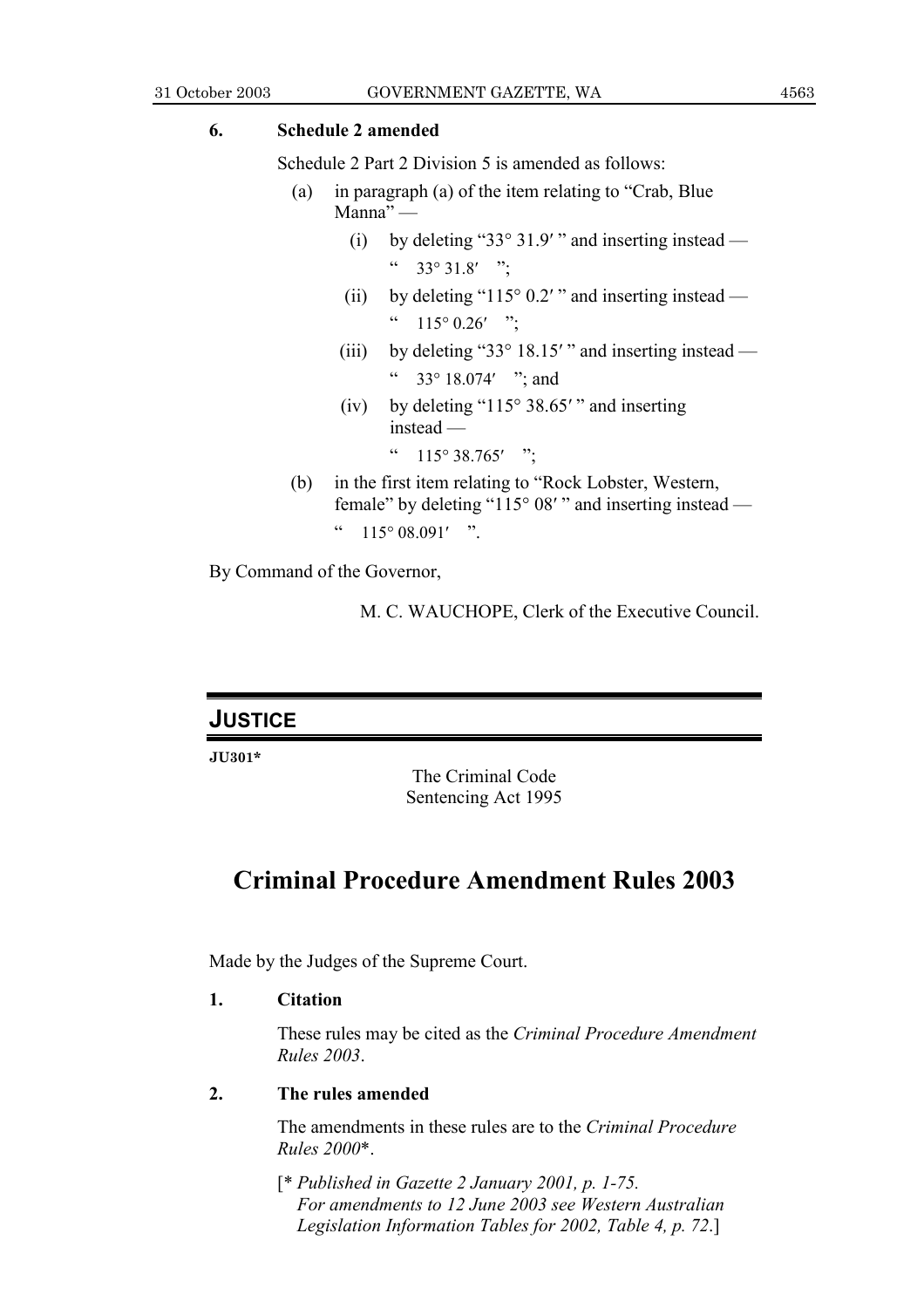### **3. Rule 17 amended**

Rule  $17(3)$  is amended by deleting "section" and inserting  $instead -$ 

 $\frac{1}{2}$  Part  $\frac{1}{2}$ 

### **4. Rules 37 to 39 repealed**

Rules 37, 38 and 39 are repealed.

### **5. Rule 40 amended**

(1) Rule  $40(5)(a)$  is amended by deleting "rules 37 and 38" and inserting instead  $-$ 

ì

all requirements imposed by or under the Code or the *Justices Act 1902* to file and serve a document

- (2) Rule 40(6)(b) is deleted and the following paragraph is inserted  $instead$ 
	- ì
- (b) make an order under section 611B(6) or 611C(3) of the Code;

### **6. Rule 41 amended**

Rule 41(3)(a) is deleted and the following paragraph is inserted  $instead -$ 

ì

(a) make an order under section 611B(6) or 611C(3) of the Code;

### **7. Rule 68 amended**

Rule 68(4)(b) is amended by deleting "*Sentence Administration Act 1999*" and inserting instead —

<sup>"</sup> *Sentence Administration Act 2003* "

### **8. Rule 74 amended**

Rule 74(2) is repealed.

### **9. Rule 78 amended**

Rule 78(5)(b) is amended by deleting *''Sentence Administration Act 1999*<sup>*n*</sup> and inserting instead —

<sup>4</sup> *Sentence Administration Act 2003* <sup>*m*</sup>

 $\ddot{\phantom{0}}$ 

 $\ddot{\phantom{0}}$ .

î.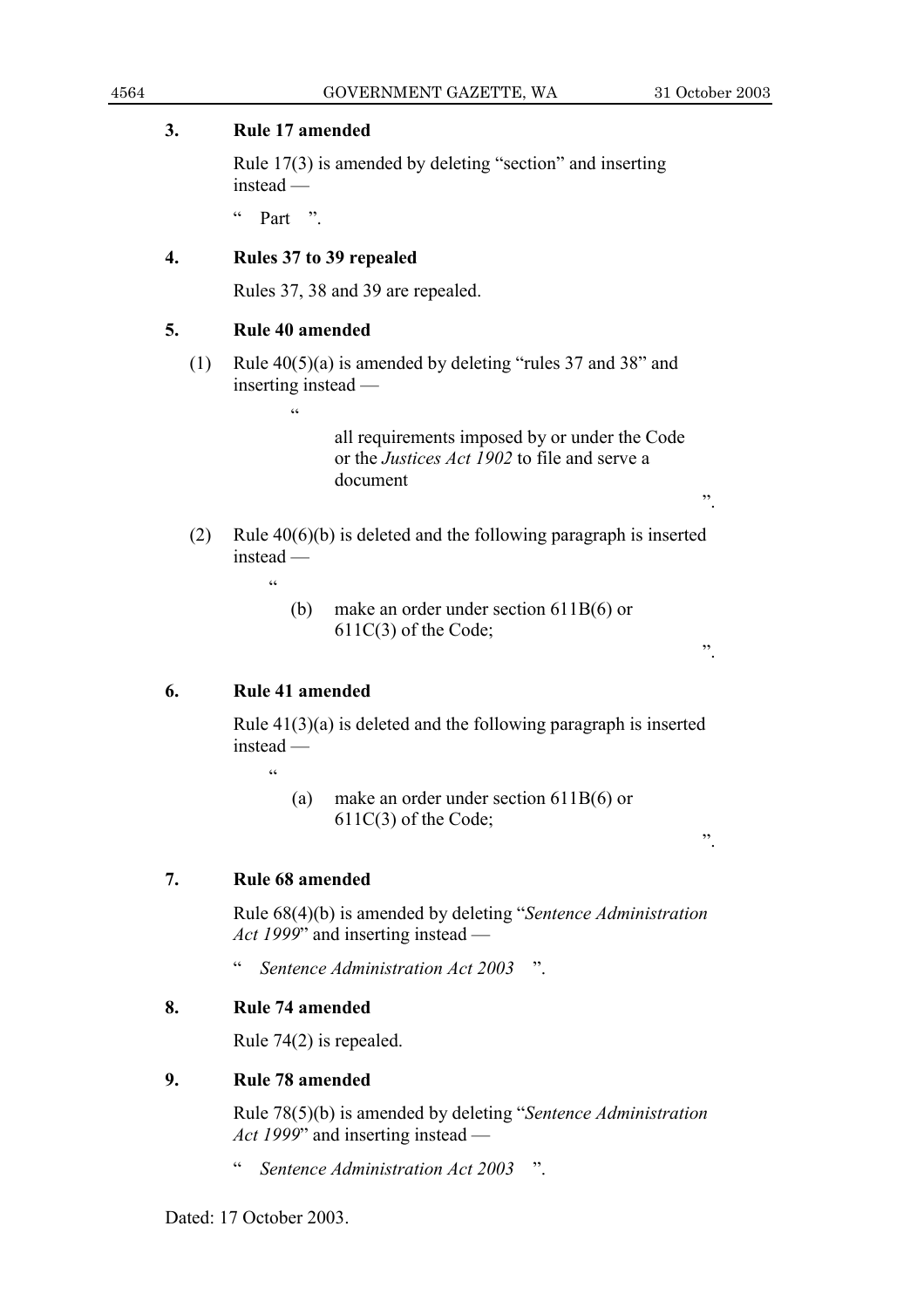Judges' signatures:

DAVID K. MALCOLM GEOFFREY MILLER M J. MURRAY N. JOHNSTON R. ANDERSON JOHN McKECHNIE N. J. OWEN L. ROBERTS-SMITH C. D. STEYTLER C. J. McLURE K. H. PARKER C. PULLIN N. P. HASLUCK ERIC M. HEENAN

C. WHEELER MICHAEL BARKER

### **LOCAL GOVERNMENT**

#### **LG301**

#### **LOCAL GOVERNMENT ACT 1995**

*City of Perth*

Repeal of Local Law Relating to King and Murray Streets Egress

1. Under the power conferred by the Local Government Act 1995 and under all other powers enabling it, the Council of the City of Perth resolved on 14 October 2003 to repeal the Local Law Relating To King and Murray Streets Egress published in the *Government Gazette* on 29 June 1984 (Pages 1816-1817).

2. This local law comes into operation 14 days after the date of publication in the *Government Gazette*.

Dated this 20th day of October 2003.

The common seal of the City of Perth was hereunto affixed in the presence of-

Dr. PETER NATTRASS, The Rt Hon. Lord Mayor. GARRY DUNNE, Acting Chief Executive Officer.

**LG302**

#### **LOCAL GOVERNMENT ACT 1995**

*City of Perth*

#### Standing Orders Amendment Local Law 2003

1 Under the power conferred by the Local Government Act 1995 and under all other powers enabling it, the Council of the City of Perth resolved on 14 October 2003 to make the following amendments to the Standing Orders Local Law published in the *Government Gazette* on 16 November 1999 and amendments

1.1 AMEND CLAUSE  $3.5(2)(d)$  BY-

replacing the words "answered only in writing" with "taken on notice".

- 1.2 INSERT THE FOLLOWING NEW SUB CLAUSE  $3.5(2)(f)$ 
	- $f(f)$  when a question is taken on notice under subclause (d) a response is to be given to the member of the public in writing by the CEO, and a copy is to be included in the agenda of the next meeting of the Council or Committee as the case requires.'
- 1.3 DELETE SUB CLAUSE 10.11(2) AND INSERT THE FOLLOWING  $CLAUSE 10.11(2)–$ 
	- $(2)$  Upon the public again being admitted to the meeting the presiding person, unless the Council or Committee decides otherwise, is to cause the motions passed by the Council or Committee whilst it was proceeding behind closed doors to be read out including the vote of a member or members to be recorded in the minutes under Section 5.21 of the Act.<sup>3</sup>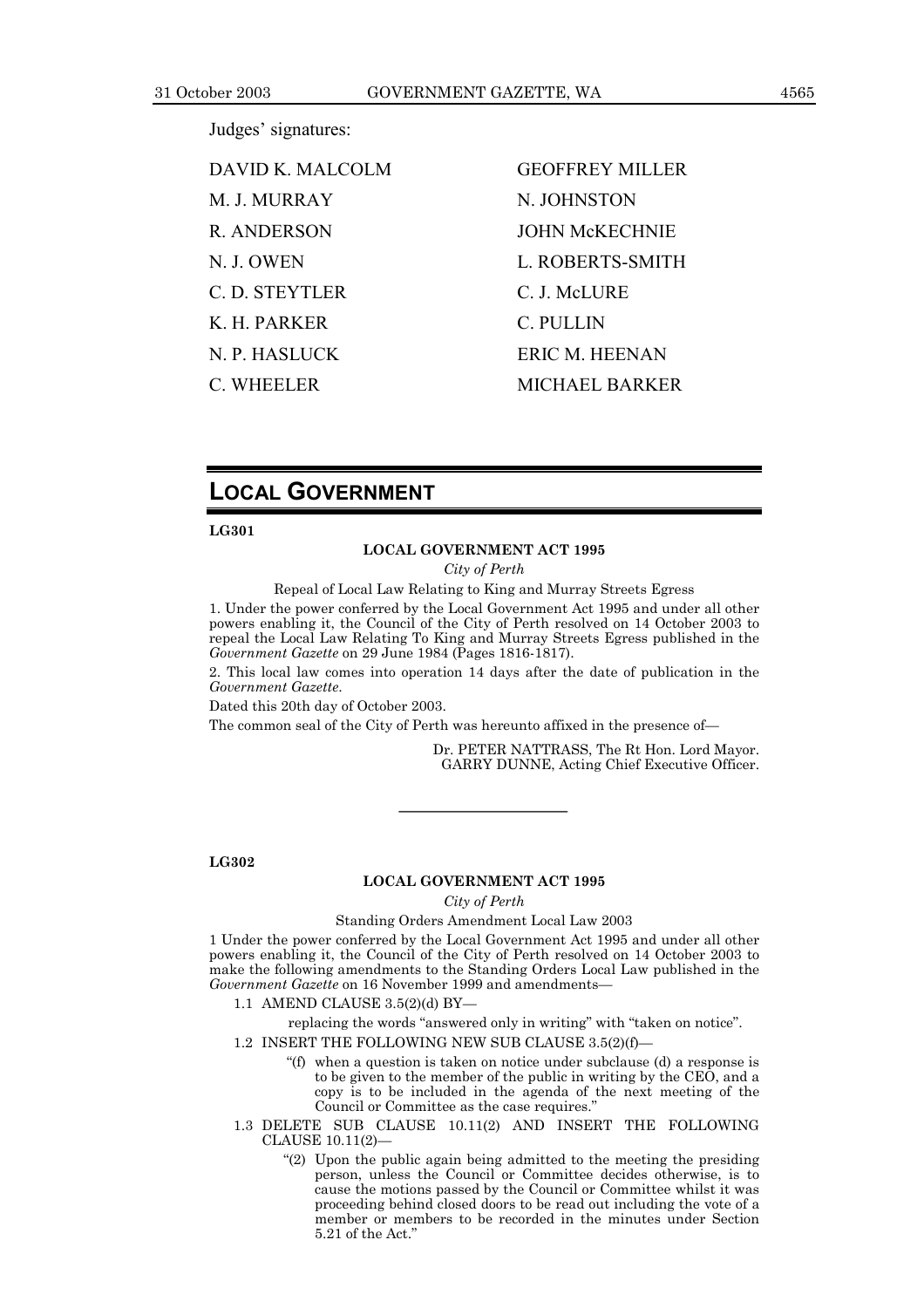1.4 INSERT CLAUSE 13.18 AS FOLLOWS

ì13.18 Absence from Committee Meetings

If any member of a Committee, other than the Lord Mayor, Chief Executive Officer or Chief Executive Officer's representative, is absent from three consecutive meetings without having submitted an apology or obtained a leave of absence from the Council or Committee, that memberís seat on the Committee shall become vacant.'

1.5 DELETE CLAUSE 3.4 (2).

2 COMMENCEMENT

The above amendments come into operation 14 days after the date of publication in the *Government Gazette*.

Dated this 20th day of October 2003.

The common seal of the City of Perth was hereunto affixed in the presence of-

Dr. PETER NATTRASS, The Rt Hon. Lord Mayor. GARRY DUNNE, Acting Chief Executive Officer.

### **TRANSPORT**

**TR301\***

Road Traffic Act 1974

### **Road Traffic (Licensing) Amendment Regulations (No. 4) 2003**

Made by the Governor in Executive Council.

### **1. Citation**

These regulations may be cited as the *Road Traffic (Licensing) Amendment Regulations (No. 4) 2003*.

### **2. The regulations amended**

The amendments in these regulations are to the *Road Traffic (Licensing) Regulations 1975*\*.

[\* *Reprinted as at 20 September 2002.*

*For amendments to 3 September 2003 see Western Australian Legislation Information Tables for 2002, Table 4, p. 334, and Gazette 20 May 2003*.]

### **3. Regulation 3 amended**

Regulation 3(1) is amended as follows:

(a) by inserting the following definitions in their appropriate alphabetical positions  $-$ 

ì

**"identifier"**, in relation to a vehicle, has the same meaning as in regulation 2 of the *Road Traffic (Written-Off Vehicle Register) Regulations 2003*;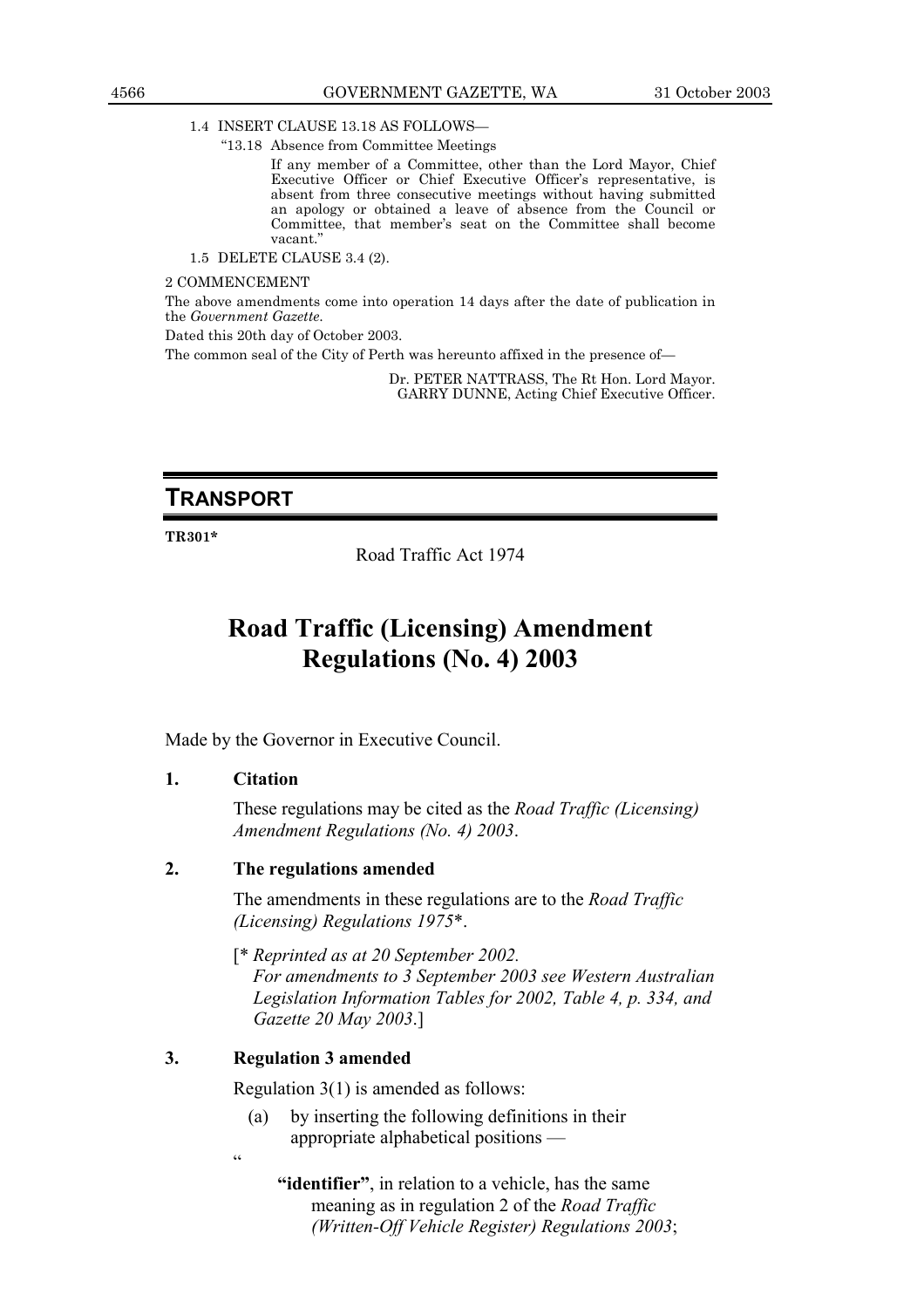ì

- **"repairable write-off"** has the same meaning as in regulation 7 of the *Road Traffic (Written-Off Vehicle Register) Regulations 2003*;
- **"statutory write-off"** has the same meaning as in regulation 7 of the *Road Traffic (Written-Off Vehicle Register) Regulations 2003*;
- **"Written-Off Vehicle Register"** means the register maintained under regulation 12 of the *Road Traffic (Written-Off Vehicle Register) Regulations 2003*.
- $(b)$  in the definition of "Vehicle Standards" by deleting the full stop and inserting instead a semicolon.

### **4. Regulation 3B amended**

Regulation 3B(2a) is amended as follows:

- (a) by deleting the paragraph designation  $\degree$ (a)" from the second place in which it occurs and inserting instead the paragraph designation  $\degree$ (e)";
- (b) by deleting the paragraph designation  $\degree$ (b)" from the second place in which it occurs and inserting instead the paragraph designation  $f(f)$ .

### **5. Regulation 3F inserted**

After regulation  $3E$  the following regulation is inserted  $\overline{\phantom{a}}$ 

### **3F. Registered write-offs**

For the purposes of these regulations and the Act sections 23, 23A and 24(5), a vehicle is taken not to comply with the Vehicle Standards if  $-$ 

- (a) the vehicle is registered as a statutory write-off or a repairable write-off in the Written-Off Vehicle Register, and the registration has not been cancelled; or
- (b) the vehicle carries as an identifier a number that is registered in the Written-Off Vehicle Register as the identifier of a vehicle that is a statutory write-off or a repairable write-off, and the registration has not been cancelled.

By Command of the Governor,

M. C. WAUCHOPE, Clerk of the Executive Council.

 $\ddot{\hspace{1cm}}$ 

 $\ddot{\phantom{0}}$ .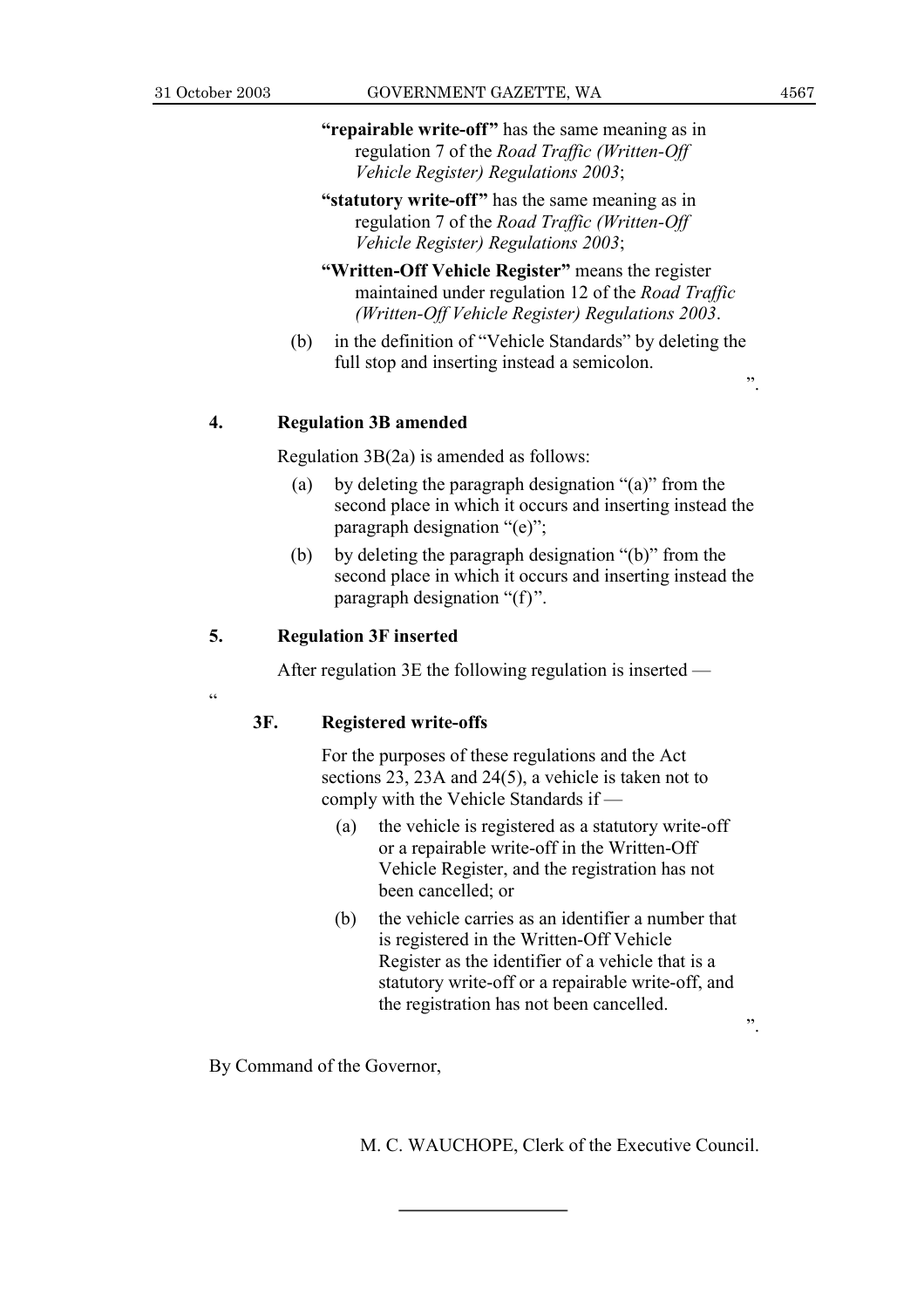$\ddot{\phantom{0}}$ 

**TR302\***

Road Traffic Act 1974

### **Road Traffic (Vehicle Standards) Amendment Regulations (No. 3) 2003**

Made by the Governor in Executive Council.

### **1. Citation**

These regulations may be cited as the *Road Traffic (Vehicle Standards) Amendment Regulations (No. 3) 2003*.

### **2. The regulations amended**

The amendments in these regulations are to the *Road Traffic (Vehicle Standards) Regulations 2002*\*.

[\* *Published in Gazette 9 August 2002, p. 3902-4020. For amendments to 3 September 2003 see Western Australian Legislation Information Tables for 2002, Table 4, p. 336, and Gazette 20 May 2003*.]

### **3. Regulation 10B inserted**

After regulation 10A the following regulation is inserted in Part  $2-$ 

ì

### **10B. Registered write-offs**

For the purposes of these regulations, a vehicle is taken not to comply with the Vehicle Standards if  $-$ 

- (a) the vehicle is registered as a statutory write-off or a repairable write-off in the Written-Off Vehicle Register, and the registration has not been cancelled; or
- (b) the vehicle's identifier is the same number as a number that is registered in the Written-Off Vehicle Register as the identifier of a vehicle that is a statutory write-off or a repairable write-off, and the registration has not been cancelled.

**4. The Glossary amended**

Clause 1 of the Glossary is amended by inserting the following definitions in their appropriate alphabetical positions  $$ ì

**iidentifier**<sup>*n*</sup>, in relation to a vehicle, has the same meaning as in regulation 2 of the *Road Traffic (Written-Off Vehicle Register) Regulations 2003*;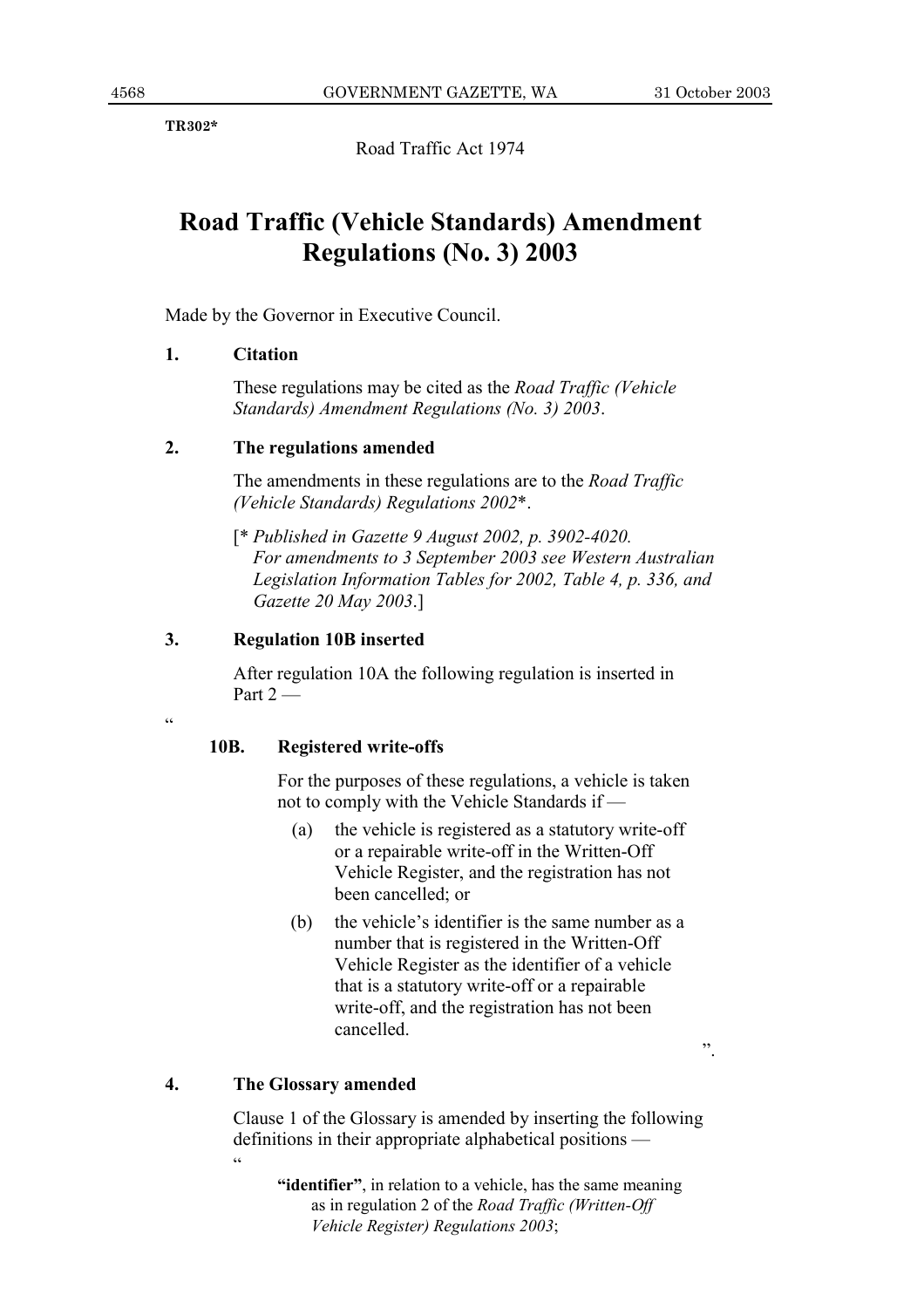**"repairable write-off"** has the same meaning as in regulation 7 of the *Road Traffic (Written-Off Vehicle Register) Regulations 2003*;

**"statutory write-off"** has the same meaning as in regulation 7 of the *Road Traffic (Written-Off Vehicle Register) Regulations 2003*;

**"Written-Off Vehicle Register"** means the register maintained under regulation 12 of the *Road Traffic (Written-Off Vehicle Register) Regulations 2003*;

By Command of the Governor,

M. C. WAUCHOPE, Clerk of the Executive Council.

î.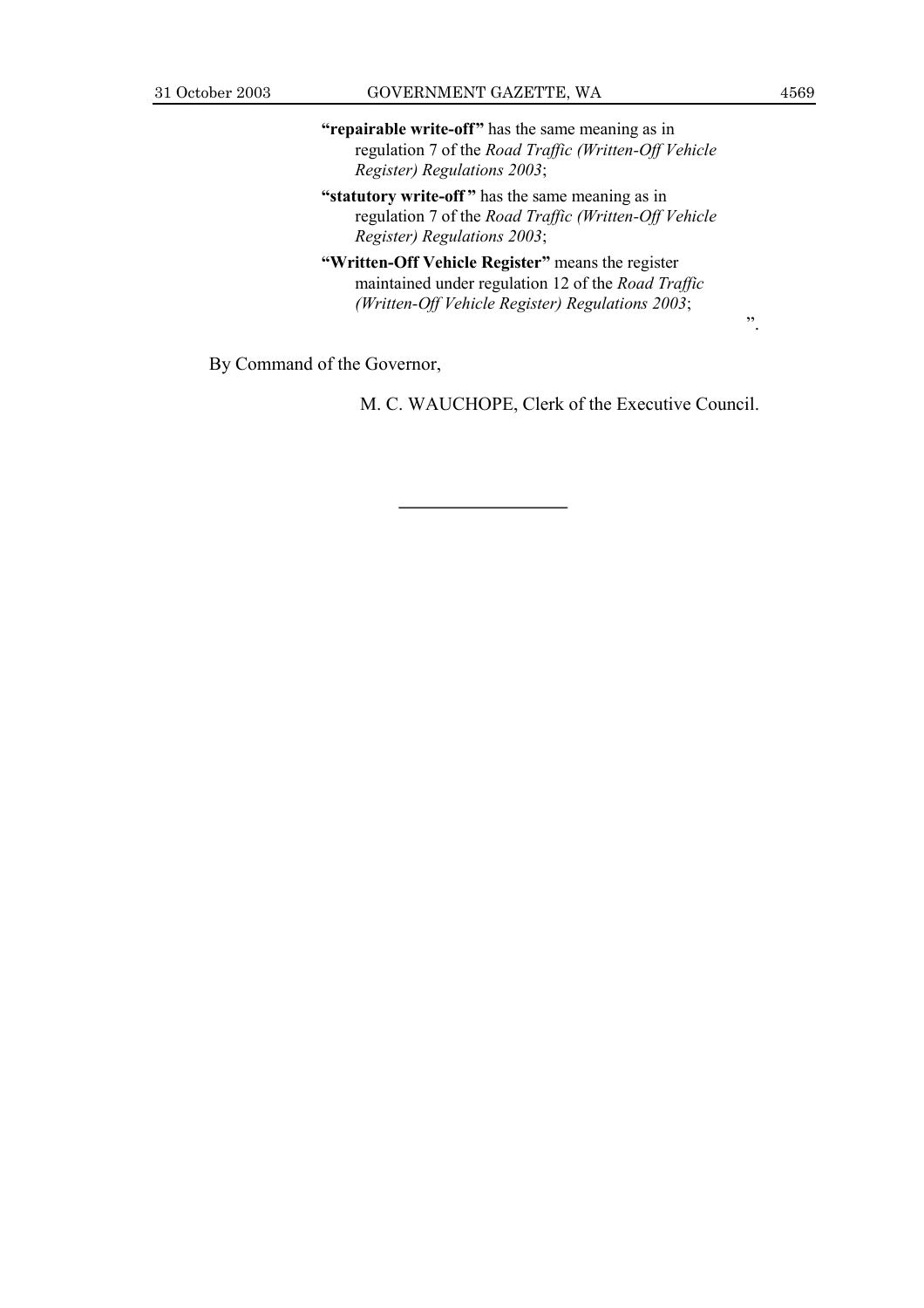## *<u>i</u>* **PART 2 —**

### **CONSUMER AND EMPLOYMENT PROTECTION**

**CE401\***

### **OCCUPATIONAL SAFETY AND HEALTH ACT 1984 OCCUPATIONAL SAFETY AND HEALTH REGULATIONS 1996**

EXEMPTION CERTIFICATE PURSUANT TO REGULATION 2.13

(No. 27 of 2003)

I, Brian Thomas Bradley, WorkSafe Western Australia Commissioner, hereby grant an exemption to Australian Maritime Systems from the requirements of Regulation 3.117(1) of the *Occupational Safety and Health Regulations 1996* in relation to the requirement to hold a Class 1 demolition licence to dismantle a 30 metre steel lattice tower at Browse Island. I further grant an exemption from the requirements of Regulation 3.118(a) of the *Occupational Safety and Health Regulations 1996* in relation to the requirement to ensure that any Class 1 demolition work is done by a holder of a Class 1 demolition licence during the removal of the tower at the aforementioned address.

This exemption is subject to the following conditions:

- ï The demolition work to be directly supervised by a competent person at all times during the dismantling of the tower.
- ï Personnel involved with prescribed work must hold an appropriate certificate of competency.
- ï All personnel involved with working at heights will have completed the appropriate training for this work and be competent in the use of fall injury prevention systems in use.
- ï Adequate public protection will be provided and maintained during the tower dismantling process.
- ï The 12 tonne amphibian vehicle to be at least 1.5 times the height of the structure (45m) away from the structure when inducing the collapse.
- All personnel required to work on the tower will be trained in identifying, monitoring and controlling Radio Frequency Electro-magnetic Emissions.

Dated this 24th day of October 2003.

BRIAN THOMAS BRADLEY, WorkSafe Western Australia Commissioner.

### **FISHERIES**

#### **FI401\***

#### **FISH RESOURCES MANAGEMENT ACT 1994**

PROHIBITION ON COMMERCIAL FISHING ACTIVITY (NETTING IN RIVERS, ESTUARIES, INLETS AND LAKES SOUTH OF 23° SOUTH LATITUDE) AMENDMENT ORDER 2003

Order No. 8 of 2003

FD 1620/98 [560]

Made by the Minister under section 43.

#### **Citation**

1. This order may be cited as the *Prohibition on Commercial Fishing Activity (Netting in Rivers, Estuaries, Inlets and Lakes South of 23*° *South Latitude) Amendment Order 2003*.

#### **Commencement**

2. This order commences operation on 8 November 2003.

#### **Order amended**

3.The amendments in this order are to the *Closed Waters Professional Netting (Rivers, Estuaries, Inlets and Lakes) Notice 1992\**.

#### **Schedule 1 amended**

4. Schedule 1 is amended by deleting items 2 and 3. *[\*Published in the Gazette of 26 June 1992. For amendments to 10 October 2003 see the Closed Waters Professional Netting (Rivers, Estuaries, Inlets and Lakes South of 23*° *South Latitude) Amendment*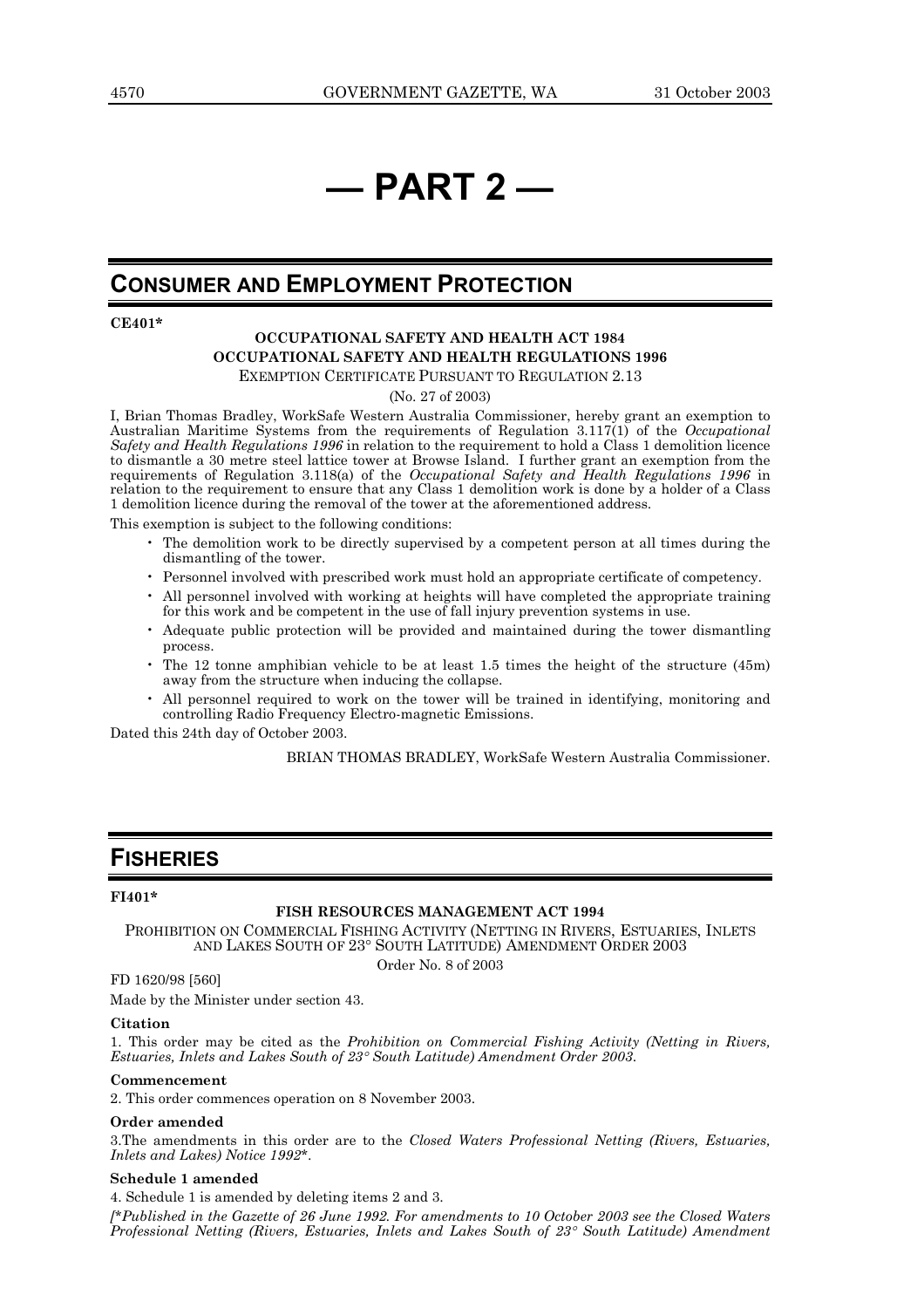*Notice 1992 published in the Gazette of 14 August 1992, the Closed Waters Professional Netting (Rivers, Estuaries, Inlets and Lakes South of 23*° *South Latitude) Amendment Notice 1994 published in the Gazette of 29 July 1994 and the Prohibition on Commercial Fishing Activity (Netting in Rivers, Estuaries, Inlets and Lakes South of 23*° *South Latitude) Amendment Order 2002 published in the Gazette of 28 June 2002.*

*See regulation 186 of the Fish Resources Management Regulations concerning the continuation of notices made under section 9, 10, 11 or 38 of the Fisheries Act 1905 and that were in force immediately before the commencement of those regulations.]*

Dated this 20th day of October 2003.

K. M. CHANCE, Minister for Agriculture, Forestry and Fisheries.

#### **FI402\***

#### **FISH RESOURCES MANAGEMENT ACT 1994**

#### SWAN/CANNING AND MANDURAH ESTUARINE FISHING PROHIBITIONS REVOCATION ORDER 2003

Order No. 3 of 2003

FD 1620/98 [560]

Made by the Minister under section 43.

#### **Citation**

1. This order may be cited as the *Swan/Canning and Mandurah Estuarine Fishing Prohibitions Revocation Order 2003.*

#### **Commencement**

2. This order commences operation on 8 November 2003.

#### **Revocation**

3. The notices specified in the Schedule, which continued in force under regulation 186 of the *Fish Resources Management Regulations 1995* as if they were orders made under section 43, are revoked.

**Schedule**

- (a) Notice No. 192 titled Lawful Nets in the Swan/Canning Estuarine Fishery published in the *Government Gazette* of 28 June 1985.
- (b) Lawful Nets in Mandurah Estuarine Fishery Notice 1994 published in the *Government Gazette* of 29 July 1994.

Dated this 20th day of October 2003.

K. M. CHANCE, Minister for Agriculture, Forestry and Fisheries.

#### **FI403\***

**Citation**

#### **FISH RESOURCES MANAGEMENT ACT 1994**

WEST COAST ESTUARINE FISHERY (INTERIM) MANAGEMENT PLAN 2003

FD 662/99 [536]

Made by the Minister under section 54.

#### **Part 1–Preliminary**

1. This plan may be cited as the West Coast Estuarine Fishery (Interim) Management Plan 2003.

#### **Commencement**

2. This plan will commence operation on 8 November 2003.

#### **Cessation**

3. This plan will cease to have effect on 7 November 2008.

#### **Interpretation**

4. (1) In this plan, unless the contrary intention appears—

"Area 1" means all the waters as described in Schedule 2 item (a) of this Plan;

"Area  $2$ " means all the waters as described in Schedule  $2$  item (b) of this Plan;

- "authorised boat" means-
	- (a) a licensed fishing boat, the name, licensed fishing boat number and length of which are specified in a permit; or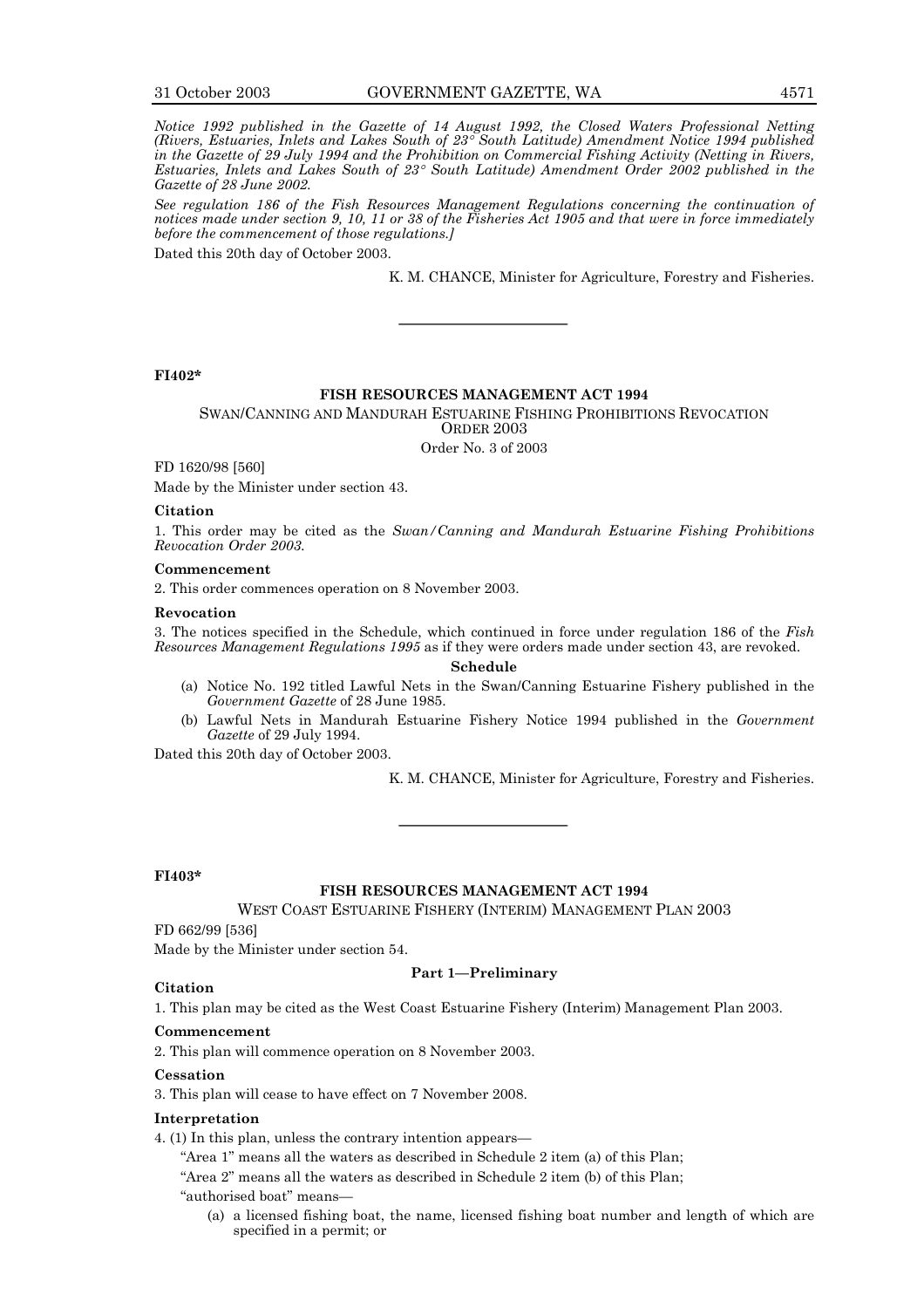- (b) a boat specified in a written authority under regulation 132 where that boat is to be used in place of a boat described in (a);
- ìcalendar yearî means the period commencing 1 January in any year and ending 31 December in the same year;

"crab pot unit" is equal to one crab pot;

ìcrabsî means any fish of the species *Portunus pelagicus* or *Ovalipes australiensis*;

ìcurrent entitlementî means the total crab pot unit entitlement of a permit taking into account any transfers of crab pot units to or from the permit;

ìdayî means any 24 hour period commencing at midnight;

ìFisheryî means the West Coast Estuarine Fishery identified in clause 6;

"hand prawn net" means any net that-

- (a) is not more than 4 metres in length; and
- (b) has a mesh size of 19 millimetres or greater but less than 25.4 millimetres;

"haul", when used as a verb, means to encircle or ring or attempt to encircle or ring fish with a fishing net and the operator of the net is in continuous contact with the net;

- ìhaul netî means any net other than a seine net, that is not set, which is used to encircle or ring or attempt to encircle or ring fish and the operator of the net is in continuous contact with the net;
- ìmeasured lengthî means the measured length of the authorised boat as defined by and determined in accordance with the Department of Transport Instruction to Surveyors notice 7/87 (reworked 1994) effective 21 September 1994 as reworked or superseded from time to time;
- ìmesh sizeî means the size of the mesh of a fishing net as measured in accordance with regulation 64D of the regulations;

"nominated operator" means a nominated operator specified on a permit;

ìpermitî means an interim managed fishery permit which authorises a person to fish in the Fishery;

"pull" means to bring from the bed or any waters of the Fishery to the surface of those waters; ìregulationsî means the *Fish Resources Management Regulations 1995*;

- ìset netî means any net used or intended to be used to take fish that is fixed, anchored, staked or secured in the water or stationary in the water below the high water mark and the net has a float line at or beneath the surface of the water;
- ìstatutory fishing returnsî means a return made under and in accordance with regulation 64 of the regulations;

"this plan" means the management plan determined by this instrument.

(2) In this plan, unless the contrary intention appears, the following terms have the same meanings as provided for in regulation 3 of the regulations-

"fishing boat licence";

"licensed fishing boat number";

 $"set"$ .

#### **Procedure before this plan may be amended or revoked**

5. For the purposes of section 65 of the Act, all the permit holders of the Fishery are the persons to be consulted before this plan is amended or revoked.

#### **Part 2-The Fishery**

#### **Identification and Declaration**

6. (1) The Fishery to which this plan relates is fishing by any means in the waters described in Schedule 1 and may be referred to as the West Coast Estuarine Fishery.

(2) The Fishery is an interim managed fishery.

#### **Areas**

7. The Fishery is divided into the areas described in Schedule 2.

#### **Part 3–Permits**

#### **Criteria for the grant of a permit**

8. (1) The criteria to be satisfied before the Executive Director may grant a person a permit authorising fishing in Area 1 of the Fishery are tható

- (a) on 30 June 2003 the person was the holder of a commercial fishing licence that was endorsed with condition number 17 which specified that the holder of that licence was authorized to engage in taking fish for sale in the Swan/Canning Estuarine Fishery;
- (b) on 30 June 2003 the person was the holder of one or more fishing boat licences that, as at 30 June 2003, were endorsed with condition number 19 which specified that the boat named on the licence was licensed to be used to take fish for sale in the Swan/Canning Estuarine Fishery;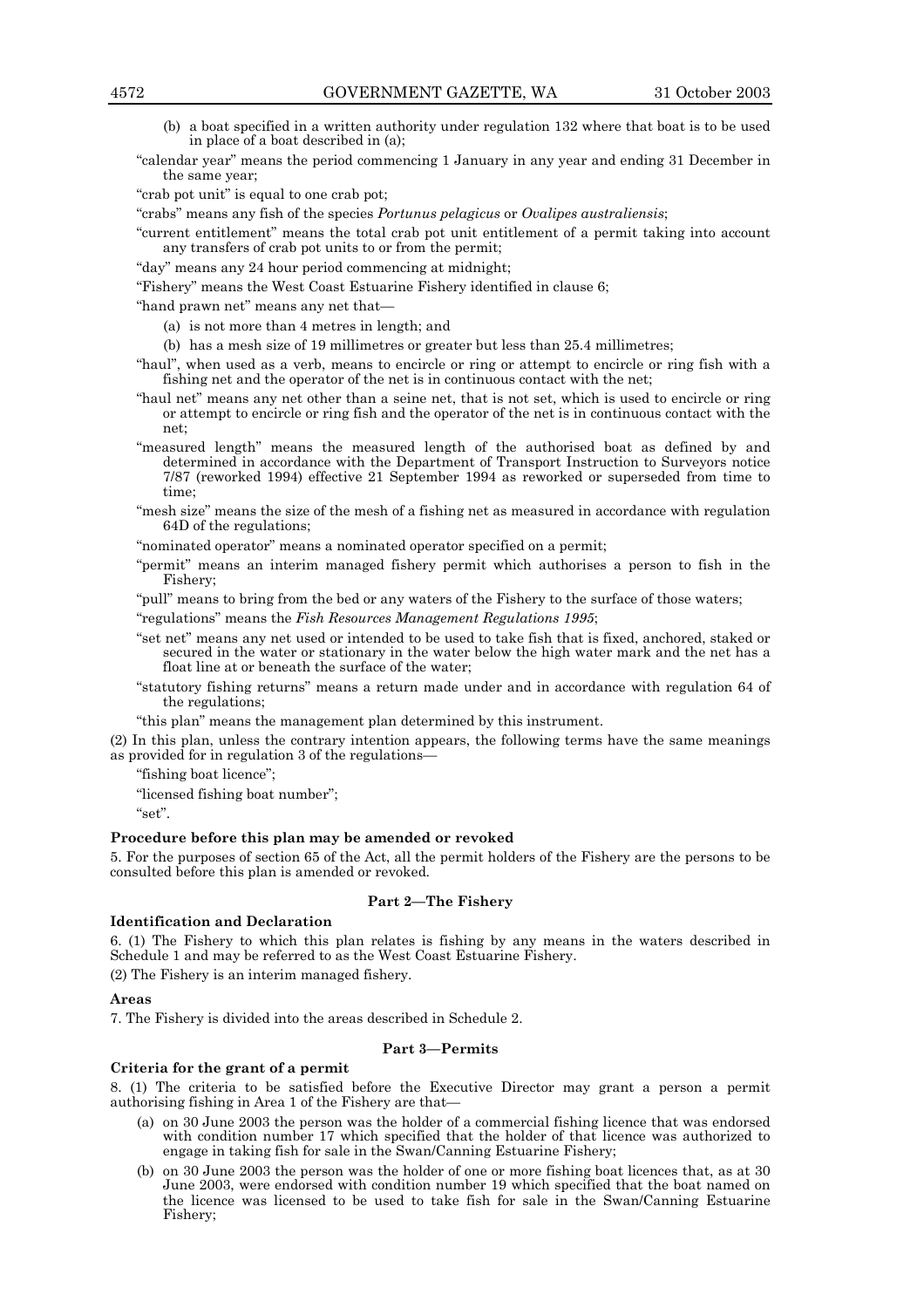- (c) the person demonstrates by statutory fishing returns for the period commencing 1 January 2001 and ending 31 December 2002 that the person was active in the waters described as Area 1 of the Fishery during that period;
- (d) the statutory fishing returns referred to in subclause (1)(c) have been received by the Department prior to 15 January 2003; and
- (e) the person applies for a permit before 15 December 2003.

(2) The criteria to be satisfied before the Executive Director may grant a person a permit in Area 2 of the Fishery are that-

- (a) on 30 June 2003 the person was the holder of a commercial fishing licence that was endorsed with condition number 17 which specified that the holder of that licence was authorized to engage in taking fish for sale in the Mandurah Estuarine Fishery;
- (b) the person demonstrates by statutory fishing returns for the period commencing 1 January 2001 and ending 31 December 2002 that the person was active in the waters described as Area 2 of the Fishery during that period;
- (c) the statutory fishing returns referred to subclause (2)(b) have been received by the Department prior to 15 January 2003; and
- (d) the person applies for a permit before 15 December 2003.

(3) For the purposes of this clause "active" means that the fishing returns referred to recorded that the applicant caught fish in the area described as Area 1 or Area  $2 \text{ of the Fishery}$ , as the case may be, during the specified period.

#### **Duration of permits**

9. A permit expires on 7 November next following the date of its grant or renewal.

#### **Fees**

10. (1) The fee set out in Schedule 6 is the fee to be paid in respect of the grant or renewal of a permit. (2) Where a licence is renewed as provided under section 139(1) of the Act an additional fee of 20% of the fee payable on the issue of the licence is payable by way of penalty.

#### **Items that must be specified on a permit**

11. A permit must specify-

- (a) the area of the Fishery in which fishing is permitted under the authority of that permit;
- (b) the name and business address of the holder of the permit;
- (c) the name and business address of the nominated operator;
- (d) the name, licensed fishing boat number and the measured length of any licensed fishing boat which may be used for or in connection with fishing in the Fishery under the authority of that permit;
- (e) a permit number;
- (f) the number of crab pots the holder is entitled to use if the permit authorises fishing in Area 2 of the Fishery;
- (g) the period for which the permit is in force;
- (h) the name of the Fishery;
- (i) any conditions imposed on the permit by the Executive Director.

#### **Nominated operator**

12. (1) Subject to subclause (2), a permit must specify the name of not more than one individual who has been nominated by the holder of the permit to be the nominated operator.

(2) Where no nominated operator has been nominated and the holder of a permit is an individual, then the holder of the permit will be taken to be the nominated operator and that person's name shall be specified on the permit as the nominated operator.

(3) A person must not fish in Area 1 or Area 2 of the Fishery under the authority of a permit unless that person is the nominated operator of the permit.

(4) A person must not be a nominated operator of more than one permit.

(5) Notwithstanding subclause (3) the Executive Director may by notice in writing authorise a person who is not a nominated operator of a permit to engage in fishing under the authority of a permit.

(6) The Executive Director may only make a notice in writing under subclause (5) where the Executive Director is satisfied that-

- (a) it is in the better interests of the Fishery to do so; and
- (b) either the nominated operator of the relevant permit is unable to fish in the Fishery due to ill health or the nominated operator requires instruction as to how to fish in the Fishery.

 $(7)$  A notice in writing made under subclause  $(5)$  must specify-

- (a) the name of the person who is being authorised to fish;
- (b) the permit under which the person is authorised to fish; and
- (c) the period for which the person is authorised to fish.

(8) The Executive Director may amend or revoke a notice in writing made under subclause (5) by further notice in writing.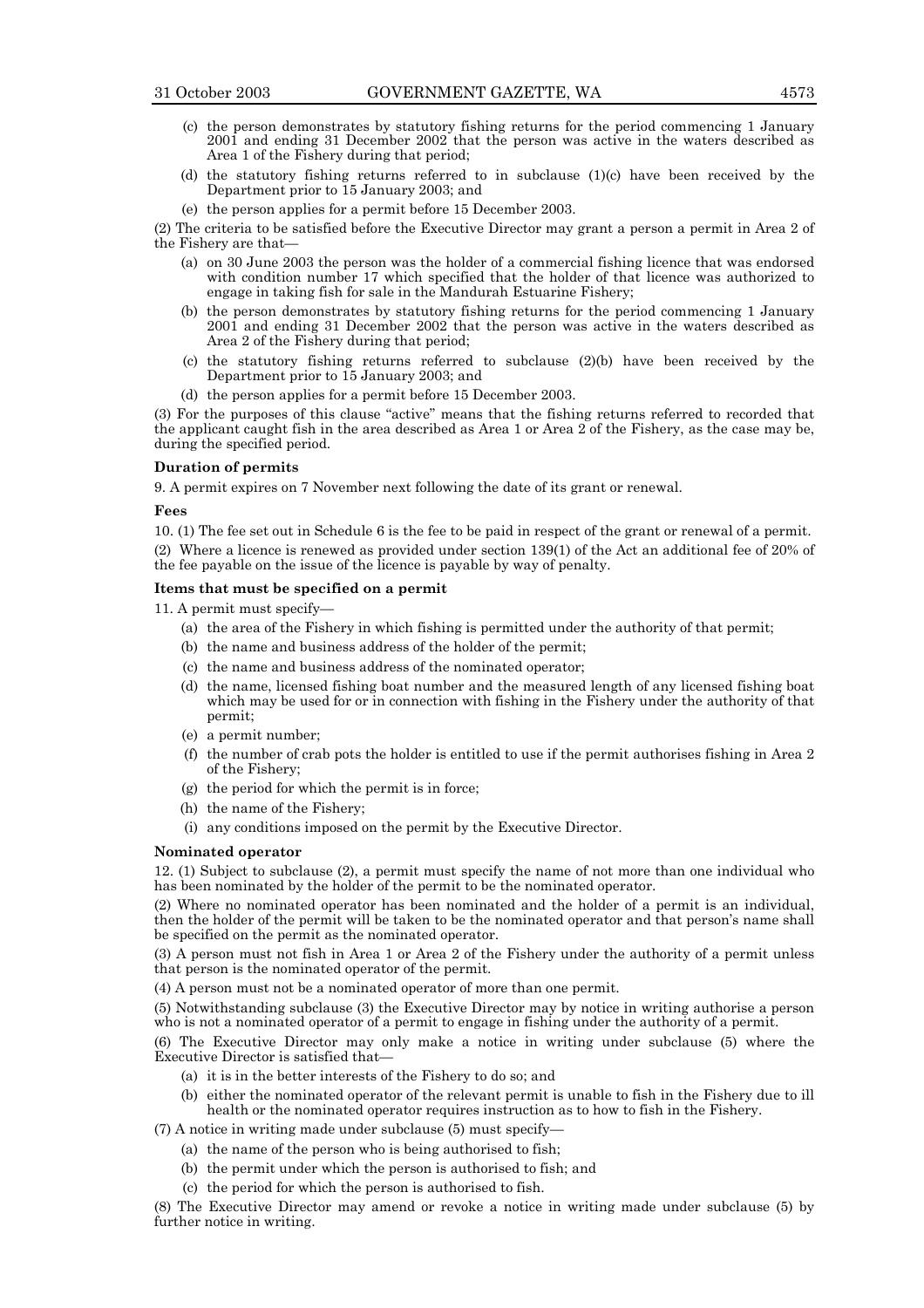(9) A notice in writing made under subclause (5) or amended under subclause (8) shall only be of effect when-

- (a) the notice has been given to the person specified in the notice;
- (b) a copy of the notice has been given to the Supervising Fisheries Officer at the office of the Department; and
- (c) a copy of the notice is being displayed in a prominent position on a notice board which is clearly visible from outside the office of the Department.

(10) A notice made under subclause (8) revoking a notice made under subclause (5) shall only be of effect when-

- (a) the notice has been given to the person specified in the notice;
- (b) a copy of the notice has been given to the Supervising Fisheries Officer at the office of the Department.
- $(11)$  In subclauses  $(9)$  and  $(10)$  "the office of the Department" means—
	- (a) the Fremantle office of the Department where the permit specified in the relevant notice relates to Area 1 of the Fishery; and
	- (b) the Mandurah office of the Department where the permit specified in the relevant notice relates to Area 2 of the Fishery.

(12) A person specified in a notice that is in effect in accordance with subclause (9) must not do, or allow to happen, anything that a nominated operator is prohibited from doing or allowing to happen under any provision of this plan.

#### **Part 4–Capacity of the Fishery**

#### **Capacity of the Fishery**

13. (1) The capacity of Area 1 of the Fishery in relation to the  $-$ 

- (a) amount of haul net that may be used, is 4,000 metres;
- (b) amount of set net that may be used, is 6,000 metres.
- $(2)$  The capacity of Area 2 of the Fishery in relation to the
	- (a) amount of haul net that may be used, is 12,000 metres;
	- (b) amount of set net that may be used, is 12,000 metres;
	- (c) amount of beam tide prawn net that may be used, is 96 metres;
	- (d) number of crab pots that may be used, is 420.

#### **Entitlement-crab pots**

14. (1) Where a permit is granted to a person in accordance with subclause  $8(2)$  and

- (a) that person was on 30 June 2003 the holder of one or more fishing boat licences that, as at 30 June 2003, were endorsed with condition number 181, 182, 183 or 184 which specified that the holder of that licence was authorized to use 42 crab pots in the waters described as Area 2 of the Fishery; or
- (b) on or before 31 May 2003 that person had made an application to vary his or her fishing boat licence to authorise fishing by means of crab pots in the waters described as Area 2 of the Fishery and prior to 15 July 2003 that application was approved;

then the permit shall, at the time it is granted, confer an entitlement of not more than 42 crab pot units.

(2) Notwithstanding subclause (1) if a person was the holder of a commercial fishing licence numbered 4926 or 9422 and a permit is granted to that person in accordance with subclause 8(2), then that permit shall also, at the time it is granted, confer an entitlement of not more than 42 crab pot units.

(3) The entitlement to use crab pots in Area 2 of the Fishery shall be expressed in terms of crab pot units of entitlement.

#### **Temporary transfer of crab pot units of entitlement**

15. (1) Subject to subclause (2), part of a crab pot entitlement under a permit may be temporarily transferred to another permit for a period ending at the time the permit expires.

(2) Part of a crab pot entitlement under a permit may only be temporarily transferred to another permit where-

- (a) the current entitlement of each permit would, as a result of the temporary transfer, be not greater than 50 units; and
- (b) the proposed temporary transfer is of a whole number of units of entitlement.

#### **Grounds for refusal to transfer crab pot entitlement or permit**

16. (1) The Executive Director may refuse to transfer a part of a crab pot entitlement from under one permit to another permit on the grounds that-

- (a) the transfer would result in a permit conferring and specifying a current entitlement of more than 50 crab pot units; or
- (b) the Executive Director is of the opinion that the holder of the first-mentioned permit may be liable to prosecution for an offence which has been prescribed for the purposes of section 224 of the Act.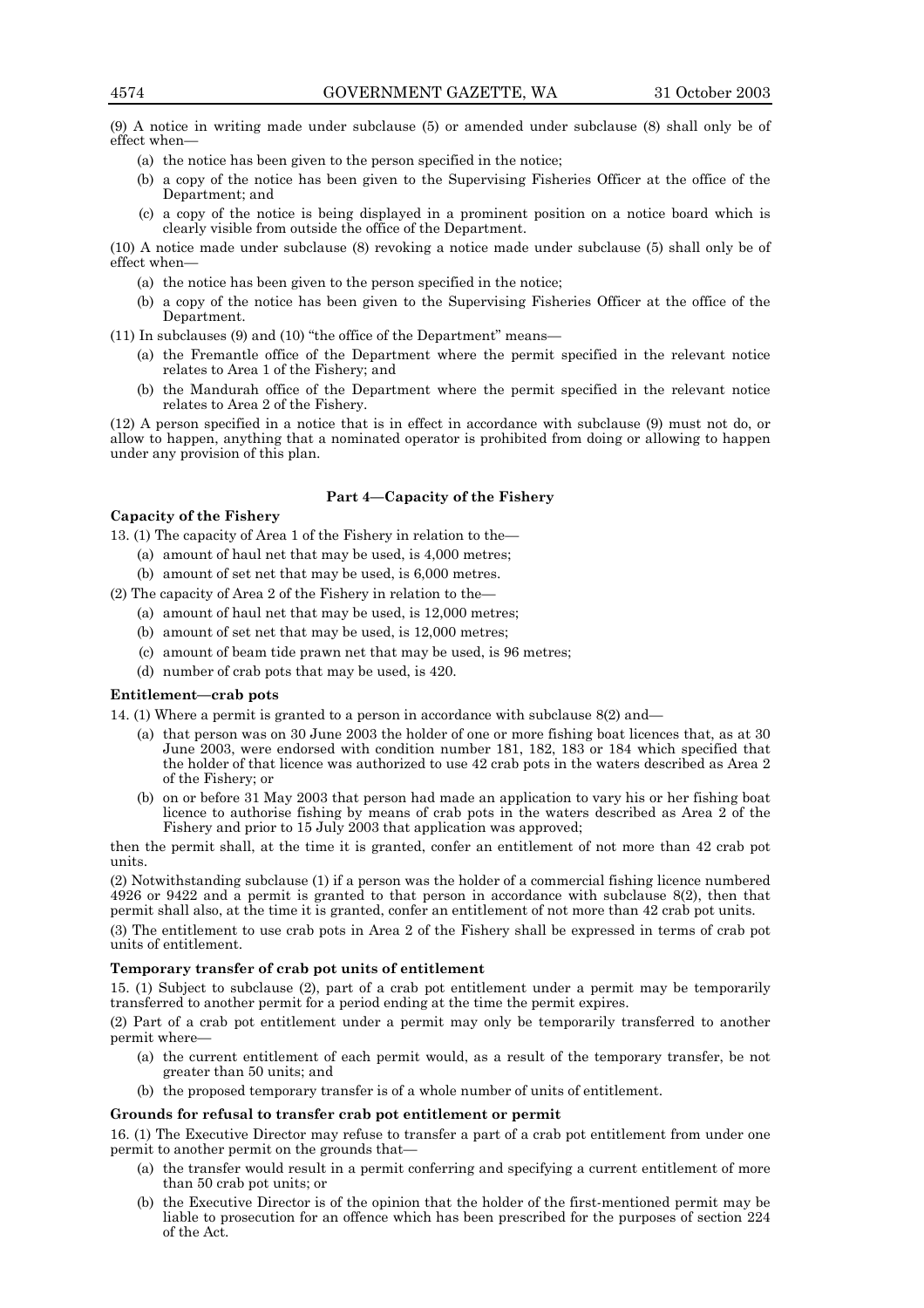(2) The Executive Director may refuse to transfer a permit or any part of a current crab pot entitlement where the total fee for the transferor's permit has not been paid.

#### **Part 5–General regulation of fishing**

#### **Persons prohibited from fishing in the Fishery**

17. (1) Subject to subclause (3), a person must not fish in the Fishery—

- (a) other than in accordance with this plan; and
- (b) unless the person is fishing under the authority of a permit.

(2) A permit may only authorise fishing in one area of the Fishery.

(3) A person fishing in accordance with the Act for a non-commercial purpose may fish in the waters described in Schedule 1.

#### **Prohibition on selling, dealing in or purchasing fish**

18. A person must not sell, deal in or purchase any fish taken from the Fishery unless the fish were taken by a person who is the holder of a commercial fishing licence fishing under the authority of a permit and in accordance with this plan.

#### **Closure of areas within the Fishery**

19. (1) Notwithstanding the provisions of clauses 20, 21 and 22 the Executive Director may, by notice published in the Gazette, prohibit fishing by any means in any part of the Fishery for the period specified in the notice if, in the opinion of the Executive Director, the prohibition is required in the better interests of the Fishery.

 $(2)$  A notice made under subclause  $(1)$ —

- (a) may only be made after consultation with all the permit holders;
- (b) may be made to apply at all times or for any specified period; and
- (c) revokes any previous notice made under that subclause.

(3) A person must not fish in any part of the Fishery at a time when fishing in that part of the Fishery has been prohibited by a notice made under subclause (1).

(4) A person must not fish at any time in the waters described in Schedule 3.

#### Part 6–Use of gear and boats

**Specific gear restrictions–Area 1** 

20. (1) Subject to subclause (2), a nominated operator must not fish in Area 1 of the Fishery by any means other than by a-

- (a) set net;
- (b) haul net;
- (c) hand prawn net; or
- (d) hand line.
- $(2)$  A person who
	- (a) immediately prior to the commencement of this plan, was the holder of a fishing boat licence that specified that a maximum of 50 cobbler traps may be operated within the Swan River Managed Fishery; and
	- (b) is granted a permit under subclause 8(1),

may use cobbler traps to fish in Area 1 of the Fishery provided that-

- (c) the number of cobbler traps used does not exceed the number specified on the fishing boat licence referred to in (a) above;
- (d) each cobbler trap has an internal volume of not more than one cubic metre; and
- (e) the person remains the holder of the permit referred to in (b) above.
- $(3)$  A nominated operator must not allow a hand prawn net to be-
	- (a) set;
	- (b) pulled; or
	- (c) hauled,

from a boat in Area 1 of the Fishery.

 $(4)$  A nominated operator when fishing in Area 1 of the Fishery—

- (a) must not allow the use of more than two hand lines;
- (b) must not allow the use of more than 3 hooks or gangs of hooks attached to each hand line; and
- (c) must attend the hand line or attach it to the boat at all times.
- $(5)$  A nominated operator must not-
	- (a) set a net with a mesh size less than 63 millimetres or greater than 127 millimetres;
	- (b) pull a set net with a mesh size less than 63 millimetres or greater than 127 millimetres; or
	- (c) allow a set net with a mesh size less than 63 millimetres or greater than 127 millimetres to remain,

in the waters of Area 1 of the Fishery during the period commencing 0800 hours on any Saturday and ending at 1800 hours on the following Sunday if any part of that net is wholly or partially in contact with the seabed.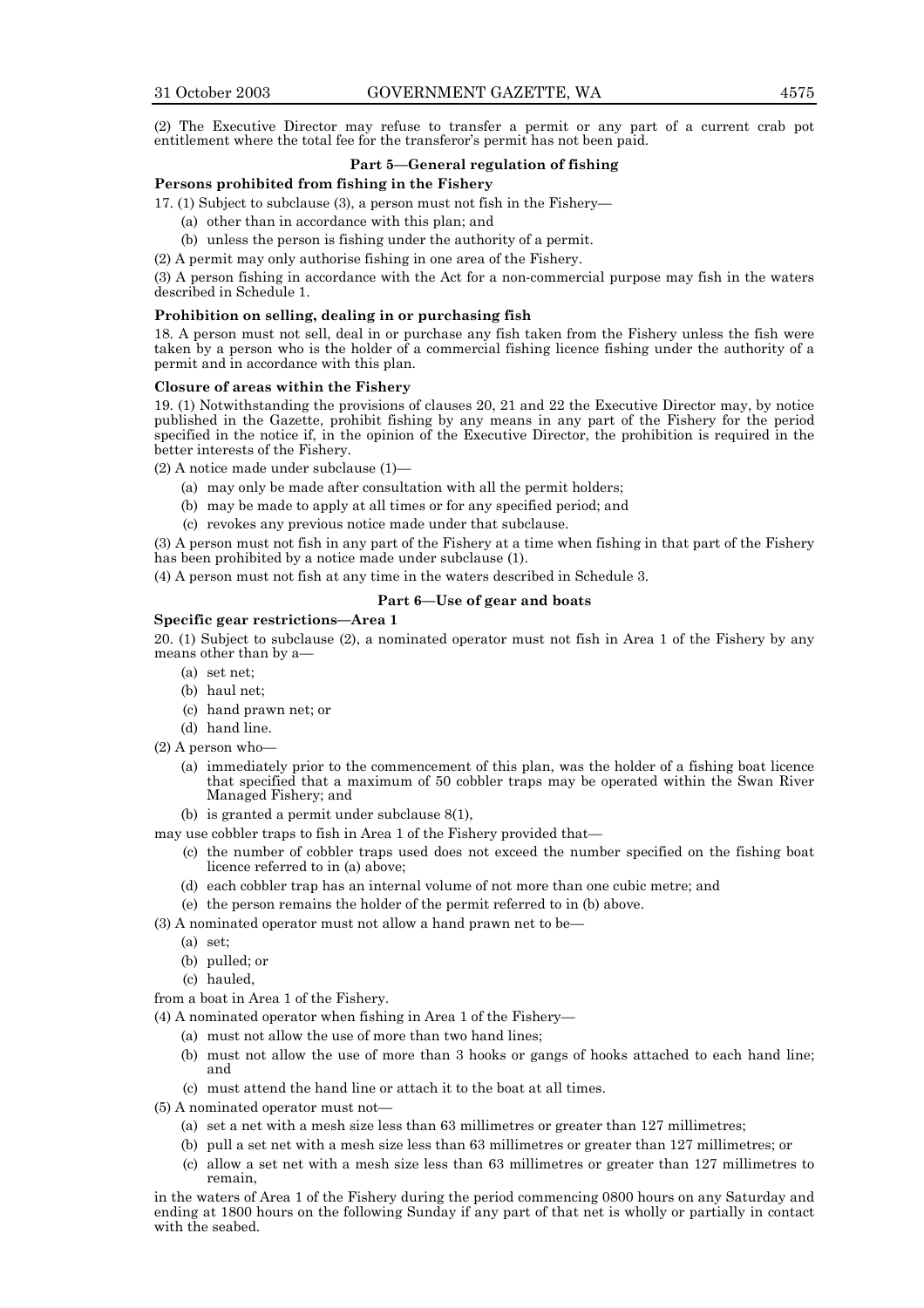$(6)$  A nominated operator must not $-$ 

- (a) set a net with a mesh size less than 63 millimetres or greater than 127 millimetres;
- (b) pull a set net with a mesh size less than 63 millimetres or greater than 127 millimetres; or
- (c) allow a set net with a mesh size less than 63 millimetres or greater than 127 millimetres to remain,

in the waters of Area 1 of the Fishery during the period commencing 0800 hours on any weekday and ending at 1800 hours on the same day unless all of the net is below the surface of the water.

(7) A nominated operator specified on a permit must not allow more than 500 metres of set net which has a mesh size greater than 127 millimetres to be pulled from the waters in Area 1 of the Fishery during any day under the authority of that permit.

 $(8)$  A nominated operator must not allow more than a total of—

- (a) 500 metres of haul net;
- (b) 500 metres of set net which has a mesh size less than 63 millimetres or greater than 127 millimetres; or
- (c) 1000 metres of set net which has a mesh size greater than 127 millimetres,

to be used in Area 1 of the Fishery under the authority of a permit at any one time.

 $(9)$  A nominated operator must not allow the use of-

- (a) a set net at any time; or
- (b) a haul net during the period commencing 0800 hours and ending midnight on the same day during the period commencing 0800 hours on any Monday and ending midnight on the following Friday,

in the waters described in Schedule 4.

#### **Specific gear restrictions—Area 2**

21. (1) Subject to clause 22(1), a nominated operator must not fish in Area 2 of the Fishery by any means other than by a-

- (a) set net;
- (b) haul net;
- (c) beam tide prawn net;
- (d) hand dip net; or
- (e) crab pot.

(2) A nominated operator must not allow more than 1000 metres (total combined length) of set nets and haul nets to be-

- (a) set;
- (b) pulled; or
- (c) hauled,

in Area 2 of the Fishery at any one time.

(3) A nominated operator must not use a set net or haul net in Area 2 of the Fishery unless that net conforms with the specifications set out in Schedule 5.

 $(4)$  A nominated operator must not fish by the use of a beam tide prawn net unless that net

- (a) is not more than 4 metres in width across the opening frame;
- (b) has a mesh size throughout of not less than 16 millimetres; and
- (c) has a mesh size throughout of not greater than 25 millimetres.

 $(5)$  A nominated operator must not fish by the use of a hand dip net unless that net—

- (a) has a diameter not greater than 120 centimetres; and
- (b) has a mesh size throughout of not less than 16 millimetres.

(6) A nominated operator must not fish in Area 2 of the Fishery by means of a set net or haul net during the period commencing 0800 hours on any Saturday and ending at 0500 hours on the following Monday.

#### Fishing by means of crab pots—general restrictions

22. (1) A nominated operator must not fish for crabs in Area 2 of the Fishery by means of a crab pot unless the permit authorises the use of crab pots in Area 2 of the Fishery.

(2) A nominated operator must not fish for crabs in Area 2 of the Fishery by any means other than a crab pot.

(3) A nominated operator must not fish with a number of crab pots that is in excess of the current entitlement specified on the relevant permit.

(4) A nominated operator must not carry on board a boat a number of crab pots that is more than two crab pots in excess of the current entitlement specified on the relevant permit.

(5) A nominated operator must not use or carry on board a boat a crab pot if that crab pot does not conform with the specifications set out in Schedule 5.

(6) A nominated operator must not pull a crab pot in Area 2 of the Fishery unless that person set that crab pot.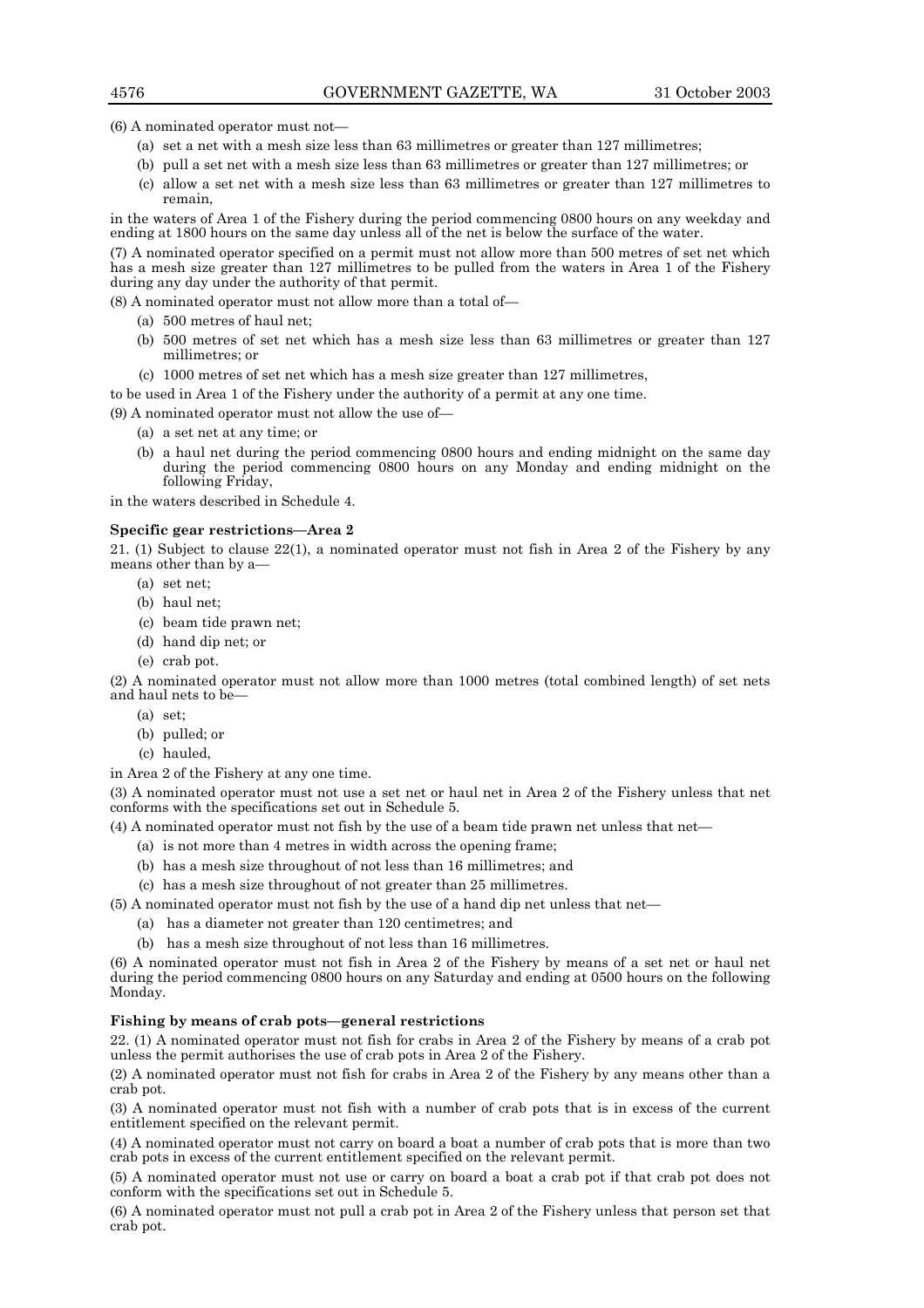(7) A nominated operator must not set a crab pot or allow a crab pot to remain in the waters of Area 2 of the Fishery-

- (a) at any time after 0800 hours on any Saturday or before 0430 hours on the following Monday during the period commencing 1 October and ending on 31 March in any financial year; or
- (b) at any time after 0900 hours on any Saturday or before 0430 hours on the following Monday during the period commencing 1 April and ending on 30 September in any calendar year.

 $(8)$  A nominated operator must not pull a crab pot in Area 2 of the Fishery-

- (a) at any time before 0430 hours or after 0800 hours on any day that is within the period commencing 1 October and ending on 31 March in any financial year; or
- (b) at any time before 0430 hours or after 0900 hours on any day that is within the period commencing 1 April and ending on 30 September in any calendar year.

(9) A nominated operator must not fish for crabs in Area 2 of the Fishery by means of a crab pot unless that crab pot has attached to it a surface float which-

- (a) has a diameter of not less than 150 millimetres; and
- (b) is marked by stamping with legible characters not less than 60 millimetres high and not less than 10 millimetres wide showing the licensed fishing boat number of the boat that is used to set or pull the pot.

(10) Notwithstanding subclause (9), a nominated operator may set crab pots such that a maximum of 10 crab pots are attached to each other by negatively buoyant rope, provided that at least one crab pot is attached to a surface float as described in subclause (9).

#### **Use of boats**

23. (1) A nominated operator must not use a boat in the Fishery unless the boat is an authorised boat. (2) A nominated operator must not use a boat in the Fishery if that boat is greater than 6.5 metres in measured length.

(3) The maximum number of boats that may be specified on a permit is 3.

(4) The nominated operator must not allow more than one boat specified on that permit to be used in the Fishery at any one time.

#### **Part 7–Miscellaneous**

#### **Offences and major provisions**

- 24. A person who contravenes a provision of  $-$ 
	- (a) clause 12(3), 12(12), 17(1), 18, 19(3), 19(4), 20(4), 20(6), 20(7), 20(8), 20(9), 21, 22, 23; or
	- clause 20(1), 20(2), 20(3) or 20(5),

commits an offence and for the purposes of section 75 of the Act the offences specified in paragraph (a) are major provisions.

#### **Schedule 1**

#### Description of the Fishery

The waters of all estuaries on the west coast of Western Australia between latitudes 27°00.00'S in the north and  $33^{\circ}11.00$ 'S in the south and all the affluents, rivers, streams and tributaries that flow into those estuaries.

#### **Schedule 2**

#### Areas of the Fishery

The areas of the Fishery are—

- (a) Area 1—The waters known as the Swan and Canning Rivers upstream from a line drawn from the westernmost point of the southern mole at Fremantle to the western most point of the north mole at Fremantle and all their tributaries and affluents;
- (b) Area 2—The waters of the Peel Inlet and Harvey Estuary, together with the Murray, Serpentine, Harvey and Dandalup Rivers and all their tributaries and affluents upstream of the mouth of the groynes and channel entrances to the Indian Ocean.

#### **Schedule 3**

#### Closed areas of the Fishery

#### **Area 1 closures**

#### **Area A**

The waters of the Swan River and its affluents and tributaries upstream from a line drawn from a point on the Perth foreshore, being the intersection of the high water mark and the prolongation southwesterly of the midline of Plain Street passing through a point situated 100 metres west of the western extremity of Heirisson Island to the high water mark on the opposite river foreshore.

#### **Area B**

The waters of the Swan River and its affluents and tributaries from a line drawn from the southwestern extremity of Point Resolution to the southwestern extremity of the Point Walter Jetty down stream to a line drawn from the western extremity of the South Mole to the western extremity of the North Mole at Fremantle.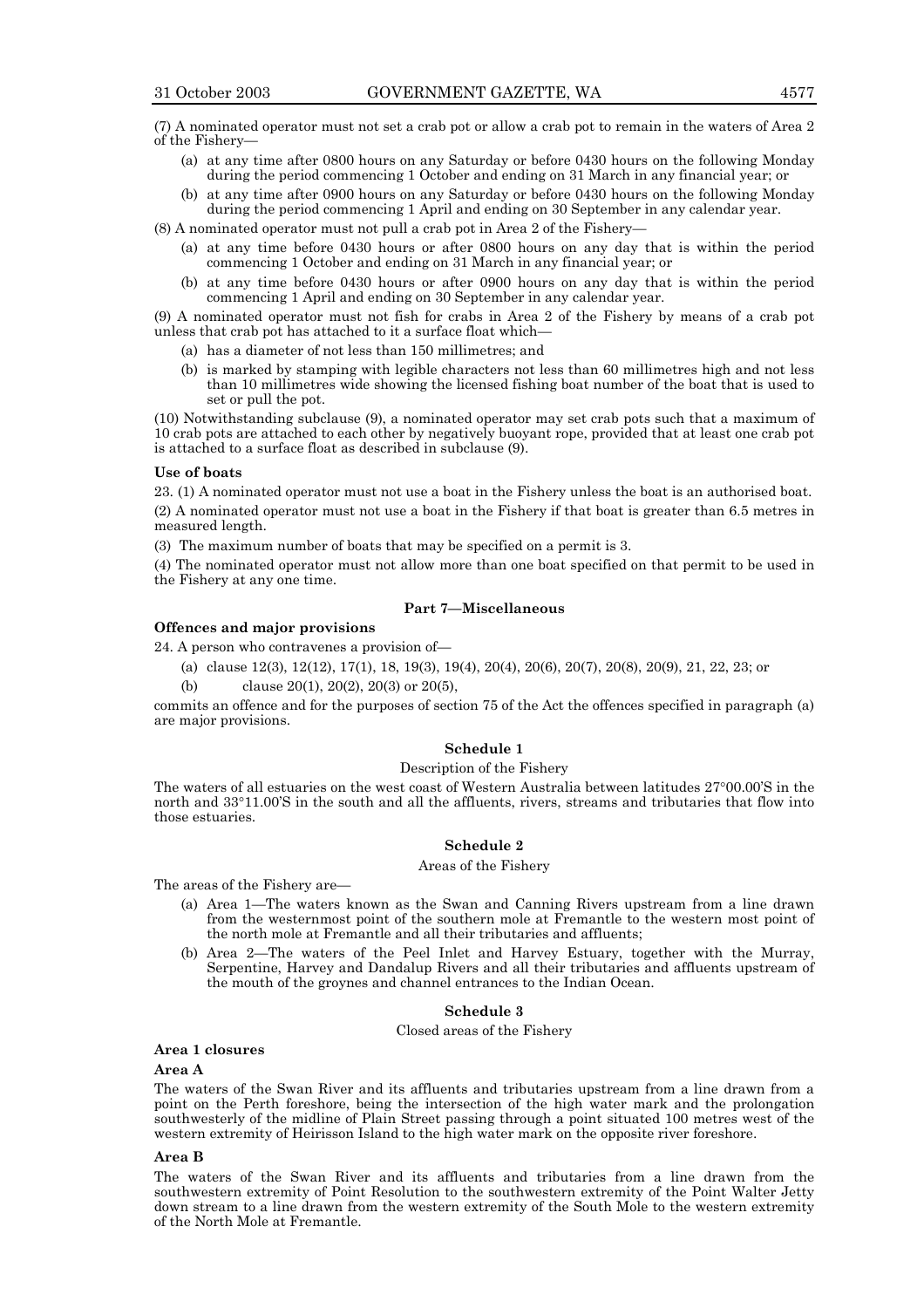#### **Area C**

All that portion of the Swan River except for those waters described in Schedule 4 bounded by lines starting from the southeastern corner of Harper Square and extending west northwesterly and northeasterly along the boundaries of the square to the high water mark on the river foreshore; thence generally westerly and southwesterly along that high water mark to the eastern side of the Narrows bridge; thence southerly along that side to the high water mark on the South Perth foreshore; thence southeasterly upstream along the high water mark to a point being the intersection of the high water mark and the prolongation of the northwestern side of Darley Street and thence northerly in a straight line to the starting point.

#### **Area D**

The waters of the Swan River within 100 metres of the Mends Street, Coode Street, Como, Applecross, Point Walter and Nedlands jetties.

#### **Area E**

The waters of the Canning River and its affluents and tributaries upstream to its source from a line drawn from the northern extremity of Second Avenue, Rossmoyne across the river to the southern extremity of Sulman Avenue.

#### **Area F**

All that portion of the Canning River within 100 metres of the Canning Bridge.

#### **Area 2 closures**

#### **Area A-Channel Entrance**

In the waters of the Channel Entrance to Peel Inlet (Mandurah) including all constructed waterways connected to the channel bounded on the south by lines drawn in an easterly direction from the foreshore at the intersection of 32°33.934' south latitude and 115°41.791' east longitude; thence in an easterly direction to the starboard hand navigation beacon on the northern tip of Boundary Island (32°33.934' south latitude and 115°42.71' east longitude); thence to the southern extremity of Creery Island (32°34.055í south latitude and 115°43.534í east longitude) and thence following the highwater mark on the southern extent of Creery Island ( 32°33.809' south latitude and 115°44.373' east longitude) to the Coodanup foreshore (32°33.79' south latitude and 115°44.635' east longitude) and including the waters of the Indian Ocean lying within a radius of 800 metres of the northern most extremity of the mole (32°31.235' south latitude and 115°42.624' east longitude) situated on the west side of the Channel entrance to Peel Inlet.

#### **Area B-Serpentine River**

In the waters of the Serpentine River and its tributaries and the waters of the Peel Inlet upstream of a line commencing at the intersection of the southerly prolongation of the midline of William Road, Coodanup and the high water mark (32°33.938' south latitude and 115°45.588' east longitude) drawn southerly to Navigation Beacon No 203 (32°34.549' south latitude 115°45.321' east longitude); thence southerly to Navigation Beacon No 119 (32°35.515' south latitude and 115°45.444' east longitude); thence easterly to Navigation Beacon No 129 (32°35.665' south latitude and 115°45.917' east longitude); thence due east to the high water mark on the eastern shore of Peel Inlet  $(32^{\circ}35.665'$ south latitude and 115°46.627' east longitude).

#### Area C-Harvey River

In the waters of the Harvey River and that portion of the Harvey Estuary south of a line, commencing at the northern most extent of the Harvey River mouth (32°46.363' south latitude and 115°42.802' east longitude); thence west to the mainland at the intersection of 32°46.364' south latitude and 115°41.809' east longitude; thence east to the mainland (32°46.364' south latitude and 115°43.561' east longitude).

#### Area D-Yunderup Canals

In all that portion of Western Australia waters known as the Yunderup canals.

#### Area E-Murray River

The Murray River and all its tributaries and branches including all constructed waterways.

#### Area F-Dawesville Channel

All that portion of the Peel/Harvey Estuary, Indian Ocean and connecting channel including constructed waterways as contained within an arc of a radius of 800 metres from the navigation beacon on the western most breakwater at the intersection of 32°35.975' south latitude and 115°37.682' east longitude and within an arc having a 250 metre radius centred between and passing through the two navigation beacons on the eastern breakwater at the intersection of 32°36.728' south latitude and 115°38.894' east longitude.

#### **Schedule 4**

#### Restricted fishing area

The waters of the Swan River bounded by a line commencing from a point being the intersection of the high water mark and the prolongation east-northeasterly of a line drawn along the northern most side of a street known as the South Perth Esplanade; thence generally northeasterly to the first starboard hand beacon located east of the Narrows Bridge; thence generally south easterly to the fourth navigational pile counted from the Mends Street Jetty located along the western side of the Mends Street/Barrack Street Ferry Channel; thence southwesterly to a point on the foreshore being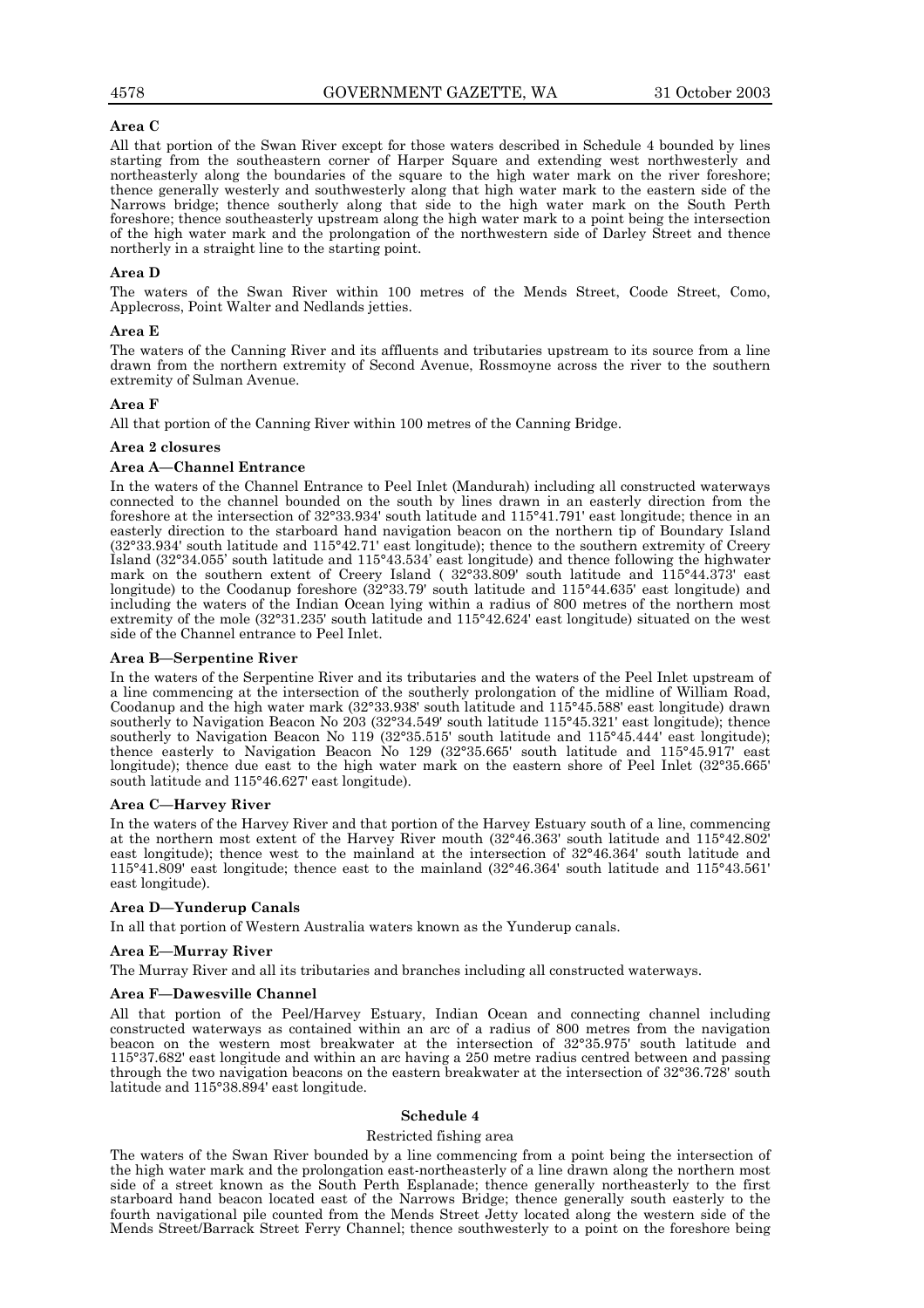the intersection of the high water mark and the prolongation northeasterly of a line drawn along the western side of Mends Street; thence generally northerly along the high water mark to the starting point.

#### **Schedule 5**

Specifications for set nets, haul nets and crab pots in Area 2 of the Fishery

**1. Set nets**

A set net must have—

- (a) a mesh size greater than or equal to 51 millimetres and less than 114 millimetres;
- (b) a depth of 50 meshes or less if the mesh size of that net is 57 millimetres or greater; and
- (c) a depth of 33 meshes or less if the mesh size of that net is less than 57 millimetres.

#### **2. Haul nets**

(1) Subject to clause 21(2), a haul net must have a mesh size of 51 millimetres or greater.

(2) Subject to clause 21(2) and notwithstanding subclause (1) above, a haul net may

have a-

- (a) mesh size of 28 millimetres or greater but less than 44 millimetres if that net is 55 metres or less in length;
- (b) mesh size of 44 millimetres or greater but less than 47 millimetres if that net is 110 metres or less in length; or
- (c) mesh size of 47 millimetres or greater but less than 51 millimetres if that net is 500 metres or less in length.

#### **3. Crab pots**

A crab pot-

- (a) must have an internal volume of not more than 0.31 cubic metres; and
- (b) in the case of a cylindrical crab pot, must have a diameter of not more than 1 metre.

#### **Schedule 6**

#### Fees

| Dated this 20th day of October 2003. |  |
|--------------------------------------|--|

K. M. CHANCE, Minister for Agriculture, Forestry and Fisheries.

### **HEALTH**

#### **HE402\***

#### **ALCOHOL AND DRUG AUTHORITY ACT 1974**

WA ALCOHOL AND DRUG AUTHORITY BOARD (APPOINTMENT OF MEMBERS)

INSTRUMENT 2003

Made by the Governor under section 5 of the Act.

#### **Citation**

1. This notice may be cited as the *WA Alcohol and Drug Authority Board (Appointment of Members and Chairman) Instrument 2003*.

#### **Appointment of Members**

2. (i) The following persons listed are appointed as members of the WA Alcohol and Drug Authority Board pursuant to section 5(1) of the Act for the period 30 September 2003 and ending 31 December 2004.

Member

Associate Professor Steven John ALLSOP

(ii) The following persons listed are appointed as members of the WA Alcohol and Drug Authority Board pursuant to section 5(1) of the Act for the period 1 January 2004 and ending 31 December 2004.

> Member Mr Michael Matthew DAUBE Professor Timothy Richard STOCKWELL Dr Margaret Frances STEVENS

By Command of the Governor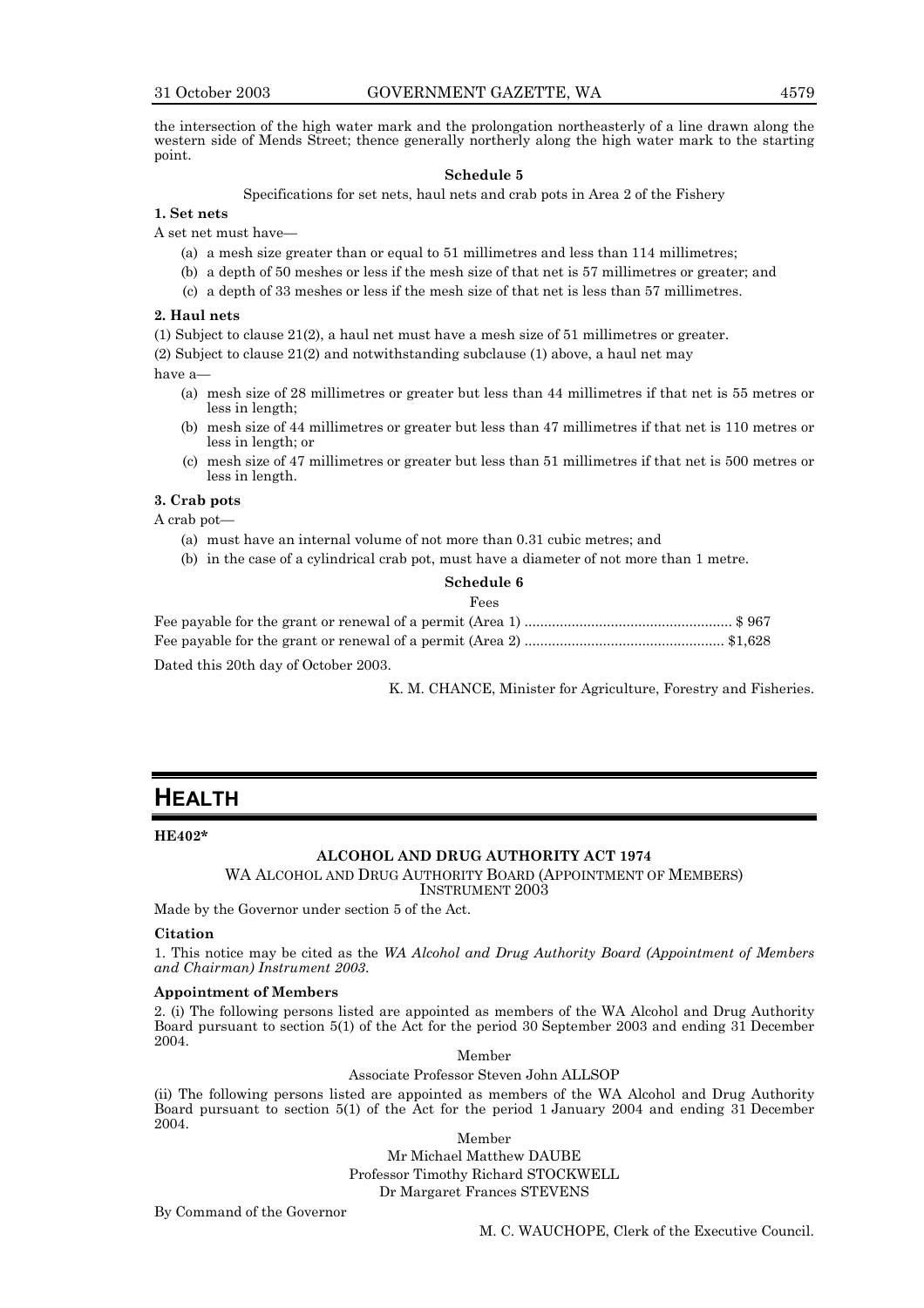#### **HE401\***

#### **HEALTH ACT 1911**

HEALTH (DANGEROUS INFECTIOUS DISEASES) AUTHORISATION 2003

Given by the Minister for Health under section 251 of the Act.

#### **Citation**

1. This authorisation may be cited as the *Health (Dangerous Infectious Diseases) Authorisation 2003*.

#### **Duration**

2. This authorisation is effective for the period commencing on 1 November 2003 and ending on 31 October 2004.

#### **Authorisation**

3. The Executive Director, Public Health and Scientific Support Services, is authorised to exercise and delegate to any public health official the special powers conferred by section 251 of the Act within or with respect to any district for the purpose of more effectually checking or preventing the spread of any dangerous infectious disease.

Dated this 23rd day of October 2003.

J. A. McGINTY, Minister for Health.

### **JUSTICE**

#### **JU401\***

#### **COURT SECURITY AND CUSTODIAL SERVICES ACT 1999** REVOCATION OF PERMITS

Pursuant to the provisions of section 56 of the *Court Security and Custodial Services Act 1999*, the Director General of the Department of Justice has revoked the following Permits to do High-Level Security Work-

| Surname                   | First Name(s) | Permit Number        | Date Permit<br>Revoked |
|---------------------------|---------------|----------------------|------------------------|
| <b>Brocas</b>             | Gary Alfred   | CS4-011              | 22/10/2003             |
| Lofthouse<br>Chad Malcolm |               | $CS2-203$            | 22/10/2003             |
| Garcia                    | Carl          |                      | 22/10/2003             |
| Abbott                    | Anthony Ross  | CS <sub>2</sub> -322 | 22/10/2003             |
| Clugston                  | Scott Grant   | CS2-333              | 22/10/2003             |

This notice is published under section 57(1) of the *Court Security and Custodial Services Act 1999*.

BRIAN YEARWOOD, A/Director, Custodial Contracts.

#### **JU402\***

#### **COURT SECURITY AND CUSTODIAL SERVICES ACT 1999** PERMIT DETAILS

Pursuant to the provisions of section 51 of the *Court Security and Custodial Services Act 1999*, the Director General of the Ministry of Justice has issued the following persons with Permits to do High-Level Security Work-

| Surname                 |          | First Name(s) | Permit<br>Number | Date Permit<br>Issued | Permit<br>Commence<br>Date | Permit Expiry<br>Date |
|-------------------------|----------|---------------|------------------|-----------------------|----------------------------|-----------------------|
| Lofthouse               | Chad     | Malcolm       | CS4-055          | 28/10/2003            | 23/10/2003                 | 30/07/2005            |
| $\mathrm{V}\mathrm{os}$ | Jennifer | Kvm           | CS4-056          | 28/10/2003            | 24/10/2003                 | 30/07/2005            |

Pursuant to the provisions of section 56 of the *Court Security and Custodial Services Act 1999*, the Director General of the Ministry of Justice has revoked the following Permit to do High-Level Security Work-

| Surname | First Name(s) | Permit Number        | Date Permit<br>Revoked |
|---------|---------------|----------------------|------------------------|
| McCrory | Julie Terese  | $CS2-210$            | 28/10/2003             |
| Lupton  | Jennifer Kym  | CS <sub>2</sub> -205 | 28/10/2003             |

This notice is published under section 57(1) of the *Court Security and Custodial Services Act 1999*.

BRIAN YEARWOOD, A/Director, Custodial Contracts.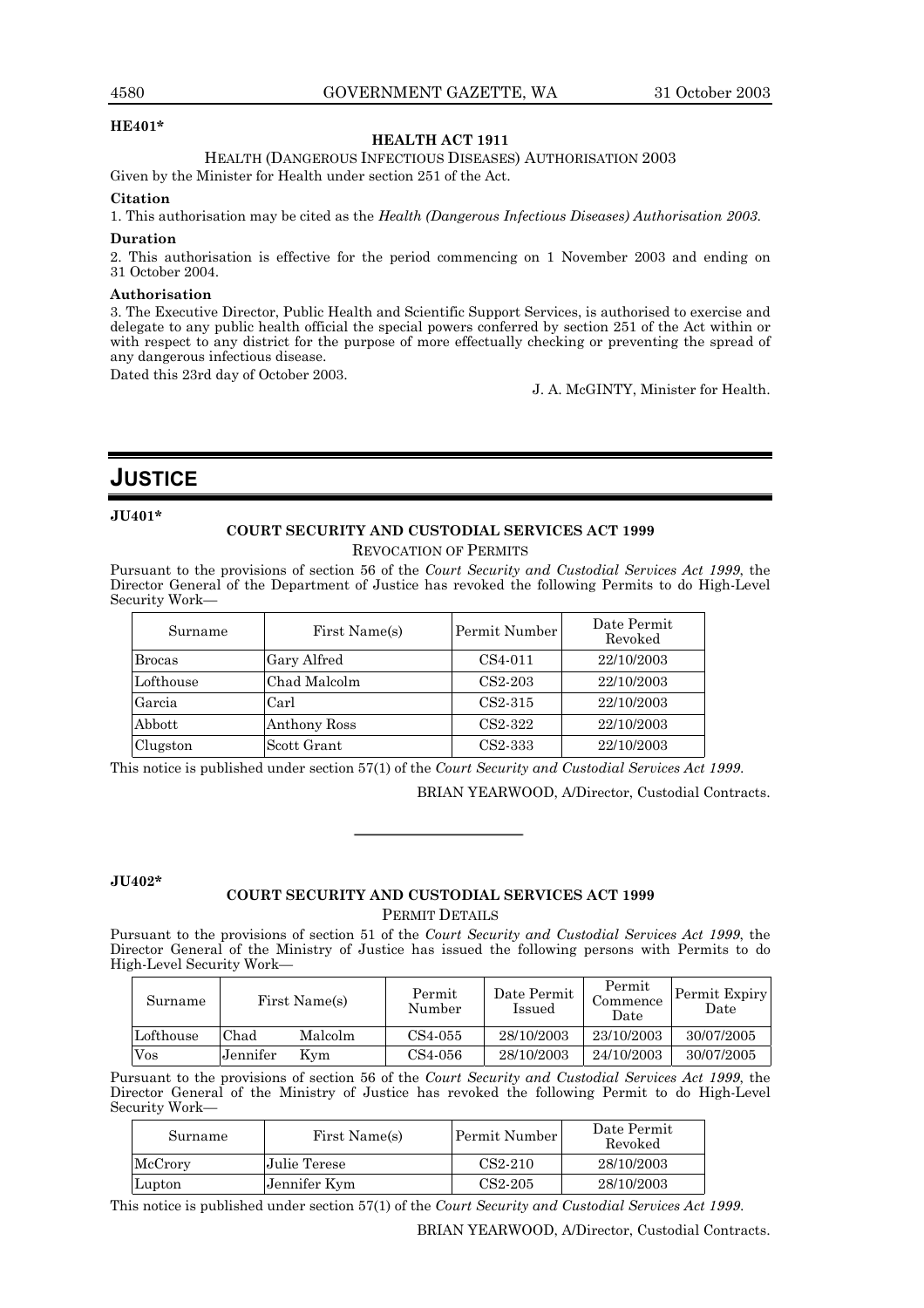### **LAND ADMINISTRATION**

#### **LA401\***

#### **LAND ADMINISTRATION ACT 1997**

INSTRUMENT OF DELEGATION

Pursuant to section 159(db) of the *Land Administration Act 1997* ("the Act"), I Alannah MacTiernan, acting in my capacity as the body corporate Minister for Lands continued by section 7(1) of the Act, hereby delegate to the Minister responsible for the time being for the administration of the *Government Railways Act 1904,* the functions of the Minister for Lands under the following provisions of the Act-

(a) Divisions 2, 3, 4, 5 and 6 of Part 9; and

(b) Part 10

This delegation is to come into operation on the day this delegation is published in the *Government Gazette*.

The common seal of the Minister for Lands is hereto affixed on this 22<sup>nd</sup> day of October 2003. In the presence of-

Hon ALANNAH MacTIERNAN MLA.

#### **LA402\***

### **LAND ADMINISTRATION ACT 1997**

INSTRUMENT OF SUB-DELEGATION

Pursuant to section 160(1)(db) of the *Land Administration Act 1997* ("the Act"), I Alannah MacTiernan, Minister for Planning and Infrastructure, being the Minister responsible for the time being for the administration of the *Government Railways Act 1904,* hereby sub-delegate to the Public Transport Authority of Western Australia ("the PTA") the following powers and functions of the Minister under the Act, delegated to me by the Minister for Lands in accordance with section 159(db) of the Act, by Instrument of Delegation dated 22nd October 2003.

Powers and functions under the following provisions of the Act-

- $\cdot$  163:
- 164 $(2)$ ;
- 167;
- ï 168 and 169 subject to the condition that the purchase price is not more than 10% higher than the current market value of the property as determined by the PTA on the advice of the Valuer- General;
- $\cdot$  170;
- $172 173$ ;
- 175 $(2)$ ;
- 177 $(5)$ :
- 178(7);
- 180;
- 
- 181(2) and 181(3);
- $\cdot$  182- 187;
- $\cdot$  189;
- $\cdot$  190:
- $\cdot$  191(3):
- ï 192 subject to the condition that the consideration in respect of any such lease shall be determined by the PTA by reference to the market rental value of the property;
- 193- 194;
- $\cdot$  197;
- 199(2);
- 207(2);
- 210(1);
- 212(2);
- 214 $-215$ ;
- 
- $\cdot$  217;  $\cdot$  220;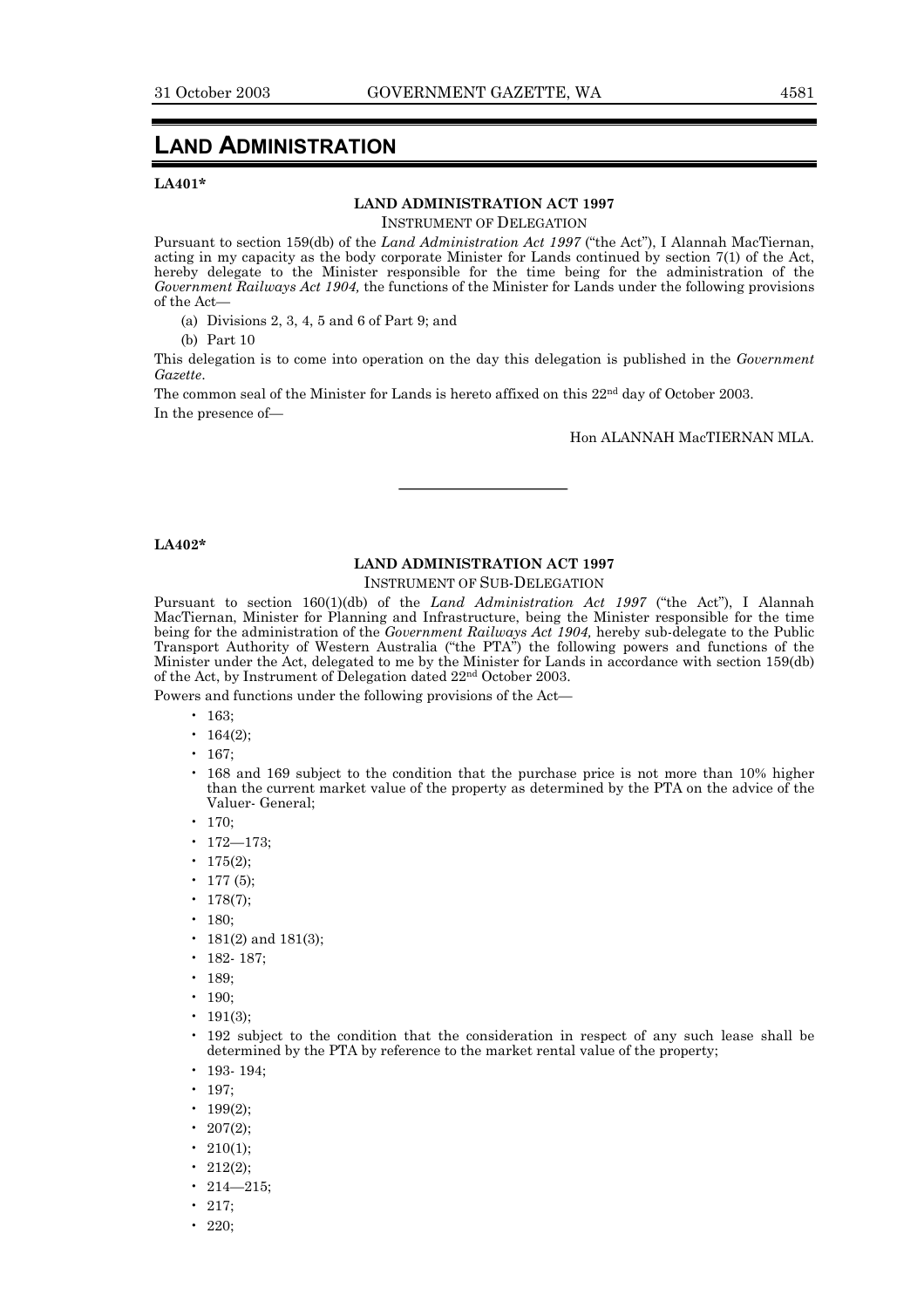- 222(1):
- 224(3);
- 228 -230;
- $\cdot$  241;
- 248;
- 249(1); and
- 255-258.

The sub-delegation of the powers and duties under sections 170, 178(7), 181(2), 187 and 191(3) is subject to the condition that the said powers and duties may only be exercised by the Chief Executive Officer of the PTA.

This delegation is to come into operation on the day this delegation is published in the *Government Gazette*.

ALANNAH MacTIERNAN, MLA, Minister for Planning and Infrastructure.

### **LOCAL GOVERNMENT**

#### **LG401\***

### *SHIRE OF HARVEY*

#### AUTHORISATION OF RANGERS

It is hereby notified for public information that Mr David John Lanigan, Mr Paul James Robins and Murray John Halden have been appointed as Rangers with the municipality of the Shire of Harvey and are Authorised Officers to administer the relevant provisions of the following Acts, Regulations and Local Laws-

Local Government Act 1995 Sections 3.24 Schedule 3.1, 5 & SA 3.27 3.2, 71, 3.39, 9.11, 9.16 & 9.29

Local Government Act 1960 Part XX

Bush Fire Act 1954

Dog Act 1976

Litter Act 1979

Control of Vehicles (Off-Road Areas) Act

Town Planning and Development Act 1928

Local Laws relating to Bush Fire Brigades, Cemeteries, Commonage, Dogs. Extractive Industries, Fencing, Health, Local Government Property, Miscellaneous Provisions, Parking and Parking Facilities, Public Thorough Signs and Local Government Uniform General (Parking for Disabled Persons) By-Laws 1988.

The following Authorised Officer is hereby cancelled—

Mr Mark Edwin Bell

MICHAEL A. PARKER, Chief Executive Officer.

#### **LG402\***

#### **DOG ACT 1976**

*Shire of Harvey*

APPOINTMENTS

It is hereby notified for public information that the following persons have been appointed under the provisions of the Dog Act 1976 as Registration Officers for the municipality of the Shire of Harvey. Registration Officers-

Couch, Wendy Anne Gale. Jeffrey Stewart Halden, Murray John Hotham, Donna Patricia Maher, Ross Leslie Lanigan, David John Olimpio, Sylvana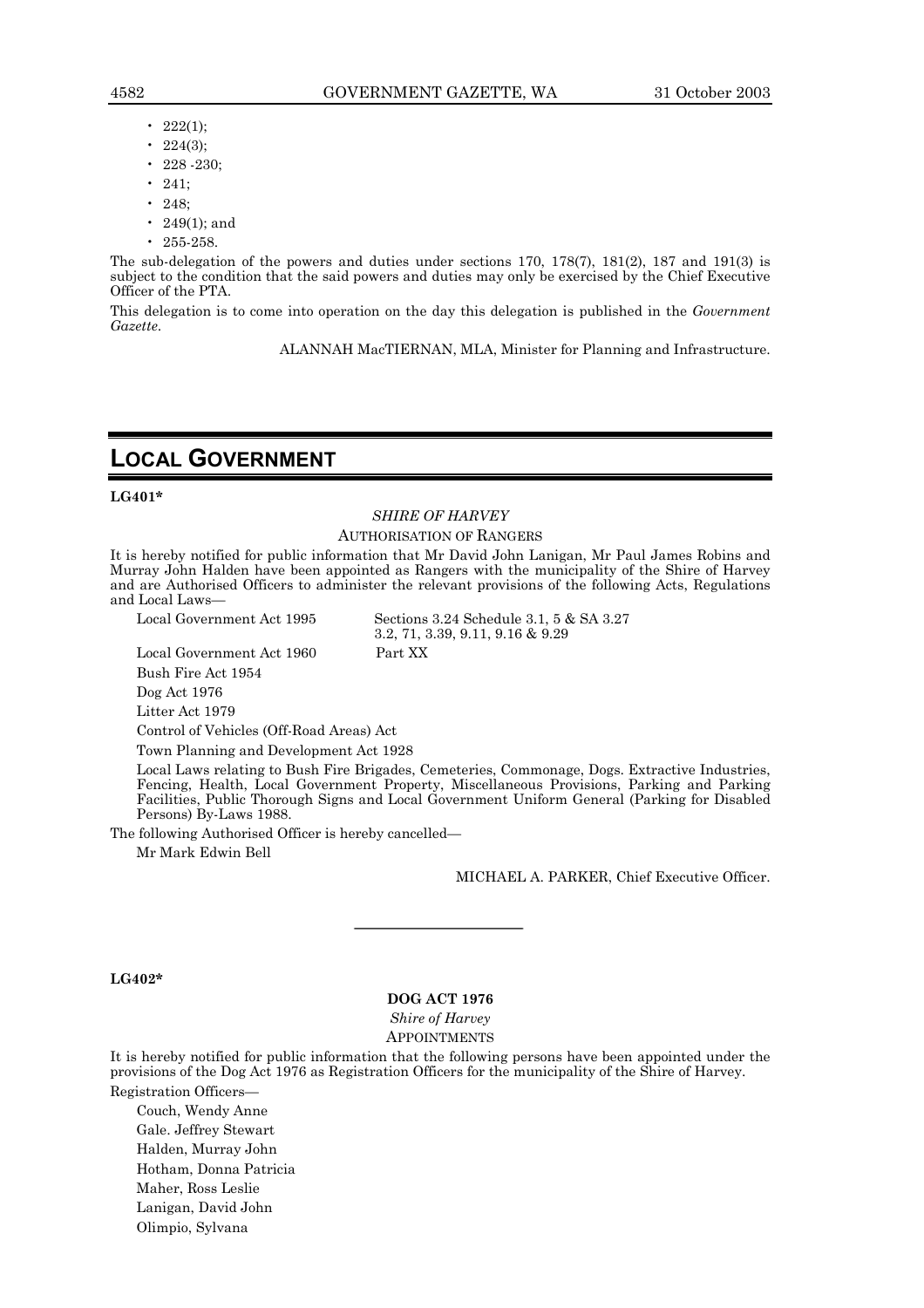Robins, Paul James Robinson, Nola Frances Rognetta, Leanne Kathryn Roulston, Kelly Maree Scasserra, Pietro Antonio Smith, Lara Smith The following Registration Officers are hereby cancelled— Bell, Mark Edwin Blurton, David Lawrence Eliot, Miriam Joyce Martella, Tina Marie

MICHAEL A. PARKER, Chief Executive Officer.

#### **LG403**

#### *SHIRE OF NORTHAMPTON* APPOINTMENT OF AUTHORISED OFFICERS

It is hereby notified for public information that members of the WA Police Force on duty within the Shire of Northampton during the week Friday 21<sup>st</sup> November 2003 through to Friday 28<sup>th</sup> November 2003 for School Leavers Week have been appointed as authorised officers for the purposes of Local Laws Relating to Reserves and Foreshores.

GARRY L. KEEFEE, Chief Executive Officer.

#### **LG404**

#### *SHIRE OF NORTHAMPTON* APPOINTMENT OF AUTHORISED OFFICERS

It is hereby notified for public information that the following persons have been appointed as authorised officers for the purposes of-

Local Laws Relating to Reserves and Foreshores

Snr Const Mark Folkard, Snr Const Daryl Fishwick and Snr Const Craig Spowart The appointment of Snr Constable Murray Guerin is cancelled.

GARRY L. KEEFEE, Chief Executive Officer.

#### **LG405**

#### **LOCAL GOVERNMENT ACT 1995**

*Shire of Leonora*

APPLICATION FOR REVESTMENT OF LAND IN THE CROWN

Notice of intent is hereby given that council will make application to the Minister for Local Government in accordance with Section 6.74 of the Local Government Act 1995 to have the following land revested in the Crown.

| Names of Owners and all other persons appearing Description of land referred to, including title<br>to have an estate of interest in the land | references                                           |
|-----------------------------------------------------------------------------------------------------------------------------------------------|------------------------------------------------------|
| Weston, Mary Jane                                                                                                                             | Lot 707 Gwalia St. Leonora. Volume 427.<br>Folio 148 |

The abovementioned persons to whom this notice of intention is addressed may within 30 days of the date of the notice, lodge an objection to the revestment.

> J. G. EPIS, Chief Executive Officer. Shire of Leonora, P.O. Box 56, Leonora WA 6438. 28th October, 2003.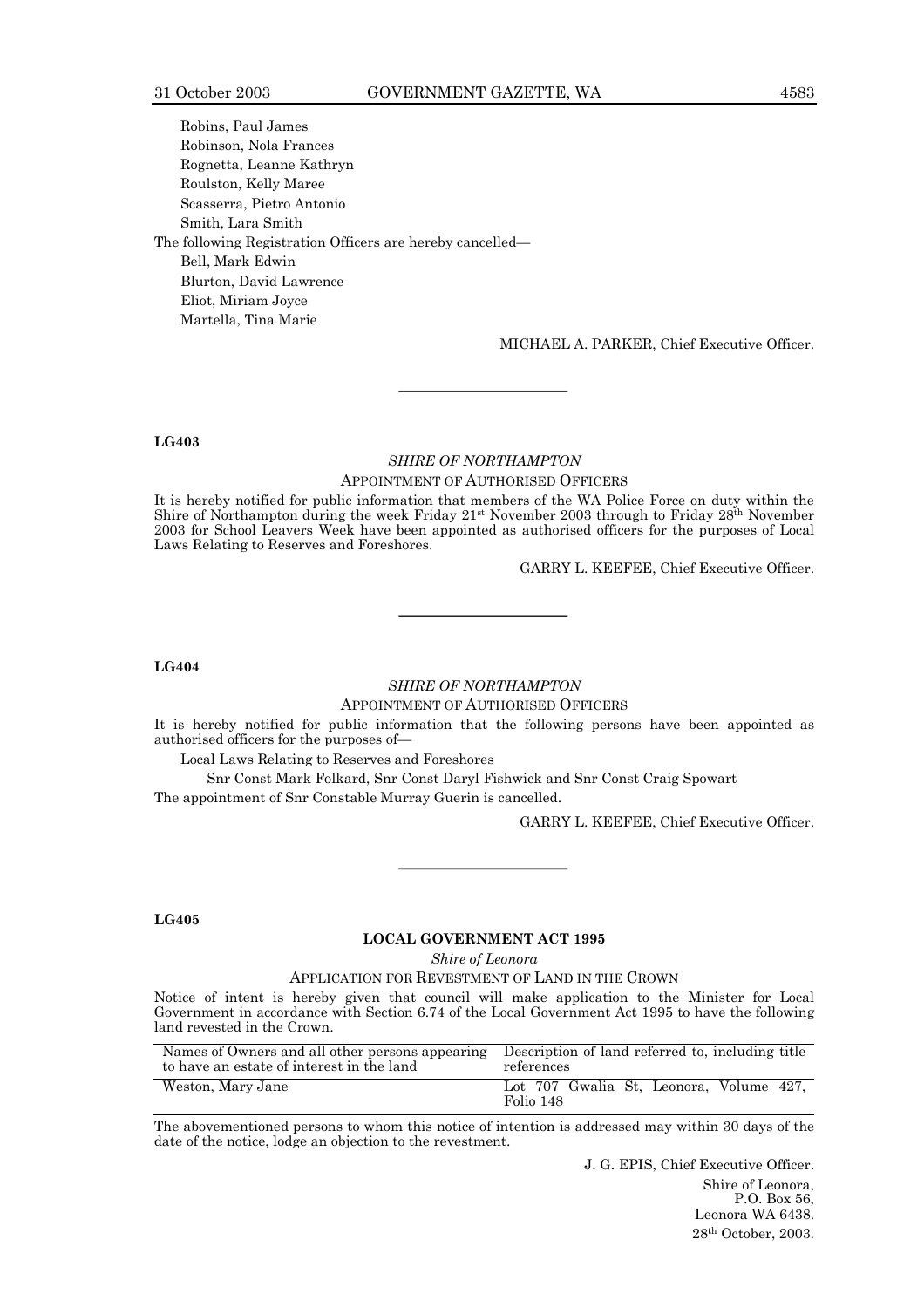#### 4584 GOVERNMENT GAZETTE, WA 31 October 2003

#### **LG406**

#### **LOCAL GOVERNMENT ACT 1995**

Shire of Dundas (Validation of Imposition of Differential Rates (Mining Leases)) Order 2003 Made under section 9.64 of the Act by the Governor in Executive Council.

#### **Citation**

1. This Order may be cited as the *Shire of Dundas (Validation of Imposition of Differential Rates (Mining Leases)) Order* 2003.

### **Validation**

2. The imposition by the Shire of Dundas—

- (a) of the differential general rate of 5.531 cents in the dollar of the unimproved value of rateable land in its district for properties described as a mining lease (in accordance with section 6.33(1)(d) of the *Local Government Act 1995)* for the financial year ending 30 June 2002; and
- (b) of the differential general rate of 5.672 cents in the dollar of the unimproved value of rateable land in its district for properties described as a mining lease (in accordance with section 6.33(1)(d) of the *Local Government Act 1995)* for the financial year ending 30 June 2003,

are valid as if they had been imposed with the approval of the Minister as required by section 6.33(3) of the Act.

By Command of the Governor,

M. C. WAUCHOPE, Clerk of the Council.

#### **LG407**

#### **LOCAL GOVERNMENT ACT 1995**

Shire of Northam (Validation of Imposition of Differential Rates (Land use rated properties Springhill, Princes, Solfame and CSR Readymix)) Order 2003

Made under section 9.64 of the Act by the Governor in Executive Council.

#### **Citation**

1. This Order may be cited as the *Shire of Northam (Validation of Imposition of Differential Rates (Land use rated properties Springhill, Princes, Solfame and CSR Readymix)) Order 2003.*

#### **Validation**

2. The imposition by the Shire of Northam-

- (a) of the differential general rate of $-$ 
	- 3.62 cents in the dollar of the unimproved value of rateable land in its district that is the land use rate property described as Springhill;
	- 8.33 cents in the dollar of the unimproved value of rateable land in its district that is the land use rated property described as Princes;
	- 1.84 cents in the dollar of the unimproved value of rateable land in its district that is the land use rated property described as Solfame; and
	- 2.54 cents in the dollar of the unimproved value of rateable land in its district that is the land use rated property described as CSR Readymix.
	- (b) for the financial year ending 30 June 2003;

are as valid as if they had been imposed with the approval of the Minister as required by section 6.33(3) of the Act.

By Command of the Governor,

M. C. WAUCHOPE, Clerk of the Council.

**LG408**

#### **LOCAL GOVERNMENT ACT 1995**

City of Kalgoorlie-Boulder (Validation of Imposition of Differential Rates (Mining Tenements)) Order 2003

Made under section 9.64 of the Act by the Governor in Executive Council.

#### **Citation**

1. This Order may be cited as the *City of Kalgoorlie-Boulder (Validation of Imposition of Differential Rates (Mining Tenements)) Order 2003.*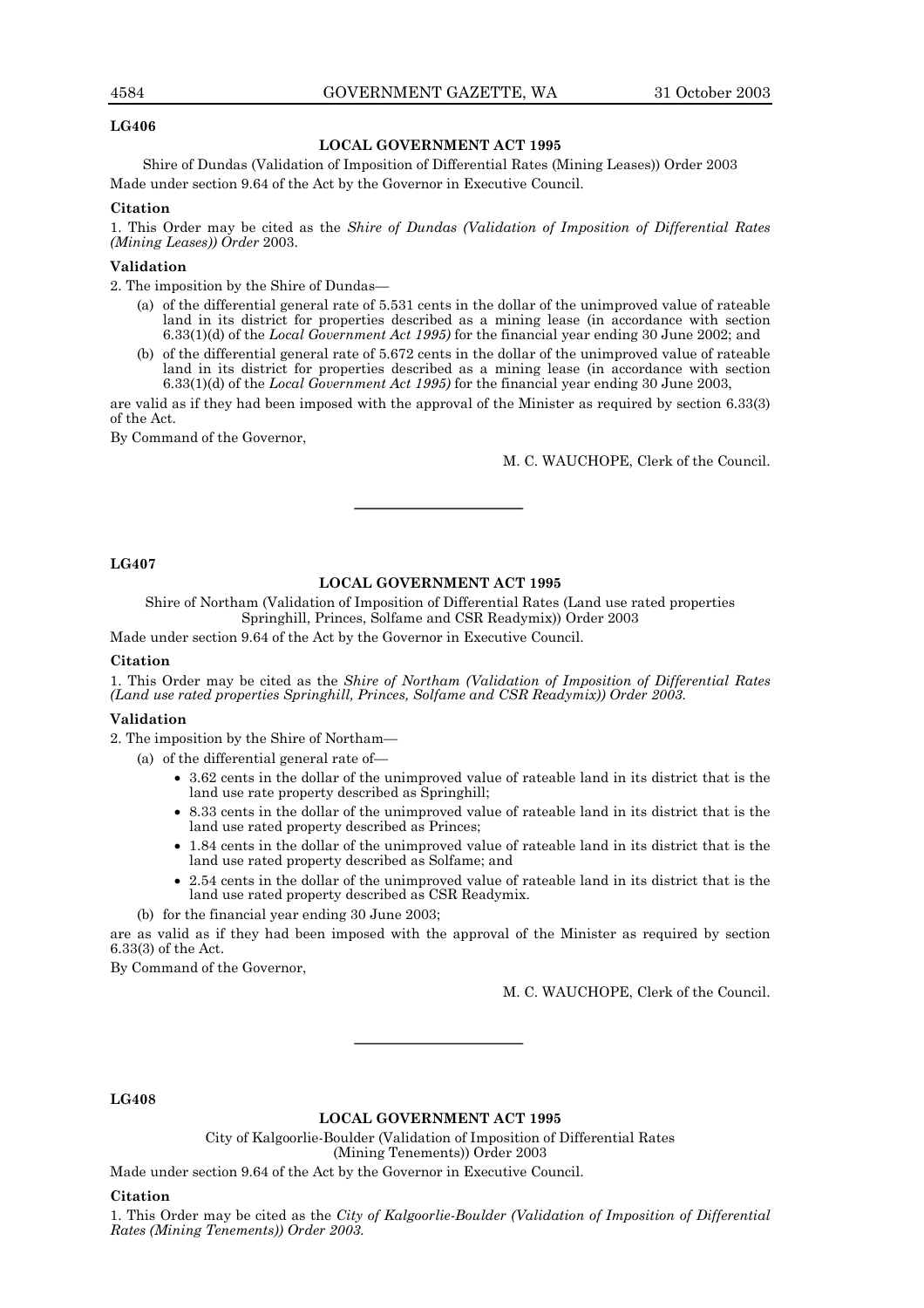#### **Validation**

2. The imposition by the City of Kalgoorlie-Boulder of the differential general rate of 10.28 cents in the dollar of the unimproved value of rateable land in its district that is subject of a mining tenement (within the meaning of the *Mining Act 1978)* for the financial year ending 30 June 2002 is valid as if it had been imposed with the approval of the Minister as required by section 6.33(3) of the Act.

By Command of the Governor,

M. C. WAUCHOPE, Clerk of the Executive Council.

### **MINERALS AND PETROLEUM**

**MP401**

#### **MINING ACT 1978** CANCELLATION OF FORFEITURE

Department of Industry and Resources, Perth WA 6000.

In accordance with Section 97A(8) of the Mining Act 1978, I hereby cancel the forfeiture on the undermentioned mining leases previously declared forfeited for non compliance with the prescribed expenditure conditions under Section 97(1) and restore the lessee to its former estate.

CLIVE BROWN, MLA, Minister for State Development

| 27/262 | Metals Quest Australia Ltd |
|--------|----------------------------|
| 27/264 | Metals Quest Australia Ltd |
| 27/265 | Metals Quest Australia Ltd |

North East Coolgardie Mineral Field North East Coolgardie Mineral Field North East Coolgardie Mineral Field

#### **MP402**

#### **MINING ACT 1978**

#### INSTRUMENT OF EXEMPTION OF LAND-EXTENSION OF PERIOD

The Minister for State Development pursuant to the powers conferred on him by Section 19 of the Mining Act 1978, hereby extends the exemption granted on 24 November 1995 and published in *Government Gazette* dated 1 December 1995 of that area described hereunder (not being private land or land that is the subject of a mining tenement or an application therefor) from Divisions 1 to 5 of Part IV of the Mining Act 1978.

Description of Land-

Part of State Forest No. 65

Starting point from the NE corner of Midland Lot 1688

- Thence west at bearing 270° at 3.9 kilometres (km) to SE corner of Loc 9757
- Thence north at bearing 360° at 1.5 km to NE corner of Loc 9757
- Thence west at bearing 270° at 1.8 km to SE corner of Loc 9756
- Thence north at bearing 360° at 4.7 km to NE corner of Loc 9756
- Thence west at bearing 270° at 600 metres to SE corner of Loc 8185
- Thence north at bearing 360° at 3.25 km to the intersection of Caraban Road
- Thence south east along Caraban Road for approx 8.2 km back to Starting Point.

Collectively designated "S19/69" in Tengraph.

- Area: 2,205 hectares approximately
- Public Plan: Moore River 1:50,000

Period of Extension: 24 November 2003 to 23 November 2005

Dated at Perth this 24th day of October 2003.

CLIVE BROWN, MLA, Minister for State Development.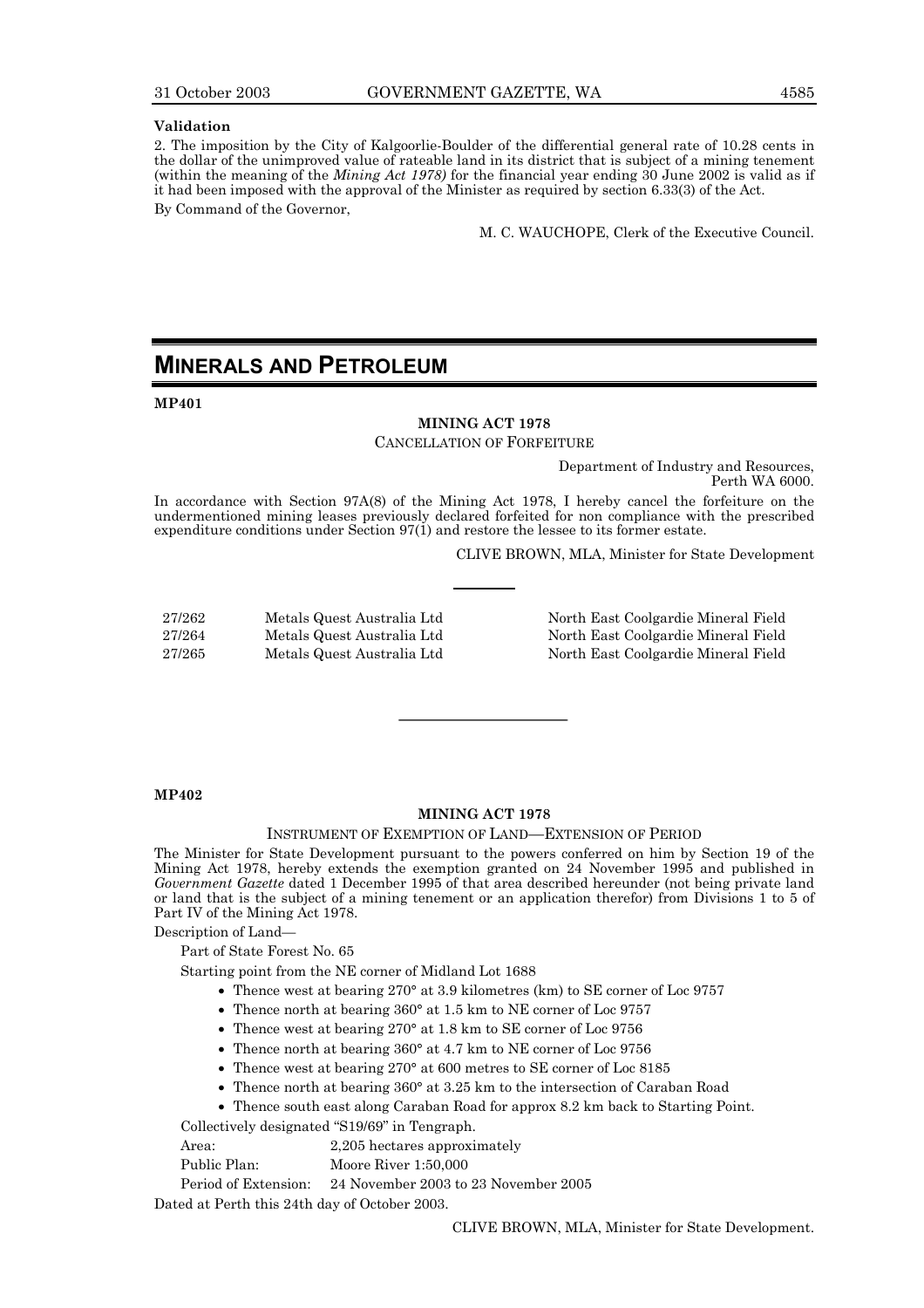### **PREMIER AND CABINET**

#### **PC401\***

#### **INTERPRETATION ACT 1984**

MINISTERIAL ACTING ARRANGEMENTS

It is hereby notified for public information that the Governor in accordance with Section 52(1)(b) of the *Interpretation Act 1984* has approved the following temporary appointment:

Hon J C Kobelke MLA to act temporarily in the office of Minister for State Development in the absence of the Hon C M Brown MLA for the period 1 to 11 November 2003 (both dates inclusive).

> M. C. WAUCHOPE, Director General, Department of the Premier and Cabinet.

**PC402\***

#### APPOINTMENT OF DEPUTY OF THE GOVERNOR

It is hereby notified for public information that the Governor, under clause XVI of the Letters Patent relating to the Office of Governor of the State of Western Australia dated 14 February 1986, has appointed the Lieutenant-Governor the Honourable David Kingsley Malcolm AC, to be deputy of the Governor and in that capacity to perform and exercise all the powers and functions of the Governor during the following period-

1 to 5 November 2003 (all dates inclusive).

M. C. WAUCHOPE, Director General, Department of the Premier and Cabinet.

### **PLANNING AND INFRASTRUCTURE**

#### **PI401\***

#### **TOWN PLANNING AND DEVELOPMENT ACT 1928**

ADVERTISEMENT OF APPROVED TOWN PLANNING SCHEME AMENDMENT

*City of Subiaco*

Town Planning Scheme No. 4–Amendment No. 1

Ref: 853/2/12/7 Pt 1

It is hereby notified for public information, in accordance with Section 7 of the Town Planning and Development Act, 1928 (as amended) that the Hon Minister for Planning and Infrastructure approved the City of Subiaco Town Planning Scheme Amendment on 21 October 2003 for the purpose of:

- 1. Rezoning Lots 74, 75 and 76 Coghlan Road, Subiaco from Residential R20 to Residential R50.
- 2. Amending the Scheme Map accordingly.

A. V. COSTA, Mayor. C. BURTON, Chief Executive Officer.

**PI402\***

#### **TOWN PLANNING AND DEVELOPMENT ACT 1928**

ADVERTISEMENT OF APPROVED TOWN PLANNING SCHEME AMENDMENT

*City of Stirling*

#### District Planning Scheme No. 2-Amendment No. 405

Ref: 853/2/20/34 Pt 405

It is hereby notified for public information, in accordance with Section 7 of the Town Planning and Development Act, 1928 (as amended) that the Hon Minister for Planning and Infrastructure approved the City of Stirling District Planning Scheme Amendment on 21 October 2003 for the purpose of rezoning Lot 10, HN 31 Ewen Street, Scarborough, from "Service Station" to "Residential R30".

> D. C. VALLELONGA, Mayor. L. DELAHAUNTY, Chief Executive Officer.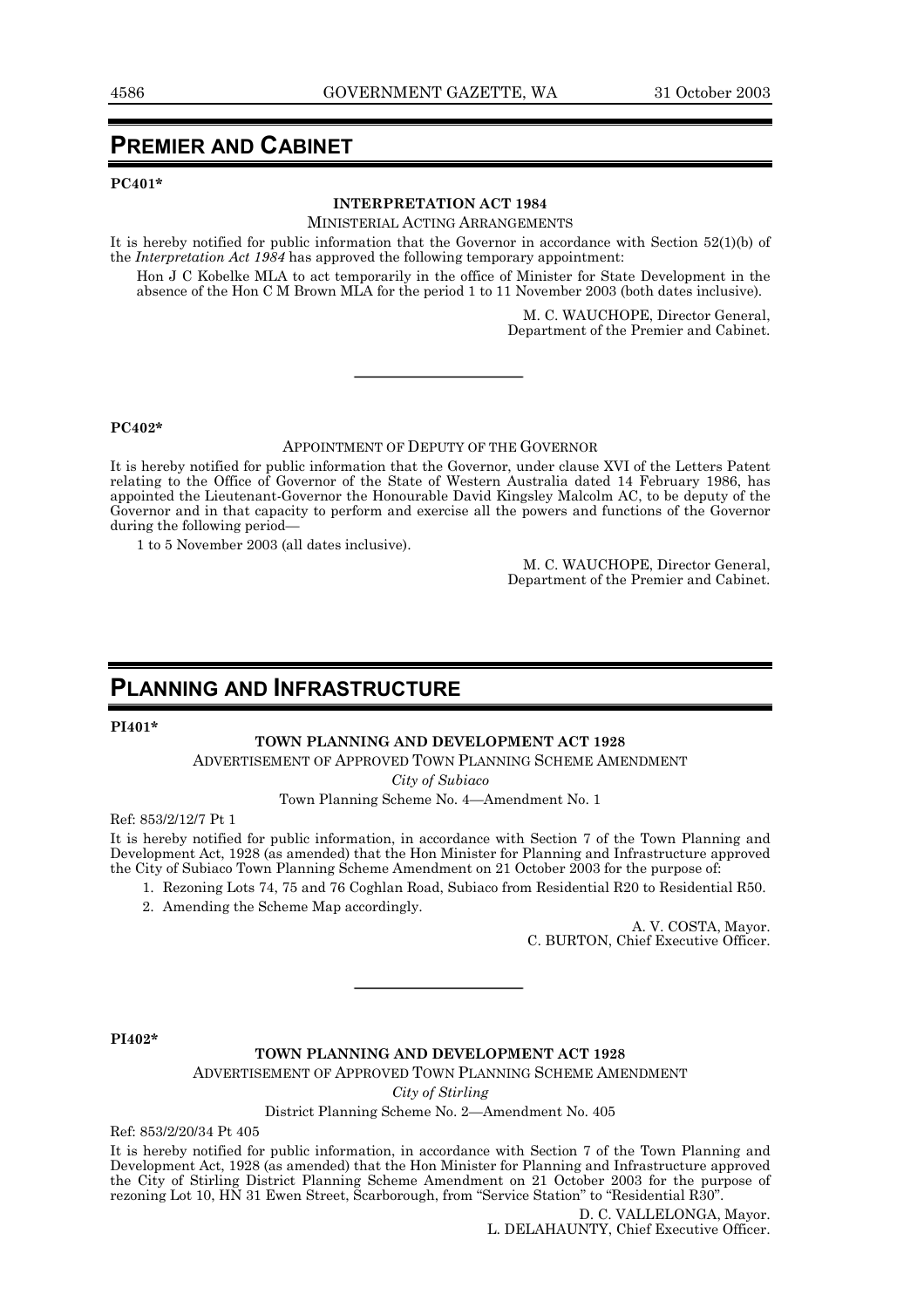#### **PI403\***

#### **TOWN PLANNING AND DEVELOPMENT ACT 1928**

ADVERTISEMENT OF APPROVED TOWN PLANNING SCHEME AMENDMENT

*City of Swan*

Town Planning Scheme No. 9–Amendment No. 402

Ref: 853/2/21/10 Pt 402

It is hereby notified for public information, in accordance with Section 7 of the Town Planning and Development Act, 1928 (as amended) that the Hon Minister for Planning and Infrastructure approved the City of Swan Town Planning Scheme Amendment on 21 October 2003 for the purpose of:

- 1. Rezoning portion of Lot 146 Diana Crescent, Lockridge from "Local Reserve Recreation" to "Residential 2 (R30)" and Lot 187 Arbon Way, Lockridge from "Residential 2 (R30)" to "Local Reserve - Civic and Cultural".
- 2. Amending the Scheme Maps accordingly.

C. ZANNINO, Mayor. E. W. LUMSDEN, Chief Executive Officer.

**PI404\***

#### **TOWN PLANNING AND DEVELOPMENT ACT 1928**

ADVERTISEMENT OF APPROVED TOWN PLANNING SCHEME AMENDMENT

*Shire of Kalamunda*

District Planning Scheme No. 2-Amendment No. 213

Ref: 853/2/24/16 Pt 213

It is hereby notified for public information, in accordance with Section 7 of the Town Planning and Development Act, 1928 (as amended) that the Hon Minister for Planning and Infrastructure approved the Shire of Kalamunda District Planning Scheme Amendment on 21 October 2003 for the purpose of adding the following particulars to Appendix D of the Scheme Text:

- 1. Under column "Particulars of Land" 176 GROVE ROAD, LESMURDIE **LOT 142**
- 2. Under column "Additional Use"

The following uses are not permitted unless approval is granted by the Council:

- Office:
- Professional Office; and
- Consulting Rooms.

E. TAYLOR, Shire President. D. E. VAUGHAN, Chief Executive Officer.

**PI405\***

#### **TOWN PLANNING AND DEVELOPMENT ACT 1928**

ADVERTISEMENT OF APPROVED TOWN PLANNING SCHEME AMENDMENT

*City of Wanneroo*

#### District Planning Scheme No. 2–Amendment No. 22

Ref: 853/2/30/19 Pt 22

It is hereby notified for public information, in accordance with Section 7 of the Town Planning and Development Act, 1928 (as amended) that the Hon Minister for Planning and Infrastructure approved the City of Wanneroo Town Planning Scheme Amendment on 21 October 2003 for the purpose of modifying Clauses 4.23.1 to 4.23.3 and 4.23.6 to read:

#### 4.23 COMMERCIAL VEHICLE PARKING

4.23.1 Parking of commercial vehicles in the Residential, Mixed Use, Business, Urban Development, Centre, Marina, Commercial, Special Residential, Special Rural, Rural Community, General Rural and Rural Resource Zones shall not be permitted except in accordance with the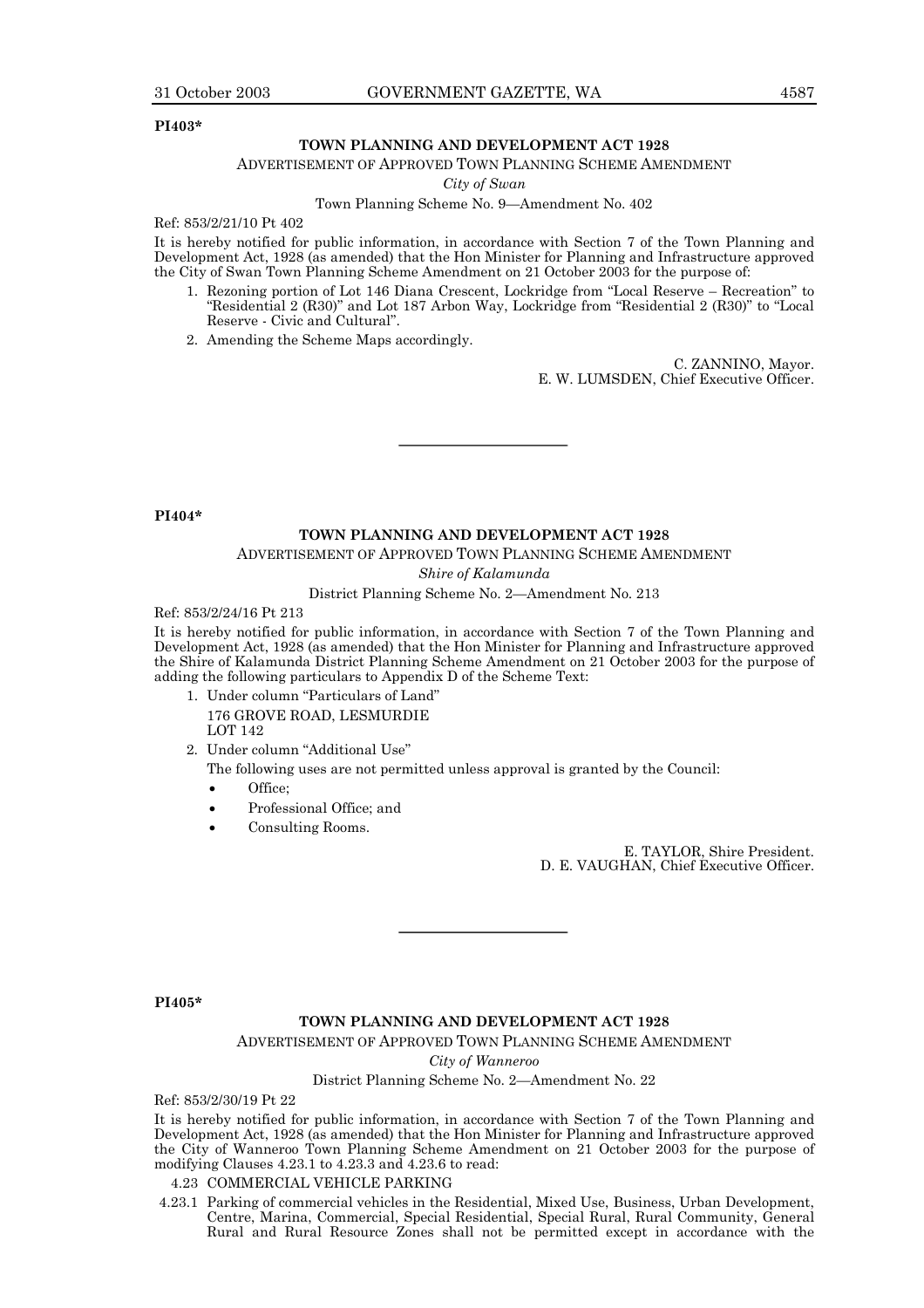provisions set out in the following paragraphs of this clause. The provisions of clause 4.23 do not apply when the commercial vehicle parking is in association with or incidental to a commercial use that has been approved by the Council or a use that is otherwise lawfully being undertaken on the land.

- 4.23.2 A person shall not park, or permit to be parked, more than one commercial vehicle on any lot in the zones referred to in this clause except in the Special Rural, Rural Community, General Rural and Rural Resource Zones, where the following provisions shall apply in respect to the parking of more than one commercial vehicle on any lot in those zones:
	- (a) Upon application for planning approval Council may permit up to two commercial vehicles to be parked on a lot in the Special Rural and Rural Community zones, or on a lot of two hectares or less in the General Rural land Rural Resource zones;
	- (b) Upon application for planning approval Council may permit up to four commercial vehicles to be parked on a lot larger than two hectares in the General Rural and Rural Resource zones.
- 4.23.3 A person may only park a commercial vehicle on a lot in the zones referred to in this clause if:
	- (a) the lot on which the vehicle is parked contains only a single house (including any associated outbuildings) provided that Council may permit the parking of such vehicle on a lot which contains grouped dwellings if it is of the opinion that this will not adversely affect the amenity of the grouped dwelling development or the surrounding area;
	- (b) in the case of a lot in the Residential, Mixed Use, Business, Urban Development, Centre, Marina and Commercial zones the vehicle is parked entirely on the subject lot and is located on a hard standing area which is located behind the front of the dwelling, or alternatively the vehicle is parked within a garage. In the case a lot in the Special Rural, Rural Community, General Rural and Rural Resource Zones, the vehicle(s) shall not be readily visible from beyond the property boundaries and shall be located within the building envelope (if applicable) and behind the building setbacks, with adequate screening or alternatively parked within a garage;
	- (c) the vehicle is used as an essential part of the lawful occupation of an occupant of the dwelling. The foregoing requirement of this item shall not be satisfied in any case unless the owner of the vehicle or an occupier of the dwelling within seven days of the Council making a request, supplies to the Council full information as to the name and occupation of the person said to be using the vehicle. The request for that information is made for the purpose of this item by posting the request to the address of the owner of the vehicle shown on the vehicle registration, or by posting the request to or leaving it at the dwelling addressed in general way to the occupier. The parking of the vehicle on the lot does not authorise the conduct on that lot of the occupation of the vehicle user;
	- (d) the vehicle does not exceed 3 metres in height (including the load), 2.5 metres in width, or 8 metres in length, except in the case of a lot in the Special Rural, Rural Community, General Rural and Rural Resource Zones where the height and width are not controlled but the maximum vehicle combination length shall not exceed 19 metres;
	- (e) the vehicle is not started or manoeuvred on site between the hours of 10.00 pm and 6.00 am the next following day;
	- (f) while on the lot, the vehicle's motor is not left running while the vehicle is unattended or in any event for any period in excess of five minutes;
	- (g) storage of liquid fuels on the lot complies with the Explosive and Dangerous Goods Act, 1961;
	- (h) the vehicle is not used or designed for use for the transportation of livestock or the transportation or disposal of liquid or solid wastes or other use so as to cause nuisance or pollution as defined in the Health Act 1911 and/or the Environmental Protection Act 1986;
	- (i) the vehicle is not carrying a refrigeration unit which is operating on a continuous or intermittent basis;
	- (j) while on the lot, there is no transfer of goods or passengers from one vehicle to another vehicle, unloading or loading of the vehicle, or storage of goods associated with the use of the vehicle;
	- (k) the vehicle is not used or operated as a tow truck or other emergency vehicle, between the hours of 10.00 pm to 6.00 am in a manner that adversely affects the residential amenity of the area;
	- (l) the parking and manoeuvring of the vehicle shall not cause damage or removal to existing vegetation on the lot.
- 4.23.6 The Council may in writing approve a variation to any of the requirements of subclause 4.23.3 (b), (d) and (l) provided the Council is satisfied in the circumstances that the variation will not adversely affect the amenity of the area surrounding the subject land. Surrounding landowners and occupants may be invited to comment on the proposed variation.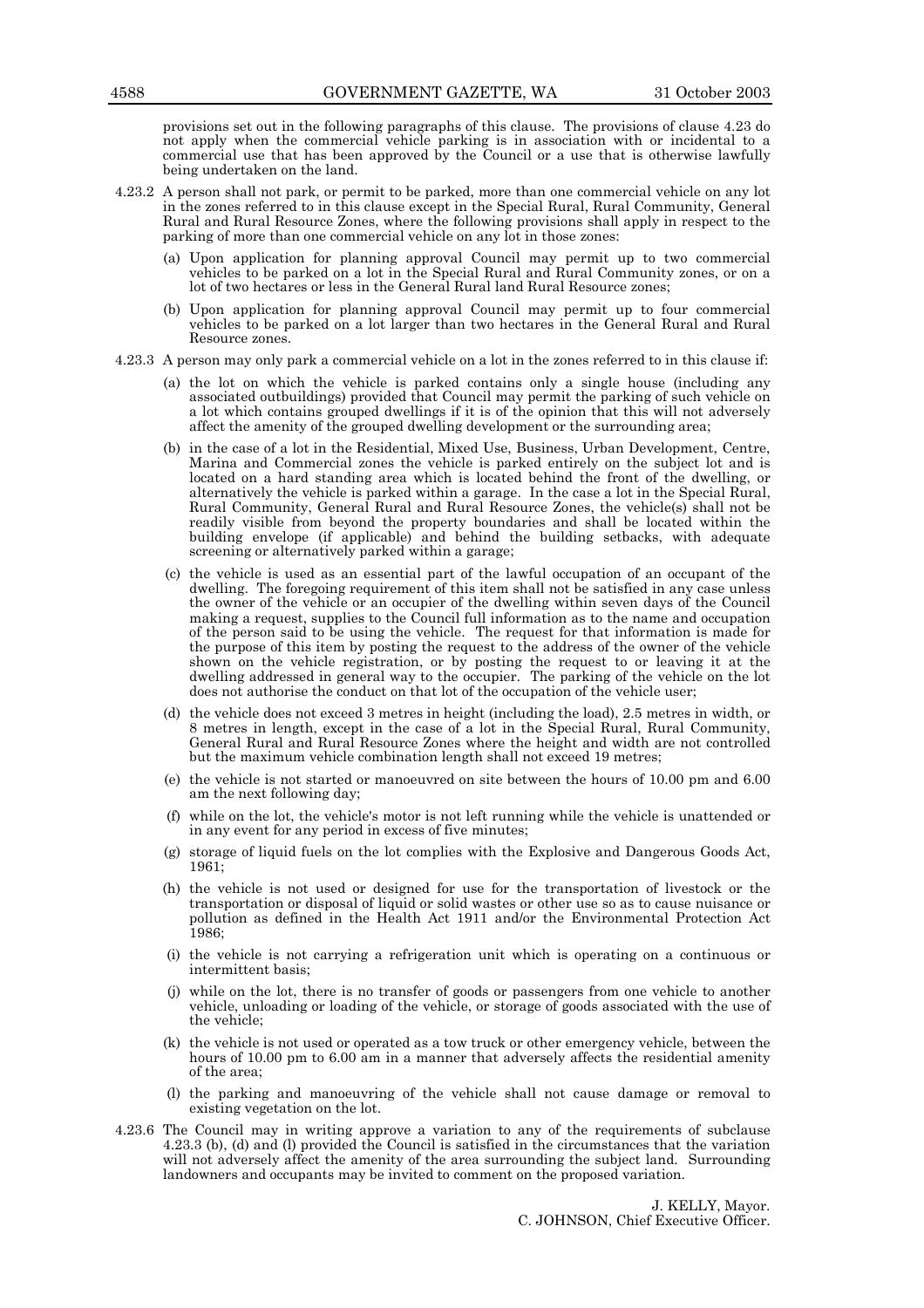### **PUBLIC TRUSTEE**

#### **PX401\***

#### **THE PUBLIC TRUSTEE ACT 1941**

RATES OF INTEREST

Notice is hereby given that the rates of interest payable to the respective estates and trusts, the moneys of which are held in the Common Fund, as from 1 November 2003, have been fixed as follows.

Deceased Estates and Uncared for Property matters (in the course of administration or whilst under investigation) at the rate of 2.50% where the balance is up to \$35,600; 2.75% where the balance is \$35,601 and over but under \$500,000; 3.00% where the balance is \$500,001.

Court Awards at the rate of 3.50% where the balance is up to \$35,600, 4.50% where the balance is \$35,601 and over but under \$500,000, 4.75% where the balance is \$500,001 and over.

Dated at Perth the 27th day of October 2003.

A. R. McLAREN, Public Trustee, 565 Hay Street, Perth WA 6000.

### **RACING, GAMING AND LIQUOR**

#### **RG401**

#### **BETTING CONTROL ACT 1954**

CALLING OF THE CARD

Notice is hereby given that the Betting Control Board has pursuant to section 5(2) of the Betting Control Act, authorised the conduct of betting at "Calling of the Card" functions to be held at the Breakers Tavern, Geraldton on occasions approved by the Betting Control Board from time to time. Approved by the Betting Control Board this 29th October 2003.

D. I. HALGE, Deputy Chairman, Betting Control Board.

### **STATE SUPPLY COMMISSION**

**SZ401\***

#### **STATE SUPPLY COMMISSION ACT 1991**

SUPPLY POLICIES

Revocation

It is hereby notified for general information that, pursuant to section 28(3) of the *State Supply Commission Act 1991*, the State Supply Commission has revoked the following supply policies, effective from 31 October 2003 and is applicable to all public authorities—

- Delegated Purchasing Authority
- Provision of Supply Information

Dated this 24th day of October 2003.

JENNI BALLANTYNE, Chairman, State Supply Commission.

**SZ402\***

#### **STATE SUPPLY COMMISSION ACT 1991**

SUPPLY POLICIES

Amendment

It is hereby notified for general information that, pursuant to section 28(3) of the State Supply Commission Act 1991, the State Supply Commission has re-issued the following amended supply policy, which is effective from 31 October 2003 and is applicable to all public authorities—

**Supporting Local Industry** 

Dated this 24th day of October 2003

JENNI BALLANTYNE, Chairman, State Supply Commission.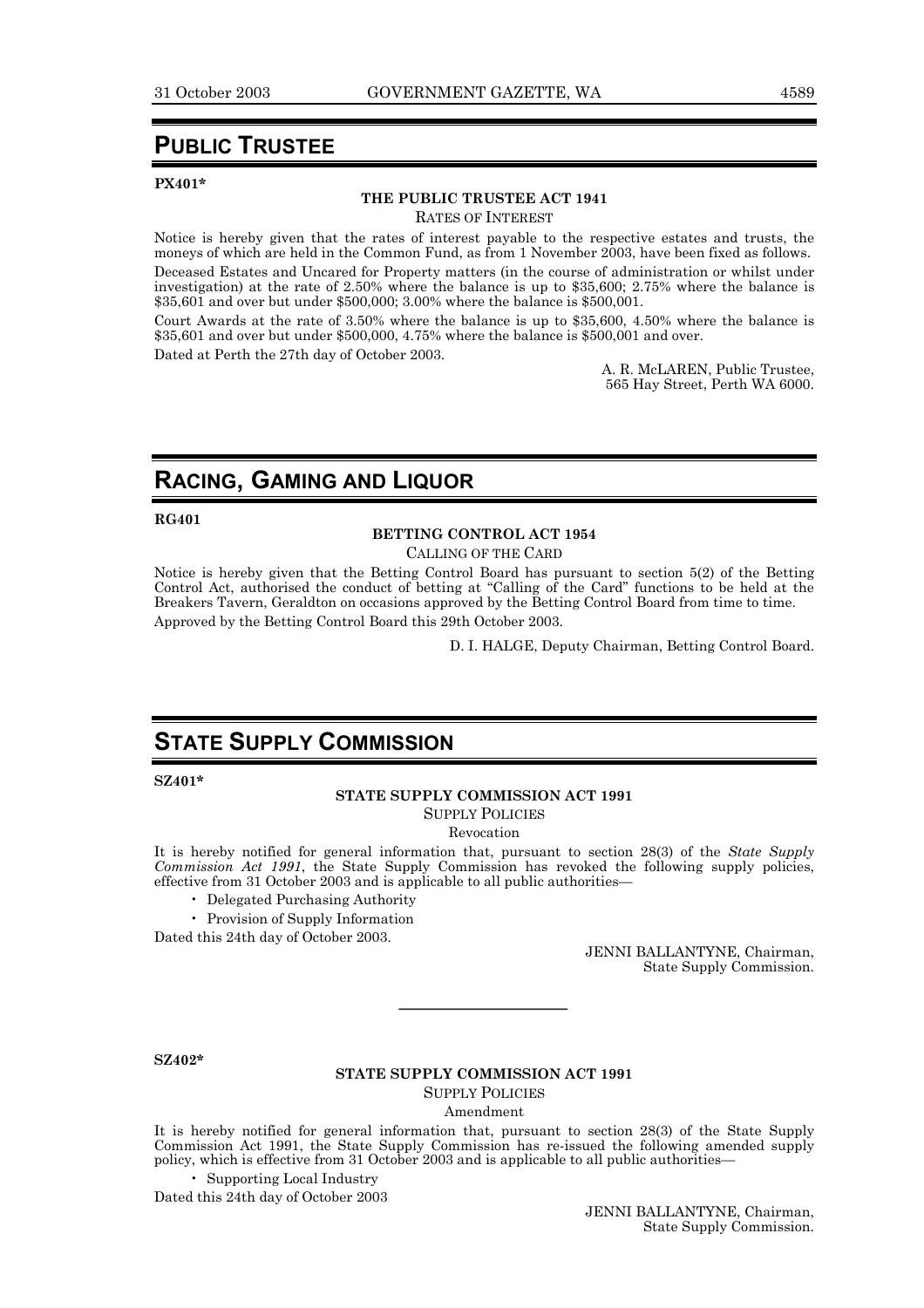### **TRANSPORT**

**TR401\***

### **NAVIGABLE WATERS REGULATIONS**

*Shire of Roebourne* RESTRICTED SPEED AREAS—ALL VESSELS

Point Samson

Department for Planning and Infrastructure, Fremantle WA, 21 October 2003.

Acting pursuant to the powers conferred by Section 67 of the Western Australian Marine Act 1982 the department by this notice limits the speed of all vessels to that of eight (8) knots on all the waters to the east of town beach, bounded by a line drawn from the East Cardinal Beacon (-20°37.61′S 117° 12.22′E) to the old Port Authority Office on Meares Drive and a line drawn from the same East Cardinal Beacon in a generally south-westerly direction along the reef to the foreshore.(all coordinates based on GDA94).

GREG MARTIN, Chief Executive Officer, Department for Planning and Infrastructure.

### **WATER**

**WA401\***

#### **WATER AGENCIES (POWERS) ACT 1984**

WATER SUPPLY IMPROVEMENTS: SHIRE OF HARVEY

Notice of Proposal to Construct a 15ML Ground Tank and 600mm Diameter Inlet/Outlet Main.

The Water Corporation plans to construct a new water storage tank to improve regional infrastructure, water pressure and supply to properties in East Eaton, Clifton Park and East Australind.

The proposed works will be located in the locality of Australind, on vacant land above Eastwell Road, as shown on this plan.

 New facilities will include a 15ML ground water tank, 420m x 600mm diameter inlet/outlet pipe, chlorination facility and 250m access road. Environmental enhancement works will also be undertaken to upgrade community access and visual amenity.

The project is expected to commence in April 2004 for a period of five months. A copy of this Notice of Proposal (Reference GS25-0-1) is available for viewing during office hours at the Water Corporation Bunbury Regional Office, 61 Victoria Street Bunbury.

Objections to the proposed works will be considered if lodged in writing and addressed to the Project Manager, Mr Kevin Guppy, Water Corporation, PO Box 100, Leederville, 6902 before close of business on 20 November, 2003.

For further information please contact Kevin Guppy at the Water Corporation on (08) 9420 2824.

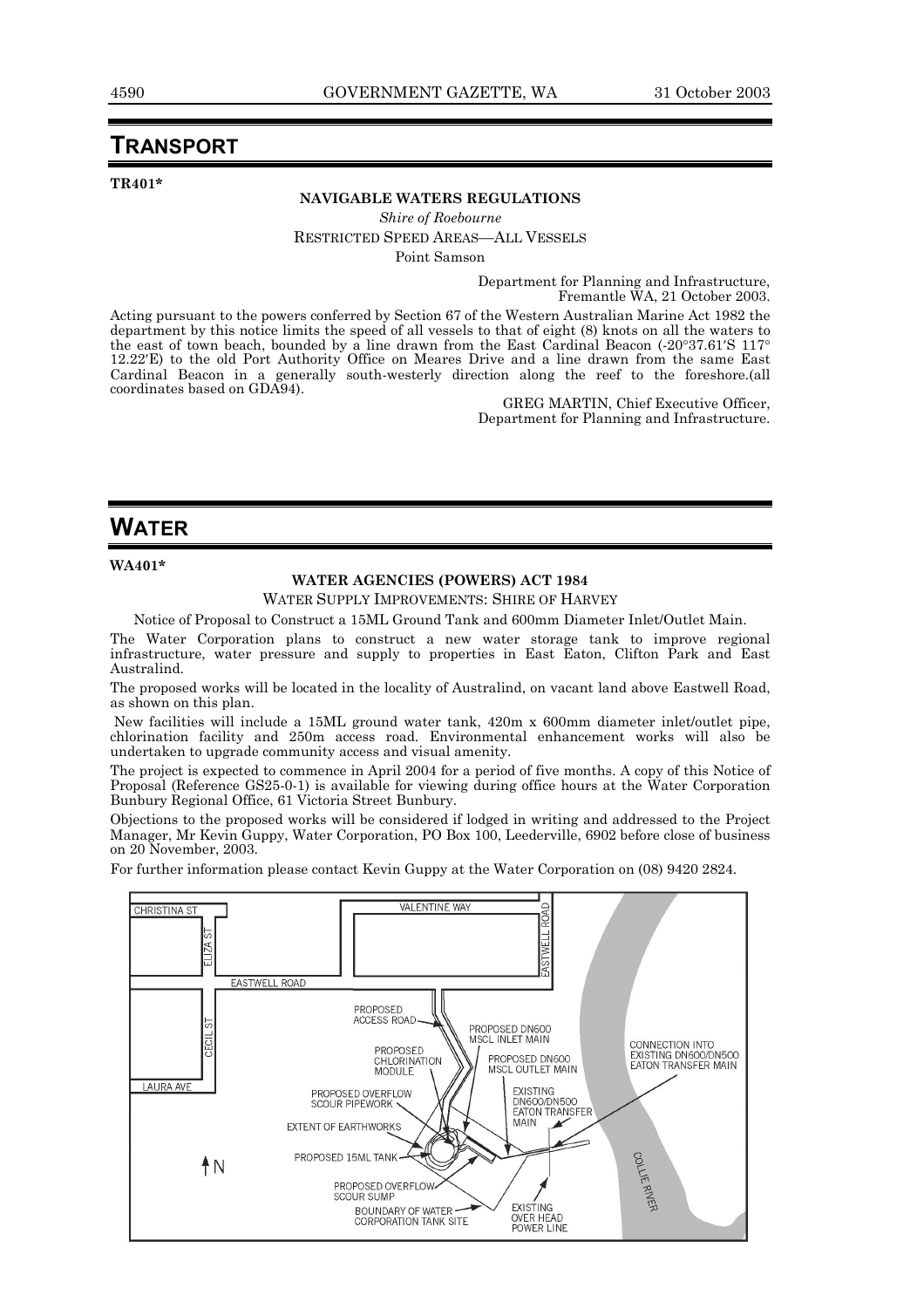### **PUBLIC NOTICES**

#### **ZZ101**

#### *PRINTERS CORRECTION* **TRUSTEES ACT 1962**

DECEASED ESTATES

Notice to Creditors and Claimants

An error occurred in the notice published under the above heading on page 4513 of *Government Gazette* No. 168 dated 24 October 2003 and is corrected as follows.

Delete item-

<sup>"</sup>Smith, Karma Louise, late of 95 Walter St Gosnells, died 21/9/03, (DE30285063EM45)" and insert-

<sup>"</sup> Smith, Karina Louise, late of 95 Walter St Gosnells, died 21/9/03, (DE30285063EM45)<sup>"</sup>.

#### **ZZ201**

### **TRUSTEES ACT 1962**

DECEASED ESTATES

Notice to Creditors and Claimants

Creditors and other persons having claims to which Section 63 of the Trustees Act 1962 as amended relates in respect of the estate of Elizabeth Louisa Susan Webster late of Forrest Gardens Nursing Centre, Woodrow Street Buribury in the State of Western Australia, Widow, Deceased who died on 9 August 2003 are required by the personal representatives to send particulars of their claims addressed to the Executors of the Will of Elizabeth Louisa Susan Webster deceased care of Young & Young, 5 Spencer Street, Bunbury by the 3rd day of December 2003 after which date the personal representative may convey or distribute the assets having regard only to the claims of which the personal representative then has notice.

**ZZ202**

### **TRUSTEES ACT 1962**

DECEASED ESTATES

Notice to Creditors and Claimants

Robert Vernon Peter, late of 55 Collingwood Street, Dianella in the State of Western Australia.

Creditors and other persons having claims (to which section 63 of the Trustees Act 1962 relates) in respect of the estate of the deceased, who died on 3/5/03, are required by the Executor, Vernon Laurence Peter of 135 Altone Road, Beechboro, Western Australia, to send particulars of their claims to him by the 1st day of December 2003, after which date the Executor may convey or distribute the assets, having regard only to the claims of which he then has notice.

**ZZ203**

#### **TRUSTEES ACT 1962**

DECEASED ESTATES

Notice to Creditors and Claimants

Creditors and other persons having claims (to which section 63 of the Trustees Act relates) in respect of the Estates of the undermentioned deceased persons are required to send particulars of their claims to me on or before the 1st December 2003, after which date I may convey or distribute the assets, having regard only to the claims of which I then have notice.

Bluett, Leslie Richard Roy, late of 38 Alday Street, St James died 20/10/03, (DE19680827EM43)

Brown, Clifford Tom, late of Unit 2/4 St Albans Road, Nollamara, died 27/8/03, (DE19732384EM26)

Buckland, Gerard John, late of 30 Portcullis Drive, Willetton, died 20/9/03 (DE19902267EM13)

Byrnes, Veronica, late of Little Sisters of the Poor, 2 Rawlins Street, Glendalough, died 30/9/03, (DE19904203EM16)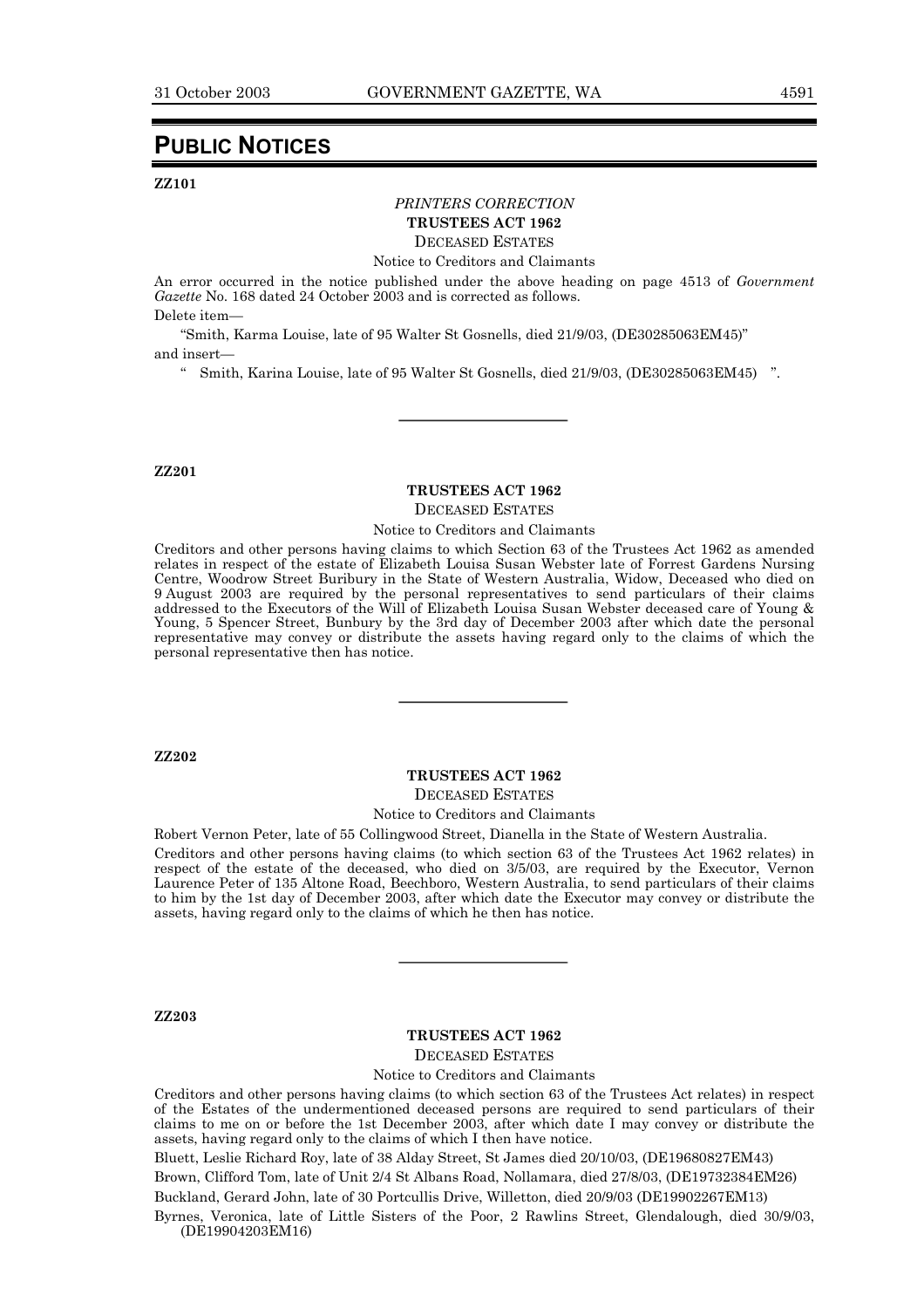Chambers, Beryl June, late of Unit 23/7-11 George Street, Carnarvon, died 8/9/03, (DE19833346EM16)

Cruickshank, Viottie Margaret, late of 12 Clydesdale Street, Alfred Cove, died 13/10/03, (DE19721168EM13)

Davenport, Victor Eugene, late of 23 Bradley Street, Yokine, died 1/10/03, (DE19620913EM32)

Dent, Gordon Paul, late of Banksia Lodge Unit 2/19 Hughie Edwards Drive, Merriwa, died 5/10/03, (DE19920707EM15)

Dickie, Matthew Hamilton, late of Waminda Caring Centre, Adie Court, Bentley, died 15/8/03, (DE19550313EM26)

- Judd, Barry Edward, late of Quadriplegic Centre, 10 Selby Street, Shenton Park, died 20/10/03,(DE30223276EM36)
- Mackey, Ethel Olive Margaret, late of Rowethorpe Nursing Home, Hillview Terrace Bentley, died 3/10/03, (DE19781071EM37)
- Merrilees, Elizabeth Effingham, late of Elloura, 118 Monash Avenue, Nedlands, died 5/7/03, (DE19991949EM26)
- Mildwaters, Thelma Lily, late of Unit 15/70-74 Fourth Avenue, Shoalwater, died 7/10/03, (DE19704075EM37)
- Moore, Dorothy, late of Koh-l-Noor Nursing Home, 34 Pangbourne Street, Wembley formerly of 9 Moss Vale, Floreat, died 12/9/03, (DE19703536EM23)

Parker, Rhoda May, late of Rowethorpe, Hillview Terrace Bentley, died 4/10/03, (DE19682117EM12)

Povey, Irene, late of Unit 2, Banksia Park Retirement Village, Sawyers Road, Calista, died 6/8/01, (DE30334128EM110)

Rangott, Nita Evelyn, late of Unit 18, Jeanes Road, Karrinyup, died 27/9/03, (DE19953023EM27)

- Roberts, Alexander Joseph, late of 279 Shepparton Road, East Victoria Park, died 27/7/02, (DE19962553EM42)
- Shields, Harold John, late of Valencia Nursing Home, 24 Valencia Road, Carmel, died 30/5/03, (DE33023922EM35)
- Slater, Jeanne Lorraine, late of Como Nursing Home, Talbot Road, Como, died 20/9/03, (DE19751963EM17)

Whelan, Marjorie, late of 8 Susan Street, Kensington, died 27/9/03, (DE19752363EM16)

Wilson, Margaret Ruby Grace, late of 73 Jarrah Road, Bentley, died 7/8/03, (DE20002276EM27)

ANTONINA ROSE McLAREN, Public Trustee, Public Trust Office, 565 Hay Street, Perth WA 6000. Telephone 9222 6777.

#### **ZZ204**

#### **TRUSTEES ACT 1962** DECEASED ESTATES Notice to Creditors and Claimants

Noel Hammacott Richards, late of 6A Shoal Court, Coogee in Western Australia, Tanker Driver. Creditors and other persons having claims (to which section 63 of the Trustees Act 1962, relates) in respect of the estate of the deceased, who died on 19 August 2003 at Hollywood Private Hospital, Nedlands in Western Australia, are required by the personal representative, being Trevor Stanley Richards to send particulars of their claims to 6 Lindsay Place, Bicton WA 6157 within 30 days of publication of this notice after which date the personal representative may convey or distribute the assets, having regard only to the claims of which he then has notice.

#### WESTERN AUSTRALIA

### THE CRIMINAL CODE

(Reprinted as at 7 February 2003)

\*Price: \$67.25 counter sales Plus postage on 1270 grams

\* Prices subject to change on addition of amendments.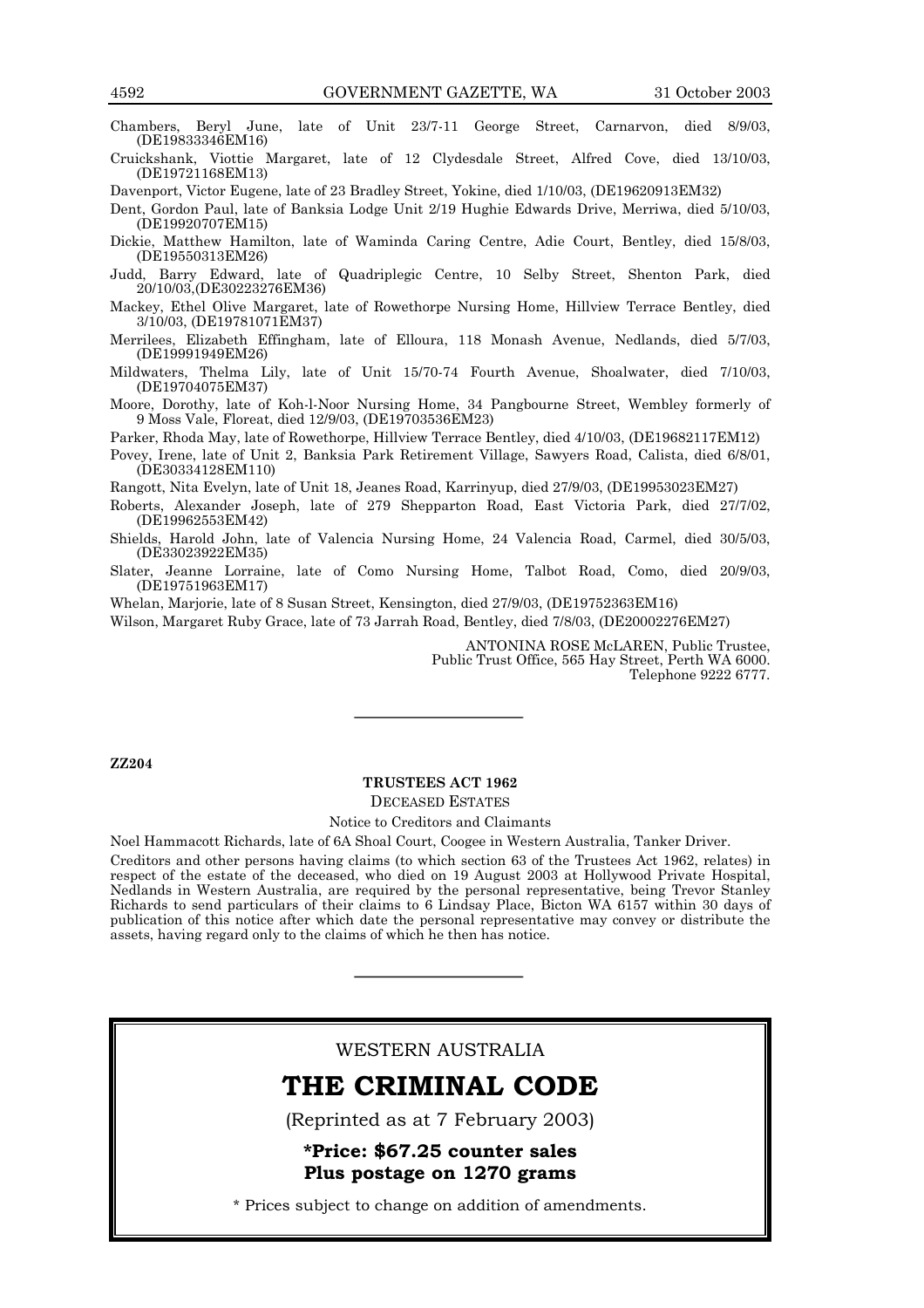# **STREETSMART 2004**

The new edition is now available

It covers an area from Two Rocks in the north to Bouvard in the south with full street details.

The approach maps include Lancelin, Wongan Hills, Goomalling, Northam, York, Beverley, Williams, Boyanup, Collie and Bunbury.

Albany, Bunbury Geraldton and Kalgoorlie/Boulder are also included with full street details.

### **Cost is \$20.75 (incl. GST)**

(plus postage on 1150 grams)



**Available from-**

**STATE LAW PUBLISHER 10 William Street, Perth Phone: 9321 7688; Fax: 9321 7536**